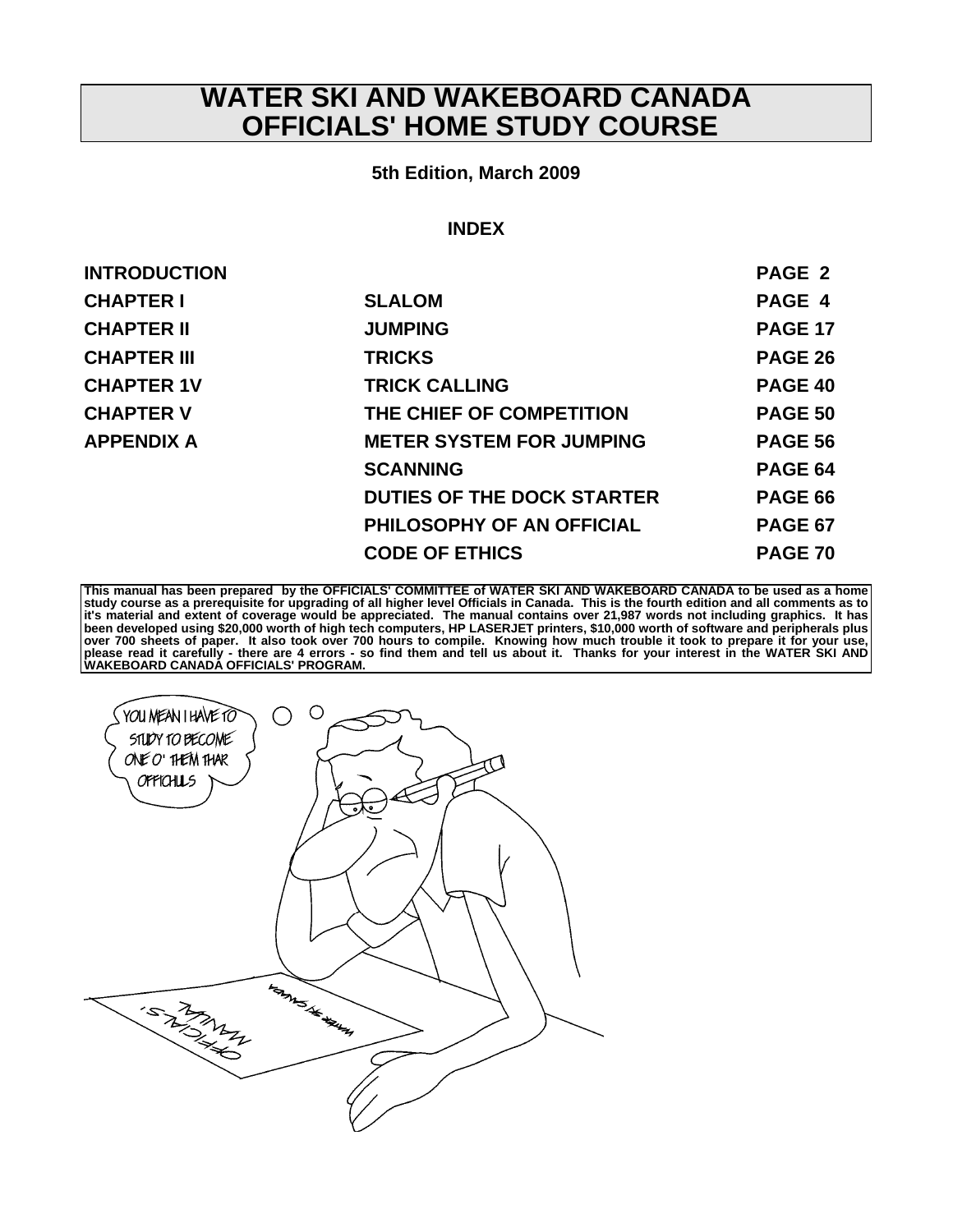The goals and objectives of an officials' development program are to:

- 1. Develop excellence in officiating.
- 2. Increase the quantity and quality of officials at all levels.
- 3. Maintain that quantity and quality of officials at a sufficiently high number.

Officials have been an accepted component of every sport competition on record. In the 14th century, the following excerpt was written: **"All things are reduced to nothingness and uncertainty without a ruler (official)"**.

The purpose of an official's development program is to recruit, develop and retain officials. It is not an attempt to produce conformity amongst officials but rather to provide a standard training and application procedure.

It is the intention of the material to provide an opportunity for all officials to learn about those things which make for an effective official in addition to knowing the rules, rule interpretations and other technical details.

Every official whether experienced or novice must maintain or develop, in addition to all other skills, a keen sense of humor.

This portion of the officials' development deals specifically with event judging and other officials' functions.

What is a judge? A Judge is someone who is expected to be perfect when he or she begins an event and improve as they go along.

We find that underlying all the knowledge a judge can achieve is an attitude and personality that can be used to apply that knowledge in a manner either to compliment the skier's efforts and improve his or her attitude, or one that can widen the breach as expressed by some competitors regarding the attitude of many officials. One thing that we can state as a fact; the more you know about the rules and the mechanics of judging, the easier it will be for you, the judge, to be wise, calm, rational, unbiased, fair, and above all, *completely neutral.* Each competitor in a water ski tournament enters it expecting to be fairly judged according to the current rules of Water Ski & Wakeboard Canada (WSWC). It is the obligation of the judges to insure that every skier receives this right. There are some skiers who neglect their responsibility to know the rules (or stay current with the rules), and when dealing with these people, the judge cannot afford to be lax in his or her own knowledge. A judge must be thoroughly familiar with the current rule book and must have a clear knowledge of basic scoring technique. In addition, the judge must have a good working knowledge of proper tournament site layout and operation.

Enough of what a judge is; let's get on to what and how. Whether you have the advantage of training in a judges school or clinic, or must depend on a program of on-the-job training, the best way to get all-round experience and the required practice is to be eager, you know, *VOLUNTEER.* When you hear of a tournament that you can attend, call or write the Chief of Competition or Tournament Chairperson that you will be there, available, fully equipped and ready to go. Have a current rule book - use it - and know it.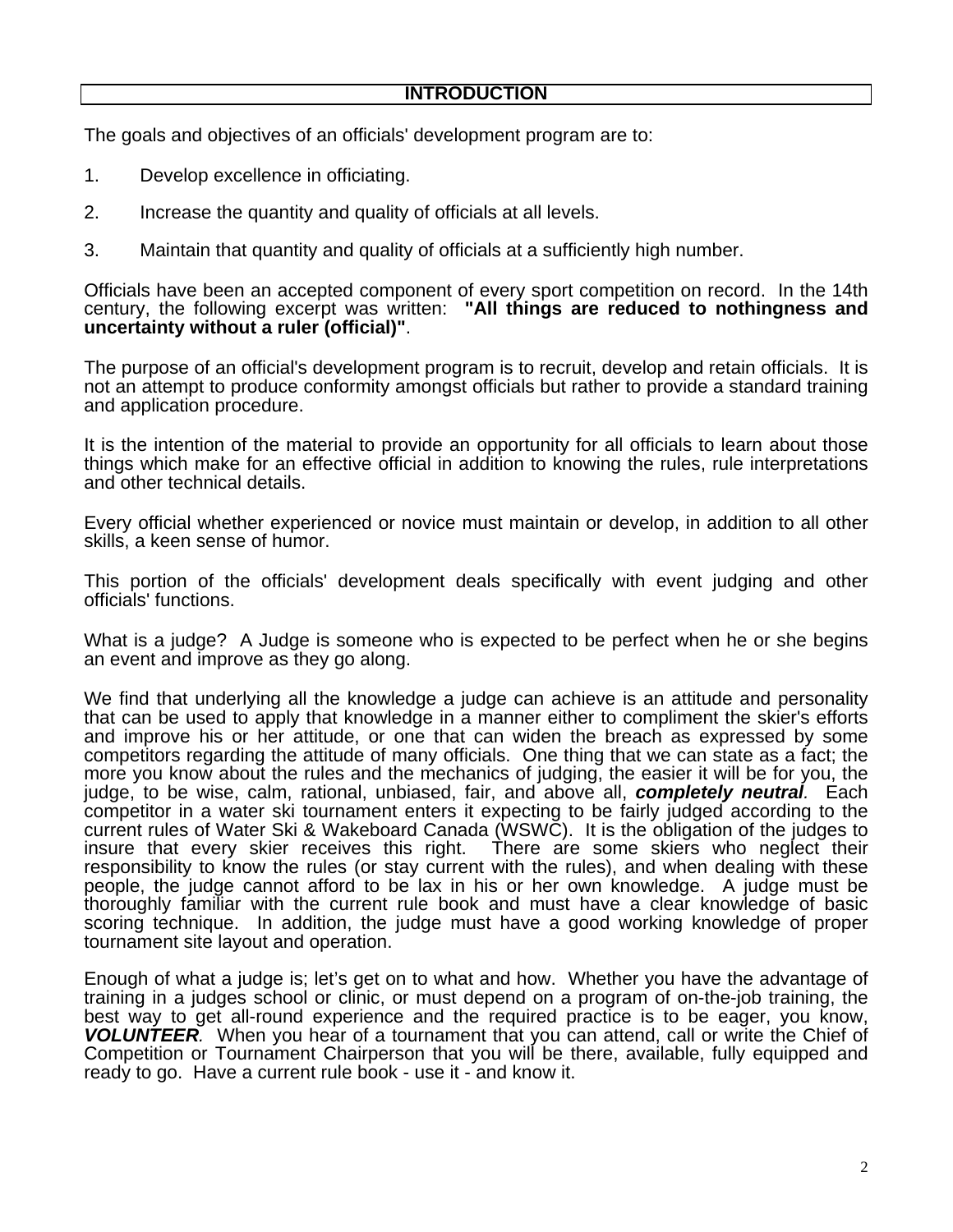There is one other facet of judging that should be learned very early in the game and is one that is critical. It is quite simply, **"A good judge is a strict judge"**, in accordance with the official rules and their interpretation.

# **GENERAL PHILOSOPHY OF MEASUREMENTS AND TOLERANCES**

Where you have the ability to set or select any measurement such as the jump ramp slope or the distances in the courses, you should strive to set these to the actual as specified in the Official Rule Book. The rule book outlines various boat speeds, course dimensions, ramp angles and limitations for which the various tournaments and divisions are to be run. The intent is that the exact or actual speed or dimension is to be **strictly adhered to**. It is **unacceptable** for an official to allow, for example, a driver to operate constantly at the low end of the speed tolerance or for the Technical Controller or any official for that matter to lower slalom buoys below the recommended position or set ramp angles to the maximum allowable angle.

In the Rule Book, rule 10.5: **Philosophy of Tolerances**, it is stated that "*All tolerances are to allow for human error and the intentional use of tolerances by tournament officials to improve skier performance will not be tolerated. performance of an official where tolerance is involved, it is the official's responsibility to attempt to be as close as possible to the actual specifications*".

In other words, all tolerances are only to allow for human error, not to provide any advantage to the competitor. Tolerances are not to be used to help a skier obtain his or her best score! If you do this, you are disadvantaging all the skiers who did not compete in this event. You will often encounter comments where skiers like something set a certain way, usually some way that makes the event easier. The best competitors however, know what's right!

Remember, more than anything, your job is to make this event equal to all other events.

The purpose of this application is not to restrict the skier's performance or enhancement of his or her performance; it is meant to ensure conformity with **ALL** sanctioned tournaments. In this way, a skier's performance can be compared to all other skiers across the country and indeed, the world. It will also ensure that the competition between skiers in the tournament will also not be affected by officials or the site, but, by the skier's actual physical abilities. Only then, can it be said, that a true competition has been held.

#### **JUDGES EQUIPMENT**

Equipment for judges is rather basic. Most experienced judges who enjoy their work have developed some sort of a field kit for their own comfort and self-sufficiency -- Items such as, a clipboard with slalom/jump speeds attached, wax paper or plastic sheet to protect the score sheets from rain or splashes, rule book, stopwatch, tape recorder (optional), pencils, erasers, pencil sharpener, paper clips, elastic bands, clothing for appropriate weather, sunshades, hat, knife, computer (optional), string, spare batteries, sunscreen, munchies, water bottle, and a partridge in a pear tree! etc.

Now that we are fully equipped with philosophy and material items, let's take a look at some of the operational aspects of this career. Let's start with Slalom.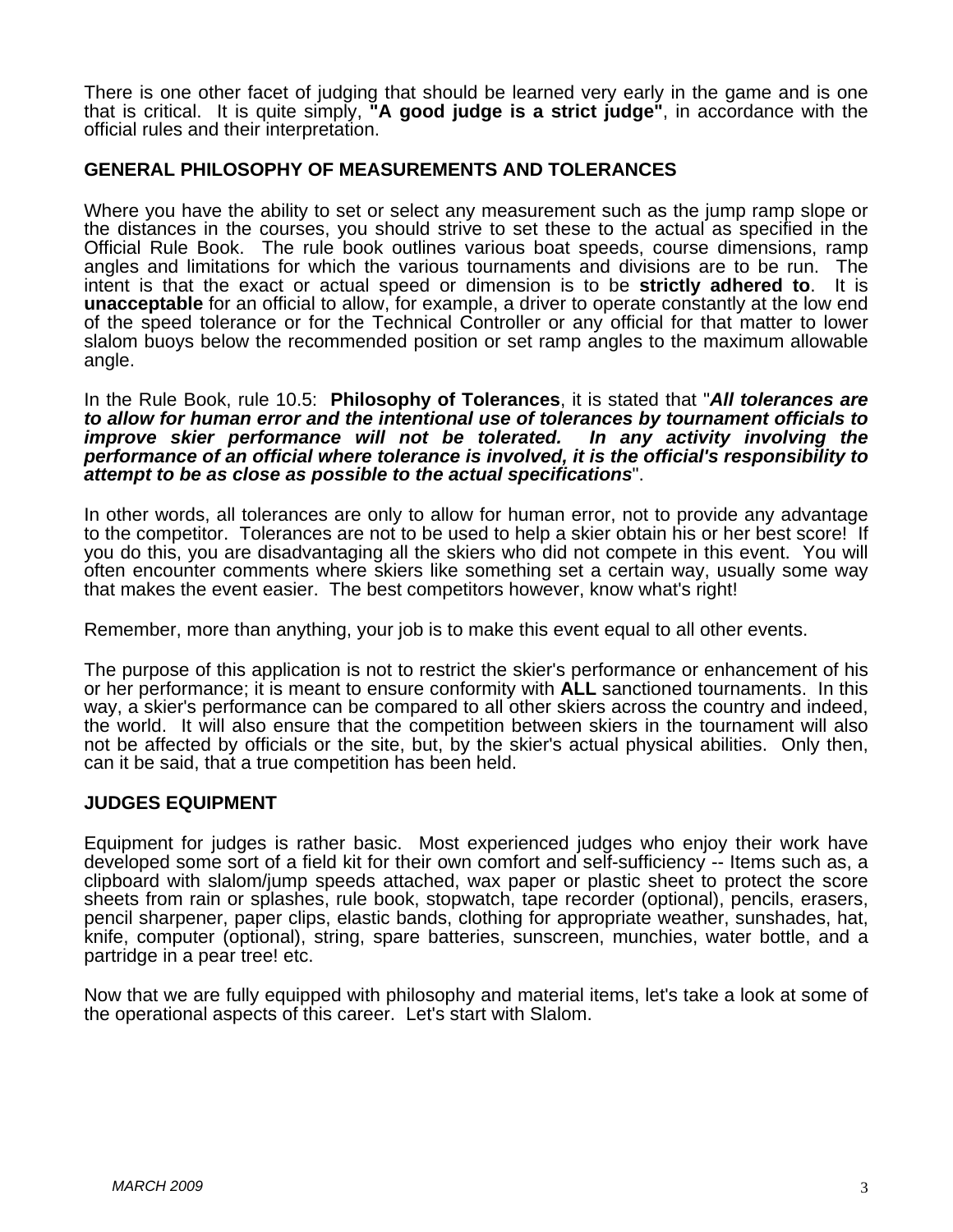# **CHAPTER I**

# **SLALOM**

Before we can discuss specific event rules, application and procedure, we must be fully cognizant of some general issues such as:

# **SKIING POSITION**

SKIING POSITION is defined as that position in which all of the following occur:

- 1. The skier has possession of the towline; and
- 2. The skier is riding forward or backward on the water with a ski or skis on his/her feet; and
- 3. The weight of the skier is supported by her/his ski or skis, and the skier is ultimately able to regain control.

# **DEFINITION OF A FALL**

A FALL in any event is defined as accomplished when any one of the following occurs:

- 1. The skier loses possession of the towline (except as noted in 7.4: Throwing the Handle); or
- 2. The skier does not have at least one ski on one foot; or
- 3. The skier is unable ultimately to regain skiing position. (Note: If the skier does not lose possession of the tow line, has at least one ski on at all times and ultimately regains skiing position, there has been no fall). The stopping of the boat at the skier's request in tricks to adjust line length, or in slalom to shorten the line, will not be scored as a fall.

# **HANDLE THROWS (7.4)**

A contestant may, for reasons acceptable to the event judges, refuse to enter the course (in any event) and shall do so by throwing the handle. For the purposes of this section, the course in slalom shall begin at the level of the entrance gate, in tricks at the first entrance buoy, and in jumping at the first set of timing buoys.

# **SLALOM COURSE**

A slalom course is 259 meters in length and 23 meters in width. It consists of 6 contestant buoys and 8 sets of guide buoys, two of which are the entrance and exit gates through which a skier must pass.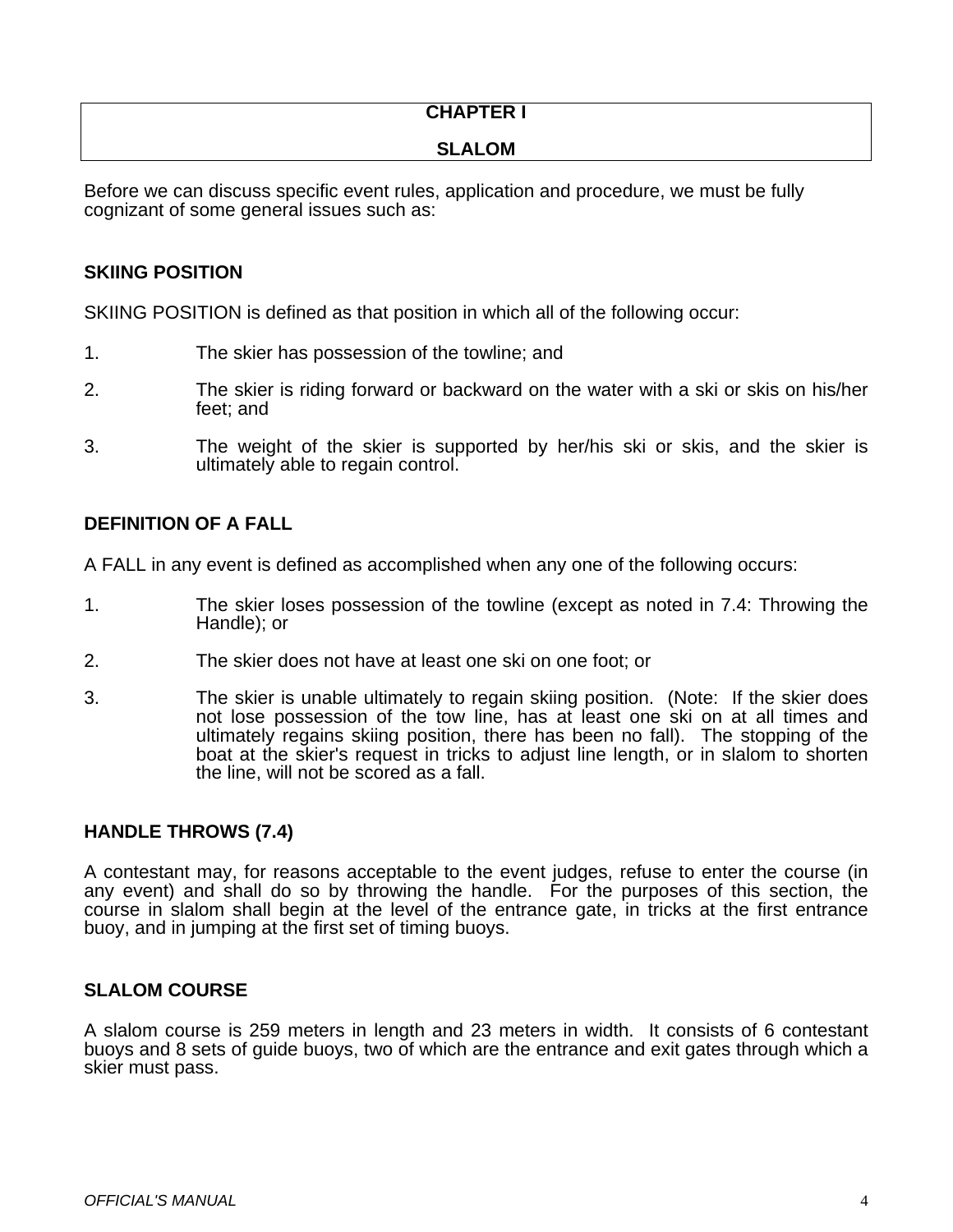#### **DIAGRAM 1**



A slalom judging area must be provided that is an elevated observation point, approximately 3 meters above the water, that provides an unobstructed view of the slalom course. More than one such observation point is permissible and desirable.

# **OFFICIALS (EVENT JUDGES)**

In the slalom event there are 5 event judges. There shall be one in the towboat and four in the elevated judging positions.

Now let's take a look at what other personnel we require for the slalom event in a WSWCsanctioned tournament.

- Boat driver
- Dock starter
- Safety personnel
- Chief of Competition
- Calculator & assistants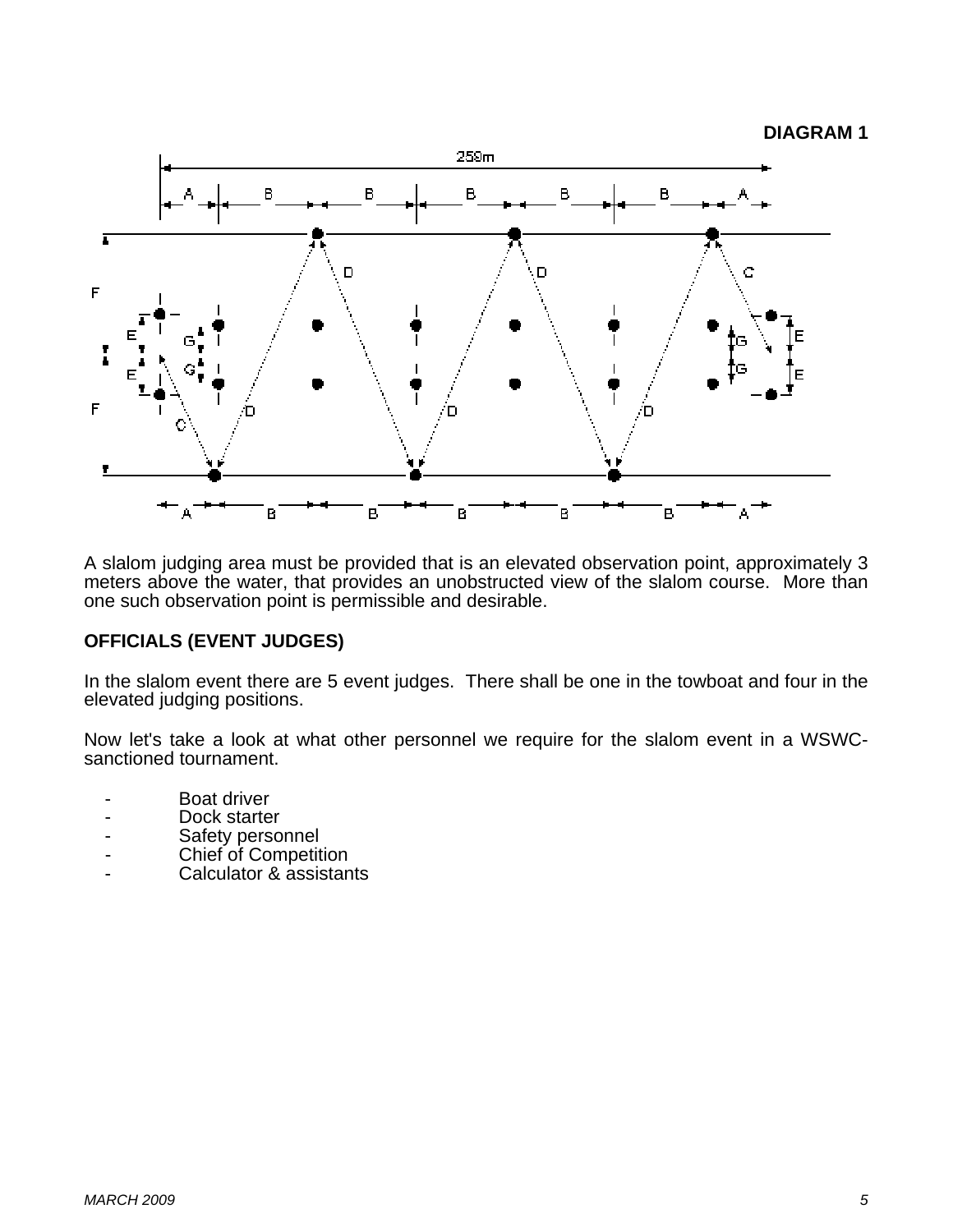# **JUDGING SLALOM**

In general, the rule governing slalom is as follows:

The contestant shall follow the towboat through the entrance gate of the slalom course, pass around the outside of any or all six buoys at his/her discretion, and proceed through the far end gate buoys at his/her discretion, and proceed through the far end gate (constituting a pass). If the contestant has not missed any buoys or end gates, the boat shall make a turn and re-enter the course from the opposite end. The skier shall continue in this manner until the skier falls or misses a buoy or end gate.

In order to apply the general principle stated above, we must define (interpret) a "miss" and "riding over". Remember, we have already defined a "fall" and "skiing position".

# **MISS**

It is a miss to ride inside a buoy or outside the entrance or end gate or to ride over, straddle or jump a buoy or gate buoy, but there is no penalty for grazing a buoy with the ski or part of the body. A skier shall be judged as missing the entry or exit gate when the center of the ski passes to the outside of the center of the gate buoy as shown in the diagram below:



#### **RIDING OVER**

Riding over shall be defined as hitting a buoy with the ski so as to move it significantly from its position or temporarily sink it. Hitting a buoy less severely shall be considered as "grazing". There is no penalty when the ski leaves the water at the end gates providing the ski is between the end gates.

#### **SCORING SLALOM**

A buoy not missed is scored as follows, up to the point of the first miss: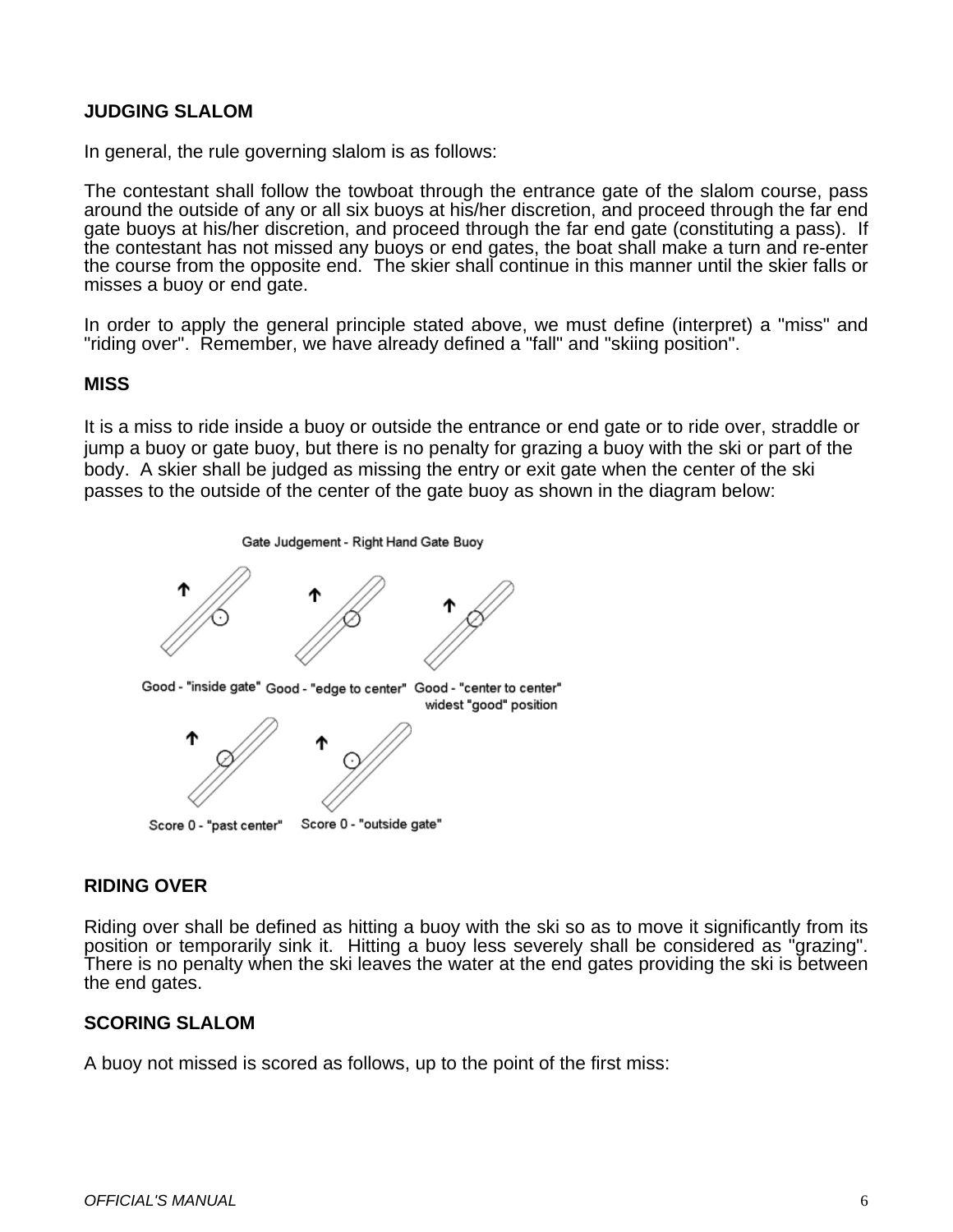- 1. 1/4 point when the skier crosses the line C-D & X-Y in a skiing position before the buoy to be rounded (see diagram). i.e. - The skier must pass the buoy on the outside
- 2. 1/2 point when the skier has rounded the buoy and re-crosses line C-D in skiing position. The buoy shall be considered "rounded" when the skier has passed the buoy on the outside and, in addition, has crossed the line C-D before the level of the next buoy or end gate.
- 3. One point when the skier has crossed the line of gate buoys before passing the level of the next buoy (or end gate), without falling.

A gate is not scored in any manner.

By reviewing the diagram on the following page, which is also duplicated in the Rules Book, the areas of question are clearly noted.

It should be noted that if the skier passes between line C and the buoy (*undercuts the ball*), the buoy shall be considered missed and no points shall be awarded.



# **KEY PHRASES**

In scoring slalom, there are several key phrases that will help define the elements of the 1/4 point scoring:

- 1. In the first 1/4 point, the key is *"CROSSES THE LINE C-D and X-Y"* before the buoy.
- 2. The second is *"ROUNDED THE BUOY" "RE-CROSSED LINE C-D "* and *"BEFORE THE LEVEL OF THE NEXT BUOY OR END GATE"*.
- 3. And finally and perhaps most subjective is *"CROSSES THE LINE OF GATE BUOYS"* before passing the level of the next buoy or end gate.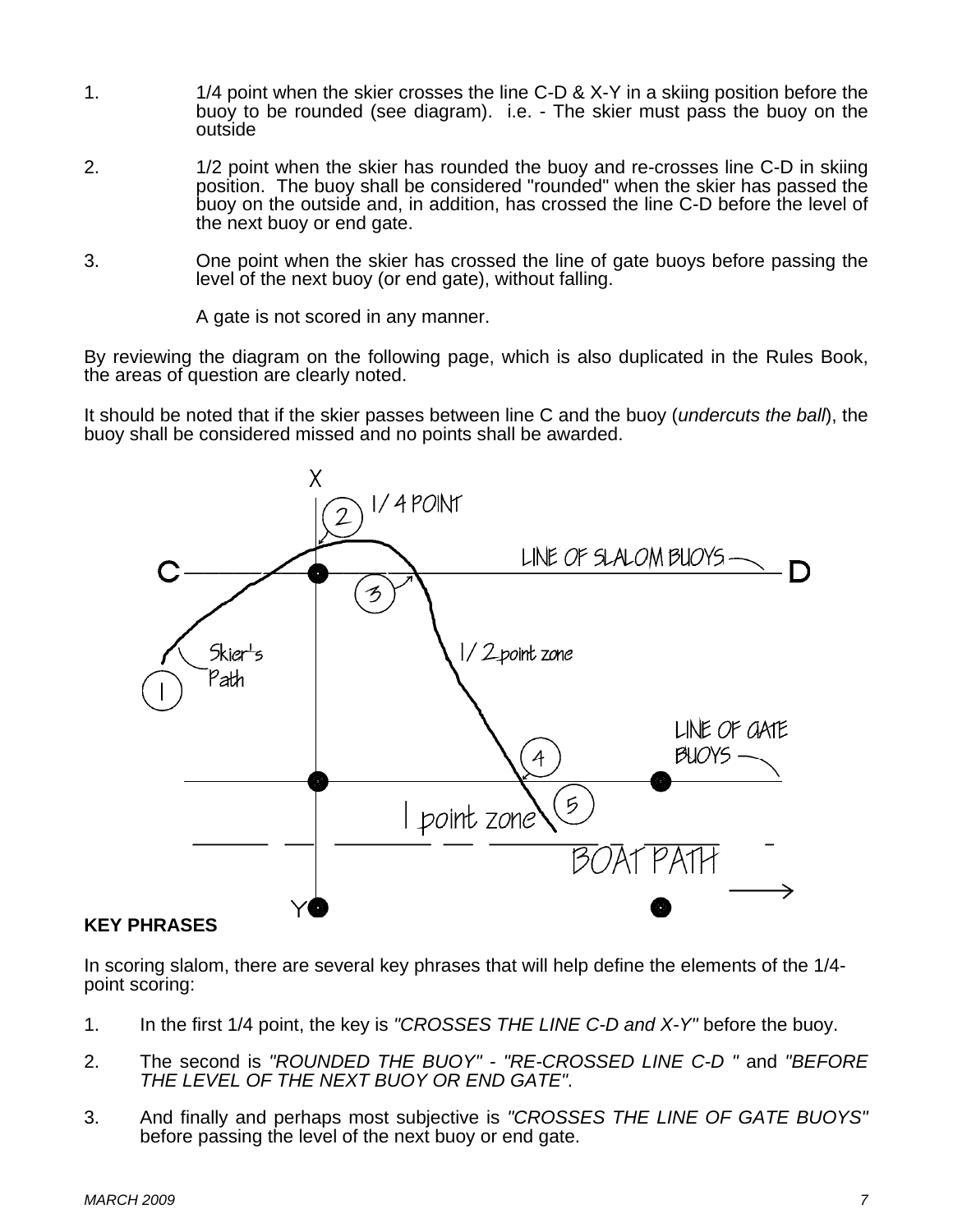Tracing the skier's path in above graphic, the following scoring would be applicable depending on the position of the skier:

- $\frac{1}{4}$  pt. Outside the line of buoys C-D between positions, 2 and 3
- $\frac{1}{2}$  pt. Between the line C-D and the line of Gate Buoys; from positions 3 and 4.
- 1 pt. Upon crossing the line of the Gate Buoys as shown from 4 to 5.

The skier's passage through the entrance and exit gates shall only be judged by the two judges with the best view of each gate as determined by the Chief of Competition.

As a slalom judge, be sure YOU are aware of which gate you have authority for and you must continue to score a run even though you judge the skier to have missed a gate or buoy.

The judges shall determine by majority decision if the contestant is to receive credit for each buoy or fraction thereof and gate.

At the conclusion of each pass, the judges shall signal their scores for *THAT PASS* to the Chief of Competition or designate; any disagreement shall be settled before the next skier in order starts.

As judges in slalom, particular attention must be paid to:

- 1. The skier entering the course through the gates;
- 2. Grazing the buoy;
- 3. Riding over the buoy;
- 4. Riding on the inside of the buoy;
- 5. Loss of handle at any point in the run and where;
- 6. Exiting through the gates.

It is a miss not to pass through the entrance or exit gate or to *RIDE OVER, STRADDLE or JUMP OVER* a buoy, but there is no penalty for grazing a buoy with a ski or part of the body. "Riding Over" can be interpreted as hitting the buoy with *THE SKI* in such a manner as to make it impossible to pass on the correct side of the buoy. Hitting a buoy less severely shall be considered as "grazing" it.

Key phrases/words are emphasized and particular attention must be given to these elements.

Now let's consider some misses with falls.

The skier rides outside the buoy apparently successfully, but the skier falls.

**Question:** When and where did the skier fall? Score 1/4 point when the skier has passed the line of buoys in skiing position. Some skiers will still be headed outward as they pass the line of buoys, while others may have already started their turn. Where the fall occurs will be a matter of judgement based on the relation of the skier to the buoy at the start of the fall. Remember that if the skier has passed the buoy on the outside, in addition, has re-crossed line C-D & X-Y before the level of the next buoy or end gate, the skier is entitled to the 1/2 point.

Now our skier has successfully rounded the buoy and crosses line C-D for the first 1/2 point and is headed for the next buoy. As the skier reaches the first edge of the wake, the skier loses control and soon falls.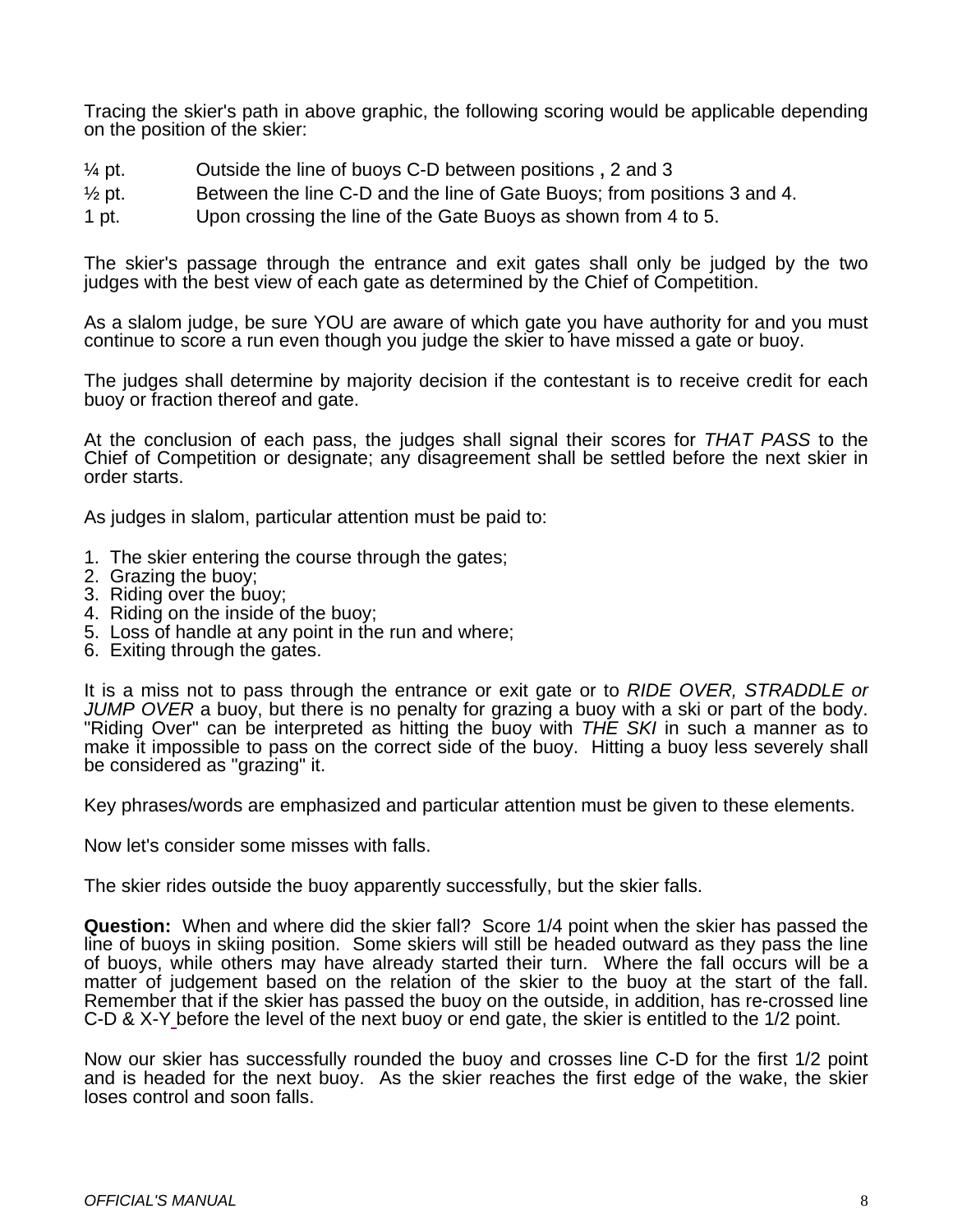**Question:** Did the skier cross the line of the gate buoys while in skiing position, or did the fall actually start before this imaginary line? It takes sharp eyes to decide on this 1/2 point. Key phrase is *crosses the line of the gate buoys*. This is different than before when the wake was used as a determinant for the full point. At shorter line lengths, the wake becomes narrower and may fall inside the line of the gate buoys and thus we would penalize the skier or make it harder to achieve the full point. Use of the gate buoys as a reference; all conditions at all speeds and line lengths become uniform for each skier.

# **A FALL**

A fall in the course, or outside the course while the towboat is turning around for the return pass, or during the unscored return pass before a re-ride, concludes the run at that point; but the contestant receives credit for points scored before the fall. If the above occurs in the case of a mandatory re-ride, the pass that brought about the re-ride is scored as zero.

A contestant may refuse to enter the slalom course **on any pass** by throwing the handle in the air (refer to Rule 7.4). The skier shall not be penalized for so doing providing this refusal was for a reason judged acceptable by the event judges. The skier must be ready to ski immediately upon the boat's return. Should the skier not be ready or should the reason be judged not acceptable by the event judges, the skier shall be disqualified from the remainder of the event. If a skier notices that his/her equipment is damaged, the event judges may grant the skier three minutes to repair or change the broken equipment and to continue competing.

In the event a contestant inadvertently receives a speed higher or a rope length shorter than the intended pass, the skier will be given the option of receiving credit for the higher score or of taking a re-ride.

# **GATE SCORING**

The two tower judges nearest the entrance/exit gates must rule whether the skier skied between the buoys or a miss occurred. The decision must be unanimous. The boat judge does not score entrance or exit gates.

#### **TIMING**

An automatic timing device is used. The correct timing segment is determined by first establishing the skier's pass score. Timing shall be from the entrance gate to the boat gate following the buoy at which the last full point is scored in the pass.

Where the speed is SLOWER than allowable, a re-ride is mandatory. Where FASTER a reride is at the contestant's option.

On a mandatory rerun for slow boat speed, if the skier's pass was not a perfect pass, the skier may not improve his/her score over that obtained on the slow pass. If, however, the speed was *so slow that it was equal to or below the fast tolerance of the next slower pass,* the skier may indeed improve his/her score.

If the slow pass was a perfect pass, the skier may, at his/her discretion, proceed to the next pass instead of repeating the slow pass. If a miss occurs in this pass, the consecutive buoys scored count towards the slow pass score.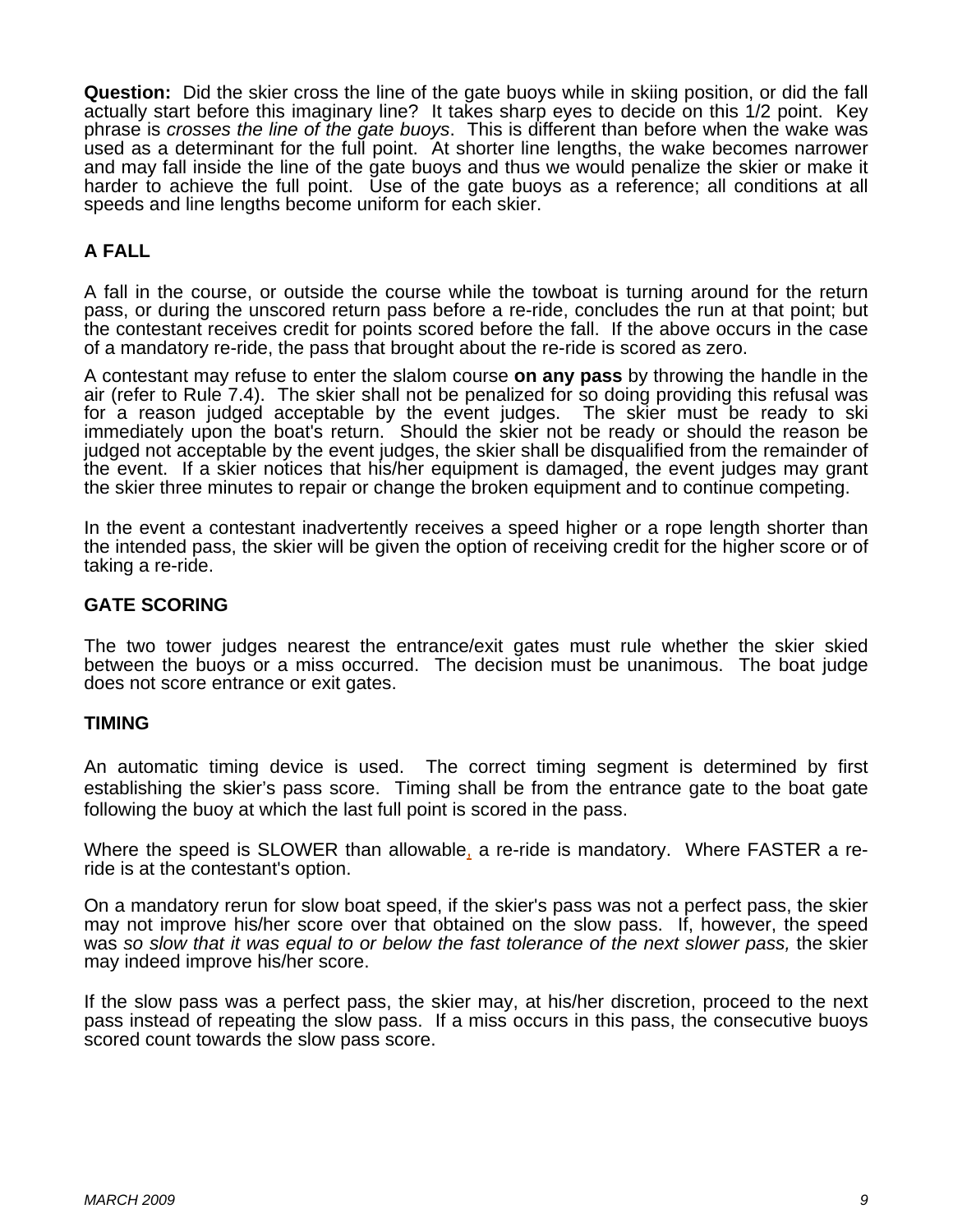# **BOAT CREW**

Officials in the slalom towboat shall include the driver and the boat judge.

*REMEMBER* -- Where the speed is slower than allowable on any pass, a rerun is mandatory; where faster, a rerun is at the contestant's option.

#### **WHAT TO DO** –

If the timer records a speed that REQUIRES or makes OPTIONAL a re-ride.

**ANSWER** -- Immediately following such a pass and before entering the slalom course for the next pass, the boat shall be stopped and the skier shall be notified of the facts and told the skier must or may repeat the pass.

If the timer records a time/speed that is too fast and the skier has made a perfect pass.

**ANSWER** -- Immediately following such a pass, the judge holds up a green flag in the turn circle as an indication to the skier but *NO RE-RIDE SHALL BE TAKEN*.

If a re-ride is to be taken.

**ANSWER** -- When a re-run is to be taken, the boat shall immediately return through the course in an unscored pass; and the rerun shall then follow in the original direction through the course.

During the unscored return pass through the course, the boat judge shall hold up a red flag to indicate that a rerun is to be taken for the preceding pass.

If the skier granted the re-ride is skiing on a shortened line.

**ANSWER** -- The boat will proceed to the proper end of the course, stop and drop the skier into the water just as if the line were to be shortened and then proceed.

If more than one pass in any run is disallowed due to incorrect speed.

**ANSWER** -- The skier shall have the option of requesting a five-minute rest before continuing.

If the contestant elects to take a five-minute rest.

**ANSWER** -- The next contestant in order skis and the re-ride shall be taken at the conclusion of the skier's run during which the five-minute rest period expires.

If a re-ride is mandatory because of slow speed for a perfect pass.

**ANSWER** -- The skier may have the option to proceed to the next higher speed or shorter rope length rather than repeat the pass. If in so doing the skier records a perfect pass, the skier receives credit for both passes. If the skier misses or falls, the skier will receive credit for the buoys as if it were the lower skipped pass.

Requests for re-rides may be initiated by a judge for the event before the next contestant starts or may be initiated *as soon as possible* by the contestant or a designated representative. In either case, the re-ride shall be decided upon before any further contestant's start. If, in the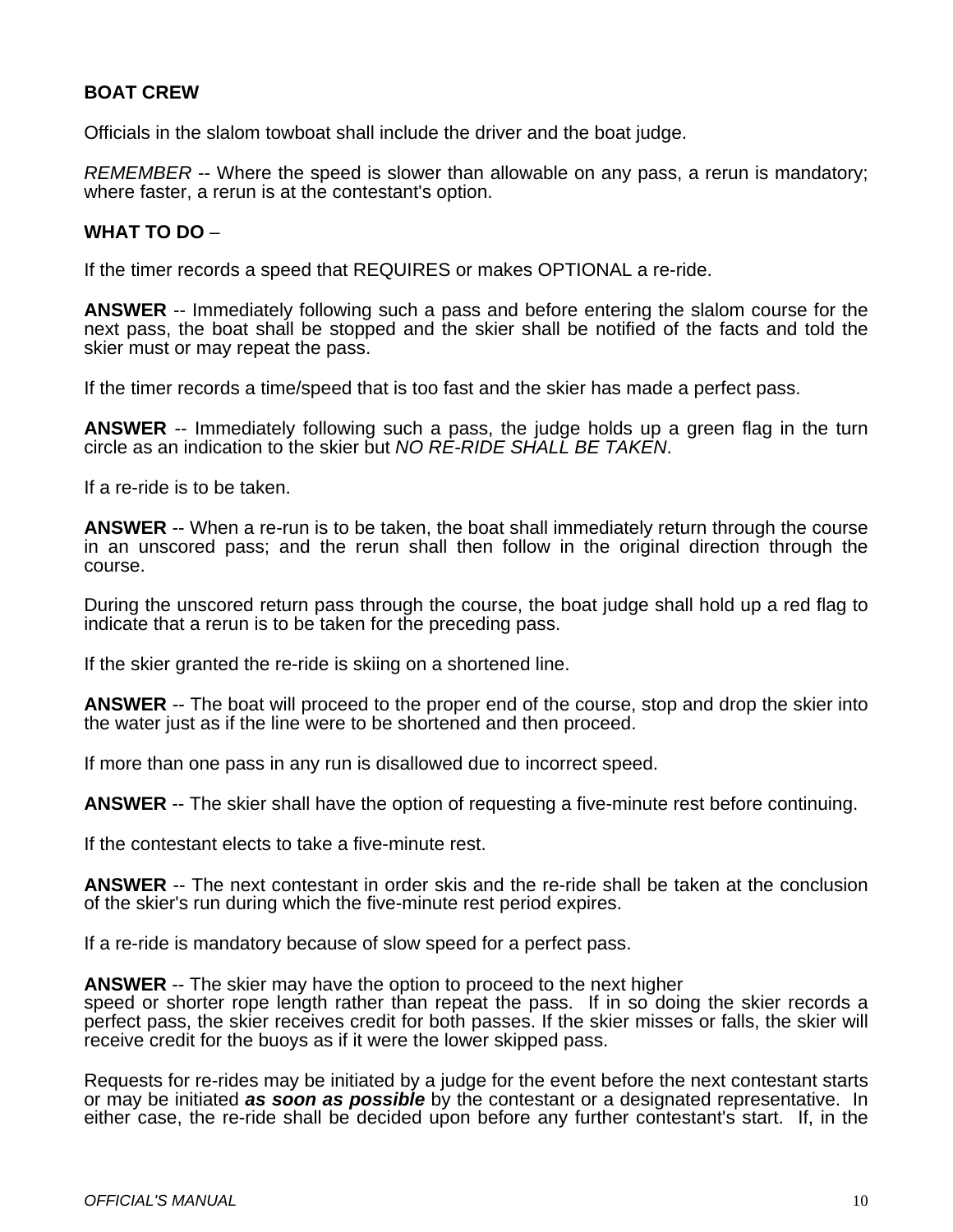opinion of the judges for the event, the request was not initiated as soon as possible after the contestant skied, the request shall be denied.

#### **DAMAGED EQUIPMENT**

If a skier has damaged his or her equipment during a run that leads to a re-ride, the skier must be back on his/her skis within three minutes from the time the re-ride has been granted or the skier will not be allowed to continue in the round. If the above occurs in the case of a mandatory re-ride, the pass that brought about the re-ride will be scored as zero.

If the above occurs in the case of an optional re-ride (and the skier is not back on his/her skis within three minutes), the skier will be credited with the score obtained in the run that brought about the re-ride.

#### **BOAT JUDGE**

The boat judge in slalom normally sits facing backward in such a position as to clearly see the skier at each buoy and gate. Although we stress keeping your eyes on the skier during the pass, it is also necessary to check the condition of the water in the course as the towboat approaches for each pass, so that you will be able to award a re-ride if UNFAIR conditions warrant it. Be alert for unusual bumps or unusual wave noise on the hull indicating unusual rough water. Note the wake path of the boat for a straight, centered course.

If the boat deviates outside the bounds of the boat gates, the boat judge shall award an OPTIONAL re-ride if the path of deviation was a disadvantage to the skier. If it was to the skier's advantage, a re-ride is mandatory.

There are a few other things to help keep you busy. First of all, know the rules of refusal of the course on the first pass and subsequent pass. Did you remember to bring along the flags to hold up for reruns?

The timing of the boat and the number of buoys successfully rounded by the skier will determine the need for the next pass or rerun, and the boat judge will so notify the boat driver so the he or she can plan the boat pattern. For good measure, mention the speed for the next pass. Be sure and keep the boat driver informed of all decisions so you both know what is planned, but avoid talking to the driver during the skier's pass through the slalom course unless you notice course deviations, etc. Keep your rule book handy for consultation at all times.

If the skier on the dock is the first on your list and the Chief of Competition has indicated a go situation, you, as boat judge, are now ready to concentrate on the skier's pass through the slalom course, PROVIDED you are aware of his or her starting speed and/or rope length. A skier has the option to waive one or more passes. In such a case if the first pass is not perfect only the points scored in that pass shall be scored without the addition of any waived passes.

Armed with this knowledge, you are now ready for the first skier. On your approach to the course on each pass, you must check the condition of the water and alignment of the buoys, making sure there are no loose buoys or other floating objects in the course. It doesn't seem likely that anyone could miss the first buoy, but it's been done and in top competition too. This results in a score of zero - A word of caution; don't depend on some sign of exasperation from the skier to clue you on a miss. From here on it's a question of close attention and concentration on watching the skier at every moment.

Remember, it is a miss to ride over or jump a buoy as well as ride inside a buoy or gate. The skier must pass around the outside of all six buoys.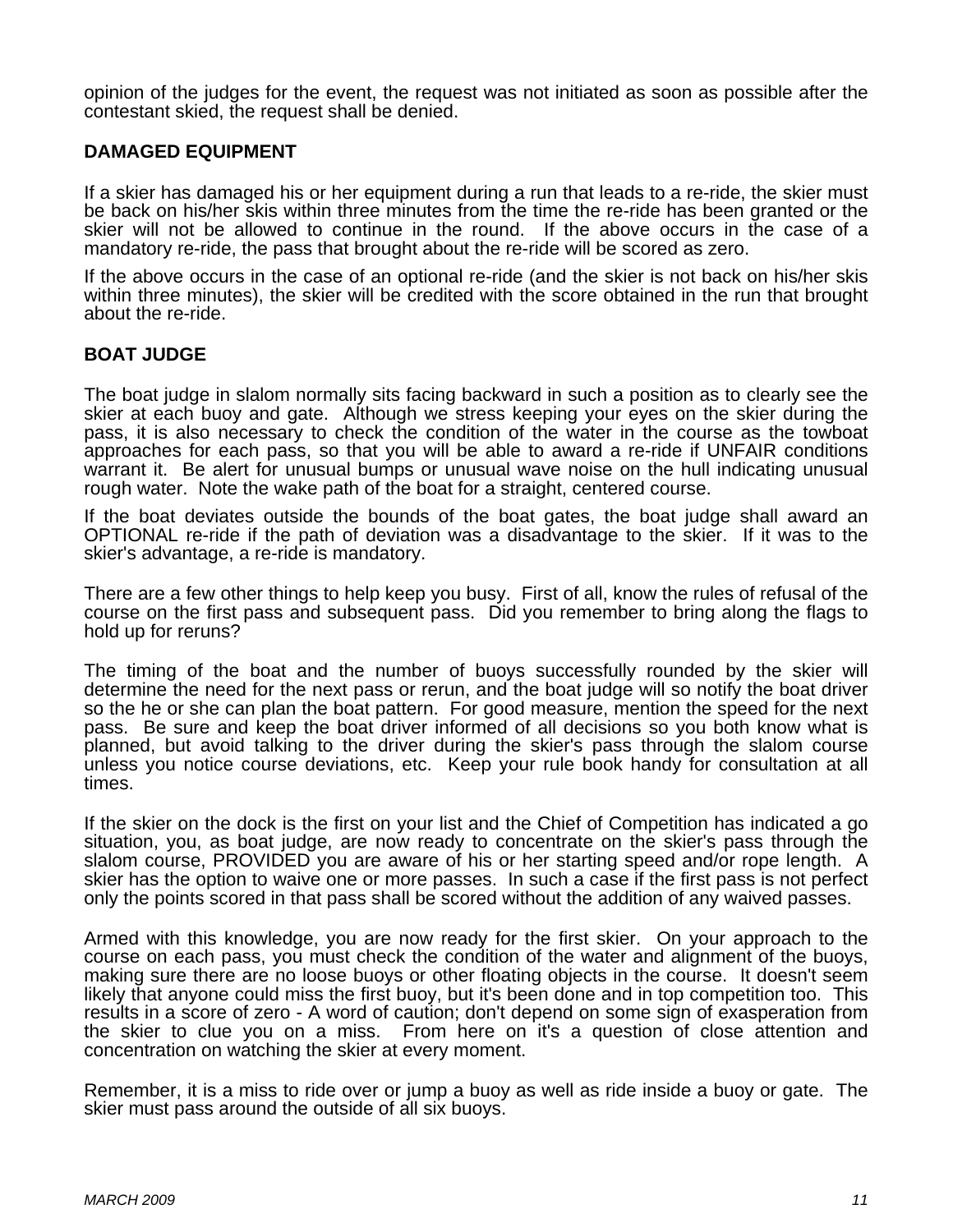# **TIES**

A tie will occur when two or more skiers have the same *CONSECUTIVE POINTS* earned. That is, their total scores are the same.

For the first three placings only, if a tie exists, there shall be new drawing for order and the tied contestants shall start by repeating the pass before the one in which their miss occurred. If another tie results, the pass one higher than the one in which the original miss occurred shall be used with a new draw for order, except when the tie occurs in the skier's first pass, in which case the starting speed will remain the same. If a tie still exists, the pass one higher than the one in which the original miss occurred shall be used, with a new draw. This procedure shall be repeated until the tie is broken. If the tie occurs in the skiers' first pass, the starting speed for the first tie run-off shall be at the skiers' original starting speed.

In the case where a tie exists with skiers at different boat speeds and/or rope lengths, the skier with the fastest boat speed or shortest rope length shall be adjudged the winner.

#### **SLALOM TIES**

#### **EXAMPLE "A"**

Both skiers tie at 2 buoys at 55 kph at 18.25 m

Tie is run off at 52 kph at 18.25 m or the pass prior to the tied pass.

| Possibility "A":<br>Skier 1 scores 2 at 52 kph at 18.35 m<br>Skier 2 scores 2-1/2 at 52 kph at 18.25 m |
|--------------------------------------------------------------------------------------------------------|
|--------------------------------------------------------------------------------------------------------|

Winner is Skier 2

| Possibility "B": | Skier 1 scores 2 at 55 kph at 18.25 m |
|------------------|---------------------------------------|
|                  | Skier 2 scores 2 at 55 kph at 18.25 m |

This tie is run off at 58 kph or 16 m rope length, depending upon division. In other words, the ties is run off at the next higher pass.

If after this process a tie still exists, the process is repeated until the tie is broken.

#### **EXAMPLE "B"**

Skier 1 starts at 58 kph at 18.25 m, scores 2 at 16 m, score = 26 Skier 2 starts at 55 kph at 18.25 m, scores 2 at 16 m, score = 26

Tie Run Off

Skier 1 starts at 58 kph at 18.25 m Skier 2 starts at 58 kph at 18.25 m

| Possibility "A": | Skier 1 scores 5 at 58 kph at 18.25 m     |
|------------------|-------------------------------------------|
|                  | Skier 2 scores 5-1/2 at 58 kph at 18.25 m |

Winner is Skier 2

Possibility "B": Skiers tie at 5 at 58 kph at 18.25 m. Tie Run Off -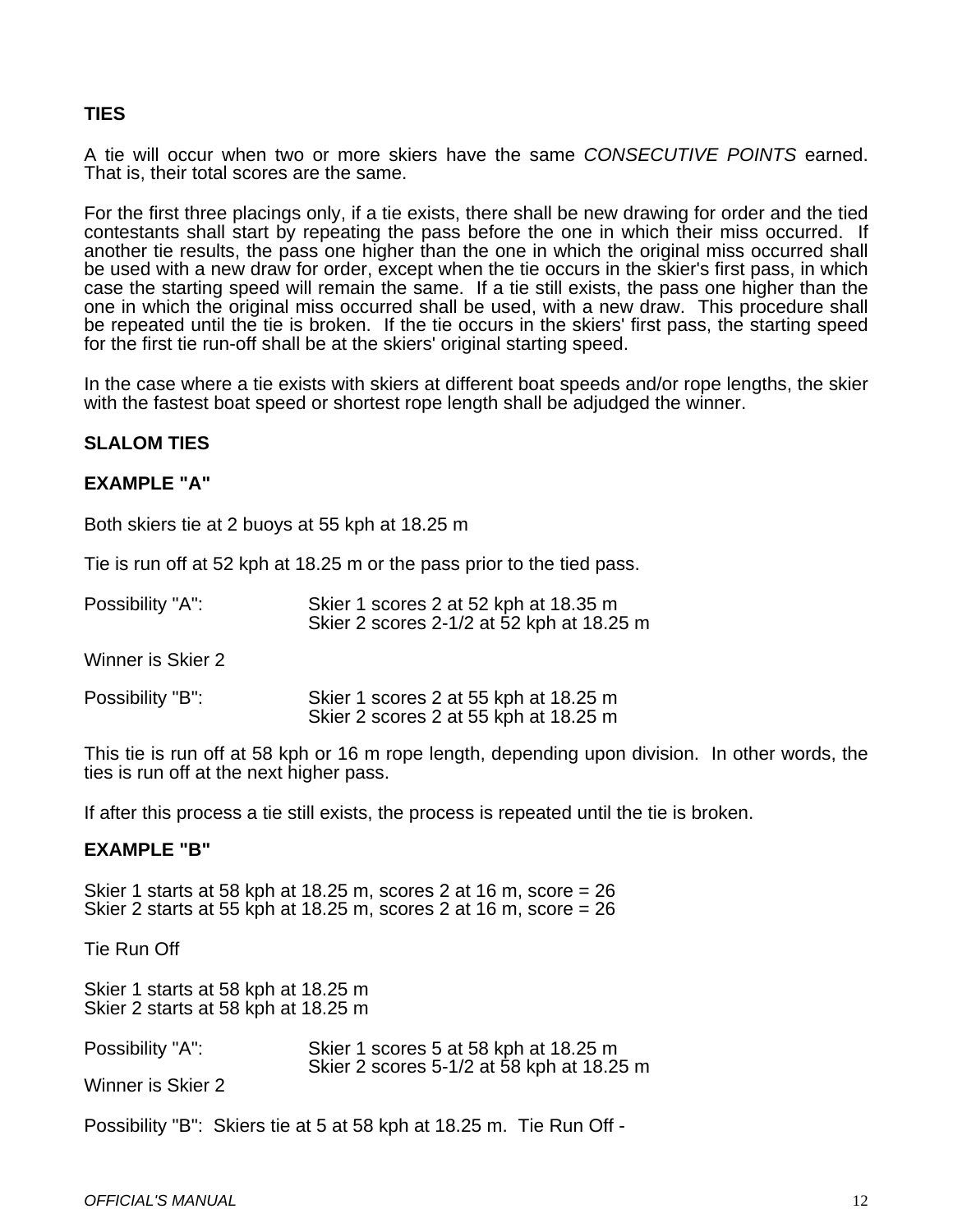Skier 1 starts at 58 kph at 16 m Skier 2 starts at 58 kph at 16 m

If, after this process, a tie still exists, the procedure is repeated until the tie is broken.

# **EXCEPTION:**

If the miss occurs in the skier's first official pass as listed in the Rule Book, the skier(s) will start at that pass.

# **EXAMPLE "C"**

| Possibility "A": | Skier 1 starts at 58 kph at 18.25 m, scores 5, score is 5 |
|------------------|-----------------------------------------------------------|
|                  | Skier 2 starts at 55 kph at 18.25 m, scores 5, score is 5 |

Skier 1 wins by virtue of faster starting speed.

| Possibility "B": | Skier 1 starts at 58 kph at 18.25 m, scores 5, score is 5   |
|------------------|-------------------------------------------------------------|
|                  | Skier 2 starts at 58 kph at 16 m, scores 5, score is 5 also |

Skier 2 is the winner by virtue of shorter rope length.

#### **SUMMARY**

Let's briefly recap the scoring system.

1/4 point when the skier has crossed the line of buoys (C-D & X-Y) in skiing position before the buoy is rounded.

1/2 point when the skier has rounded the buoy in skiing position. The buoy shall be considered as round when the skier has passed the buoy on the outside and has re-crossed line C-D before the next buoy or end gate.

One point when the skier has crossed the line of the nearest gate buoys before passing the level of the next buoy or end gate.

A gate is not scored in any manner.

Remember, a skier must enter through the entrance gate to receive any score and must exit through the gate to receive any further passes.

A fall (a) in the course; (b) outside the course while the boat is turning around for the return pass; (c) during the unscored return pass before a rerun, concludes the run at that point; but the contestant shall receive credit for buoys scored before the fall. If the above occurs in the case of a mandatory re-ride, the pass that brought about the re-ride is scored as zero (0). Skiers shall have the option of choosing any starting speed above the minimum speed for their

division. If any but the minimum starting speed for their division is selected and their first pass is unsuccessful, they score the number of buoys actually rounded, but at the original starting speed as set for their division. If their first pass is successful, they are credited with all skipped buoys. The skier is required to declare his/her starting speed, prior to the running of the event or at the dock before the skier starts his/her run.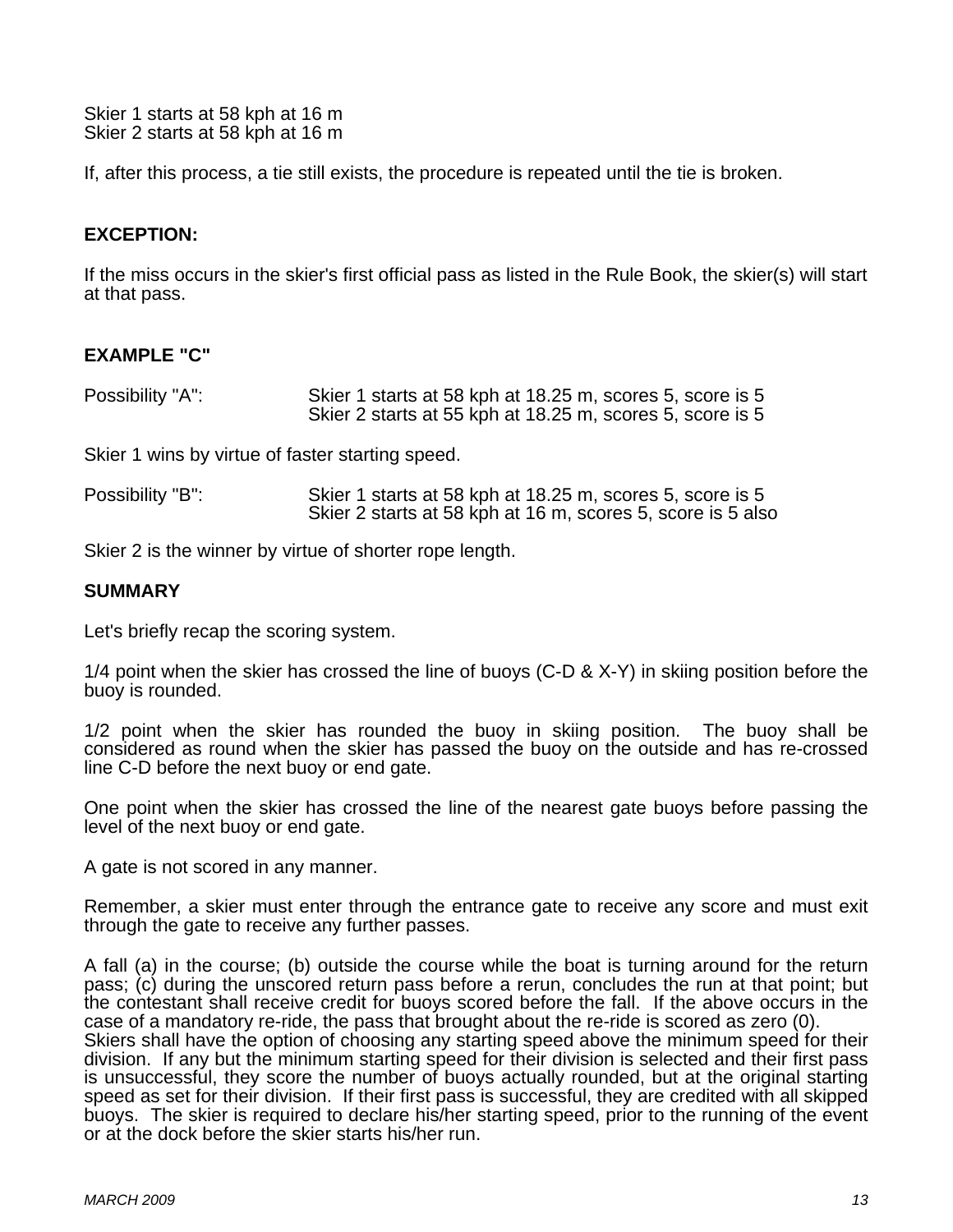Each contestant's score shall be totaled to yield his/her score for determining placement in the event.

Sound difficult to judge slalom? Don't get discouraged. Just being aware of the more controversial issues will enable you to see more clearly the action involved and help make the right decision. If for any reason you cannot see the action, don't score the buoy automatically. Defer your decision to the other judges. That's why there are five judges.

On the other hand, if you are a new, less experienced judge, don't be tempted to give in when you possibly disagree with a decision. Stick with it, you may be right. There is possibly one exception -- if it is a matter of interpretation or misunderstanding of a rule and discussion brings out the correct viewpoint for an independent decision. Don't fail to discuss all doubtful decisions with other judges after the event. A good judge isn't too proud to learn, and how better than to discuss the events with other judges and/or skiers.

Hint: Try to keep the skier in view at all times - in and out of the course. Ensure that you keep watch on the rope handle as in shorter line lengths, it may appear that the skier made the buoy and then fell. However, did the skier have the handle in his/her hand prior to passing the buoy? When did they let go - before or after?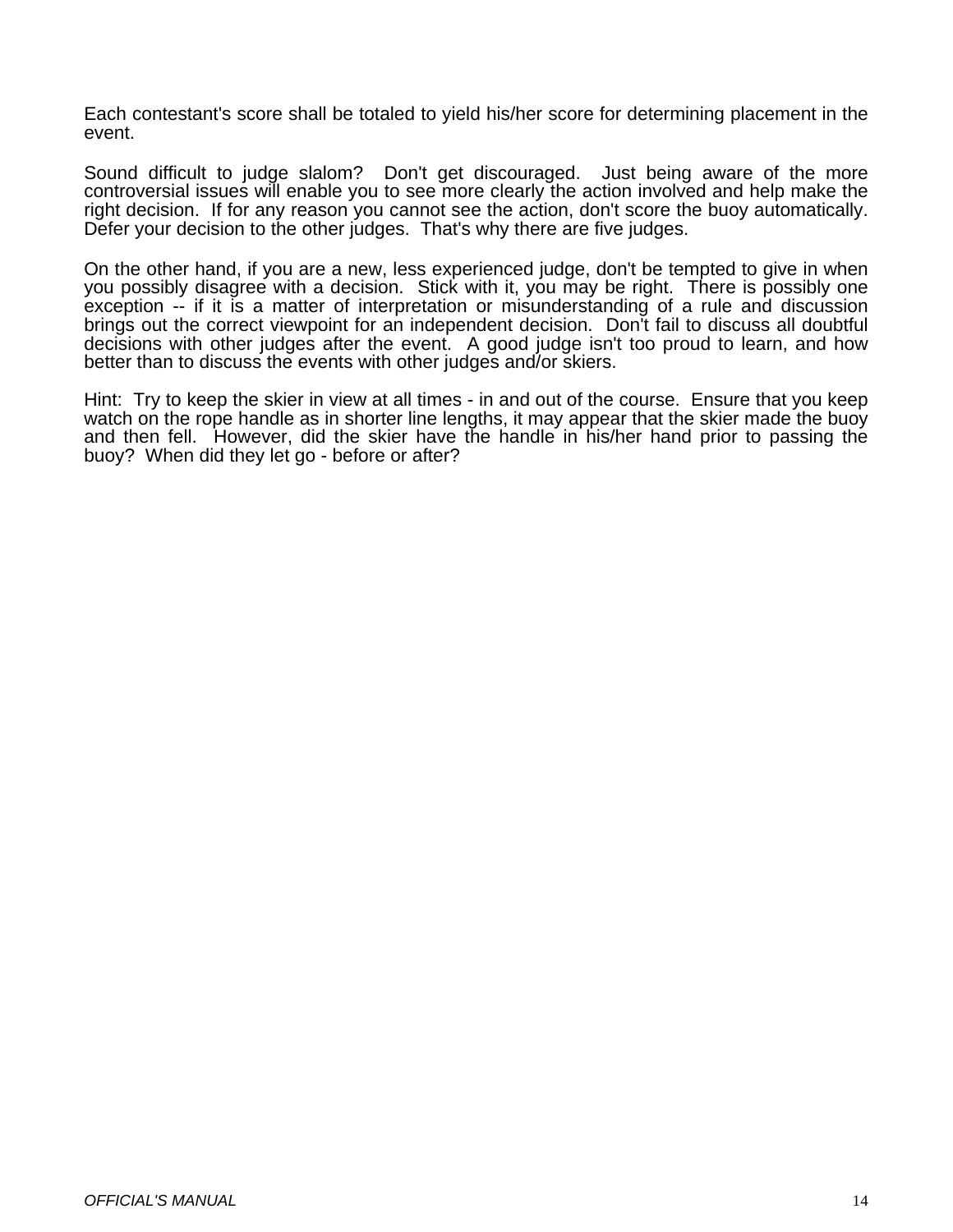# **OFFICIALS' DUTIES AND RESPONSIBILITIES**

# **BOAT JUDGE**

| 1.  | Who will change rope and/or handles.                                             |
|-----|----------------------------------------------------------------------------------|
| 2.  | Who will shorten rope - be consistent.                                           |
| 3.  | Timing passes - check out timing, speed control settings, path, pattern,         |
|     | balance.                                                                         |
| 4.  | Report to Chief of Competition when ready to start.                              |
| 5.  | Count buoys, continue even if in your opinion skier missed.                      |
| 6.  | Call running score during each pass (optional).                                  |
|     | Hints: - repeat the score out loud, i.e. 1/4, 1/2, 1, 1/4, 1/2, 2 etc.           |
|     | - it helps you and the driver know the location of the skier in the              |
|     | slalom course.                                                                   |
| 7.  | Relay score to Chief Calculator or designate at the end of each pass             |
| 8.  | Check and record time (method).                                                  |
| 9.  | Get confirmation - also on total.                                                |
| 10. | Give driver speed of next pass.                                                  |
| 11. | Before starting, discuss options with skier.                                     |
| 12. | Use flag as necessary - red (mandatory), green (optional)                        |
| 13. | Mandatory re-ride.                                                               |
| 14. | Skier option.                                                                    |
| 15. | Check for ties (refer to Chief of Competition).                                  |
| 16. | Be alert for unusual water conditions.                                           |
| 17. | The boat judge & driver shall jointly agree on the settings of the speed control |
|     | unit to achieve actual times as close as possible.                               |
|     |                                                                                  |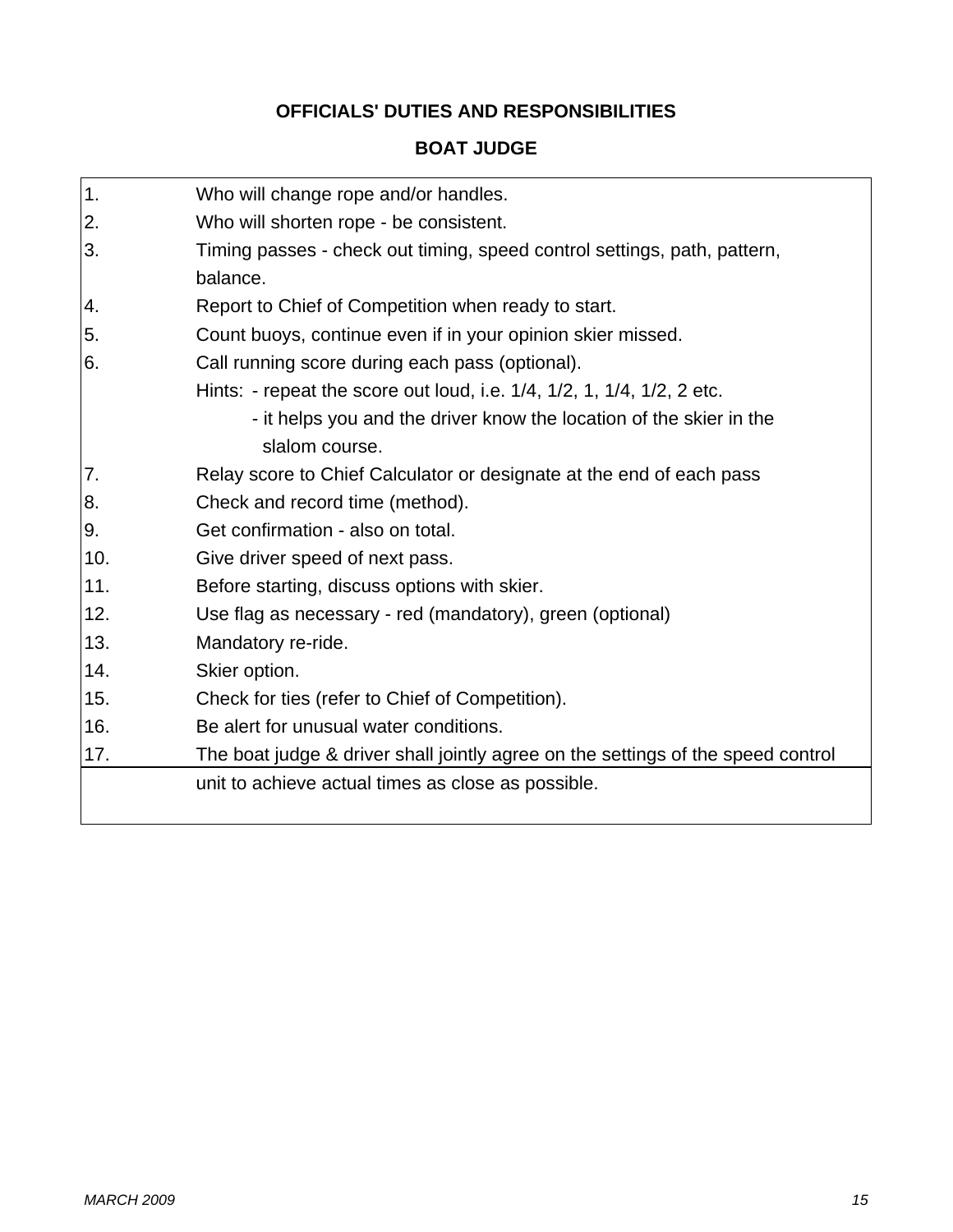# **NOTES:**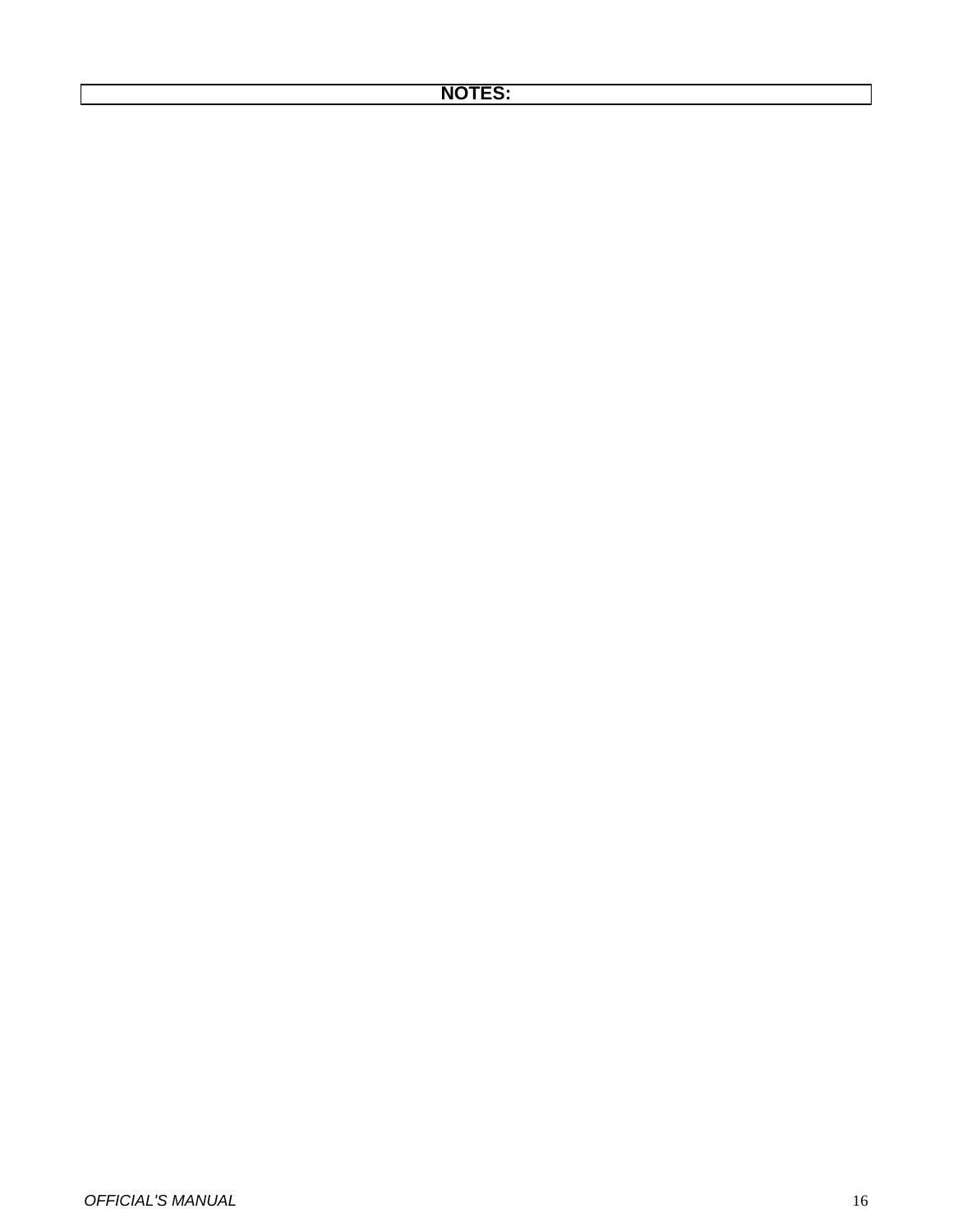# **CHAPTER II**

#### **JUMPING**

The jump event is in many ways a paradox of actions. The primary chores of the officials are, relative to slalom and tricks, quite simple, yet at the same time very demanding. The technical elements of the jump, course and measuring systems far surpass any others and the number of persons required in the optimum situation is staggering.

# **THE COURSE**

The jump course consists of: three line-up (guide buoys), set at 150 meters 180 meters, and at 210 meters from the centre line front edge of the ramp (take-off edge) to the centre of the buoy; a set of boat guide buoys, 72 meters from the front edge of the ramp, set four meters apart; a set of boat guide buoys, 10 meters past the front edge of the jump, one at 15 meters from centre and the second four meters from the first guide buoy; and a third set of timing buoys, 41 meters further (51 meters from the jump). The course is completed with a final set of boat guide buoys, 100 meters from the jump and four meters apart.

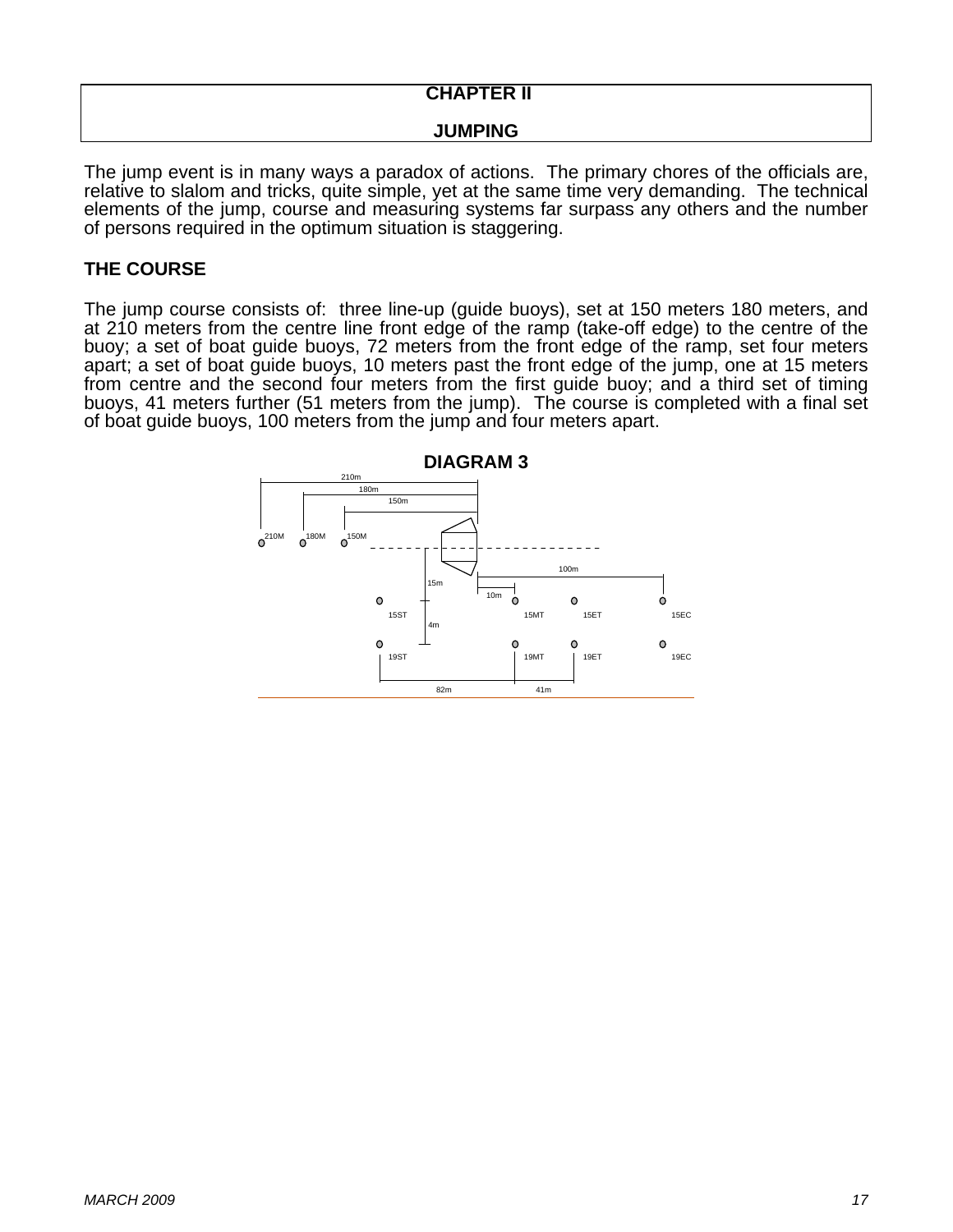# **EVENT OFFICIALS**

The officials in the jump event consist of the boat judge and two (2) judges on shore. These three comprise the event judges for the competition (appointed officials).

The other personnel required for a jump event at a sanctioned tournament is as follows:

- boat driver
- dock starter
- Chief of Competition
- pick-up and safety personnel
- Calculator and assistants

#### **JUDGING JUMPING**

The jumping event is covered in general by the following rules:

Each contestant shall be entitled to three passes through the jump course.

A pass or jump shall be registered when a skier passes the 180 meter buoy marking the beginning of the jumping course, except when, in the opinion of the boat driver or boat judge, there is a hazard because of dangerous water conditions, interference of another boat or other reason, the boat driver or boat judge shall hold up his/her hand and shall slow the boat a perceptible amount before the boat passes the ramp and no pass shall be registered. A fall within or outside the jump course shall be registered as a pass.

A contestant may refuse to enter the jump course by throwing the handle. The skier shall do so before passing the first set of timing buoys **15-19 ST** in the official jump course. The skier shall not be penalized for so doing providing this refusal was for a reason acceptable to the event judges. Should the reason be judged not acceptable by the event judges, one jump shall be deemed as taken. Once the skier has entered the course, the skier cannot throw the handle for any reason unless of course, the skier wishes to pass the jump.

A jump shall be scored when the skier passes over the ramp, lands and skis away without falling; except that, if the skier shall purposely touch any part of the towline other than the handle while in the air, the skier shall receive no score for that jump.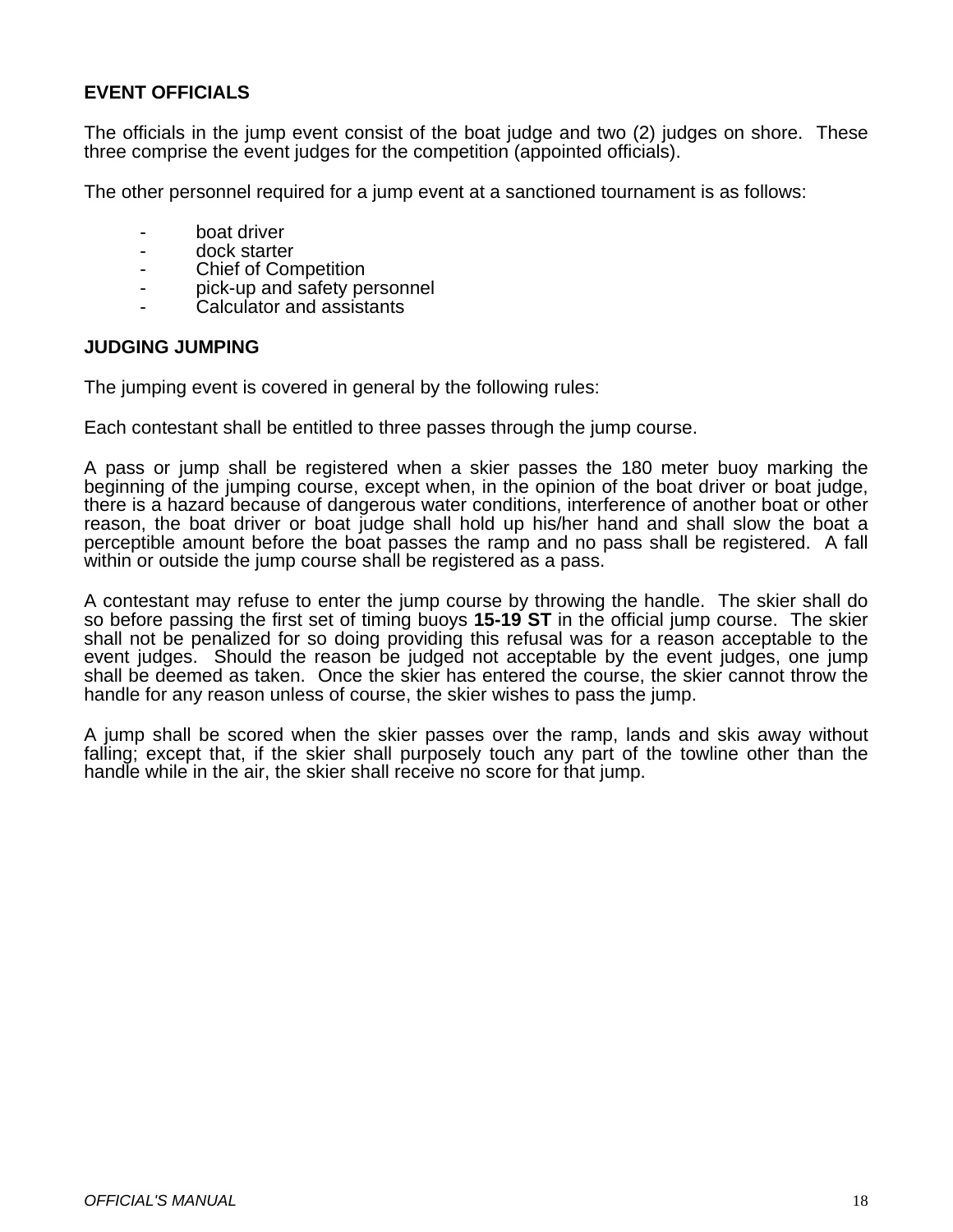# **DISQUALIFICATION**

There are two Automatic Disqualification rules that pertain strictly to the jumping event and are as follows (Rule 9.2):

1. A skier will be disqualified from further competition in that round if, after leaving the boat's wake on a *DEFINITE CUT* to the ramp, the skier elects to pass between the boat course and ramp, whether or not the skier retains the towline.

Key phrases -- definite cut -- after the wake, are the major considerations of this rule.

2. During the return pass through the jump course, the skier is outside the boat's wake on the side of the jump ramp within the distance *BETWEEN BUOYS M-T AND THE FARTHER EDGE OF THE JUMP RAMP (Note - Water Ski and Wakeboard Canada rule only - not IWSF)* 

In the event of a fall after a pass or jump, if the skier is not on his/her skis within three minutes from the time the towboat returns to pick the skier up, the skier shall receive no further jumps.

The jumper shall tell the boat driver at which distance and at what speed, not to exceed the maximum for that division, to pass the ramp, and the boat shall follow a straight path parallel to the jump course guide buoys.

All contestants must wear an approved flotation device.

#### **OFFICIALS AND THEIR DUTIES**

The **BOAT JUDGE** will normally sit beside the boat driver in such a position that the boat judge can clearly see the approach pattern and water conditions. The boat judge must observe the requested boat path and determine if the skier passed the end of the course without falling.

The BOAT JUDGE is authorized to grant re-rides for incorrect boat speed and/or boat path.

When a re-ride is indicated and accepted or granted, the re-ride shall be taken immediately. The boat judge will hold up a red flag during the return pass by the ramp to indicate a re-ride is being taken for a preceding jump or pass. If more than one jump or pass in any series is disallowed, the skier shall have the option of *REQUESTING* a five-minute rest period before completing the run.

Before starting the event, check with the Chief of Competition to determine if you are responsible for timing the three-minute period allowed a skier for a fall from a jump or pass.

In the case of a skier falling or passing the ramp, and where the skier is still entitled to continue skiing in that event (i.e. additional jumps), the skier must be back on his/her skis within three minutes of the time when the towboat returns to pick the skier up.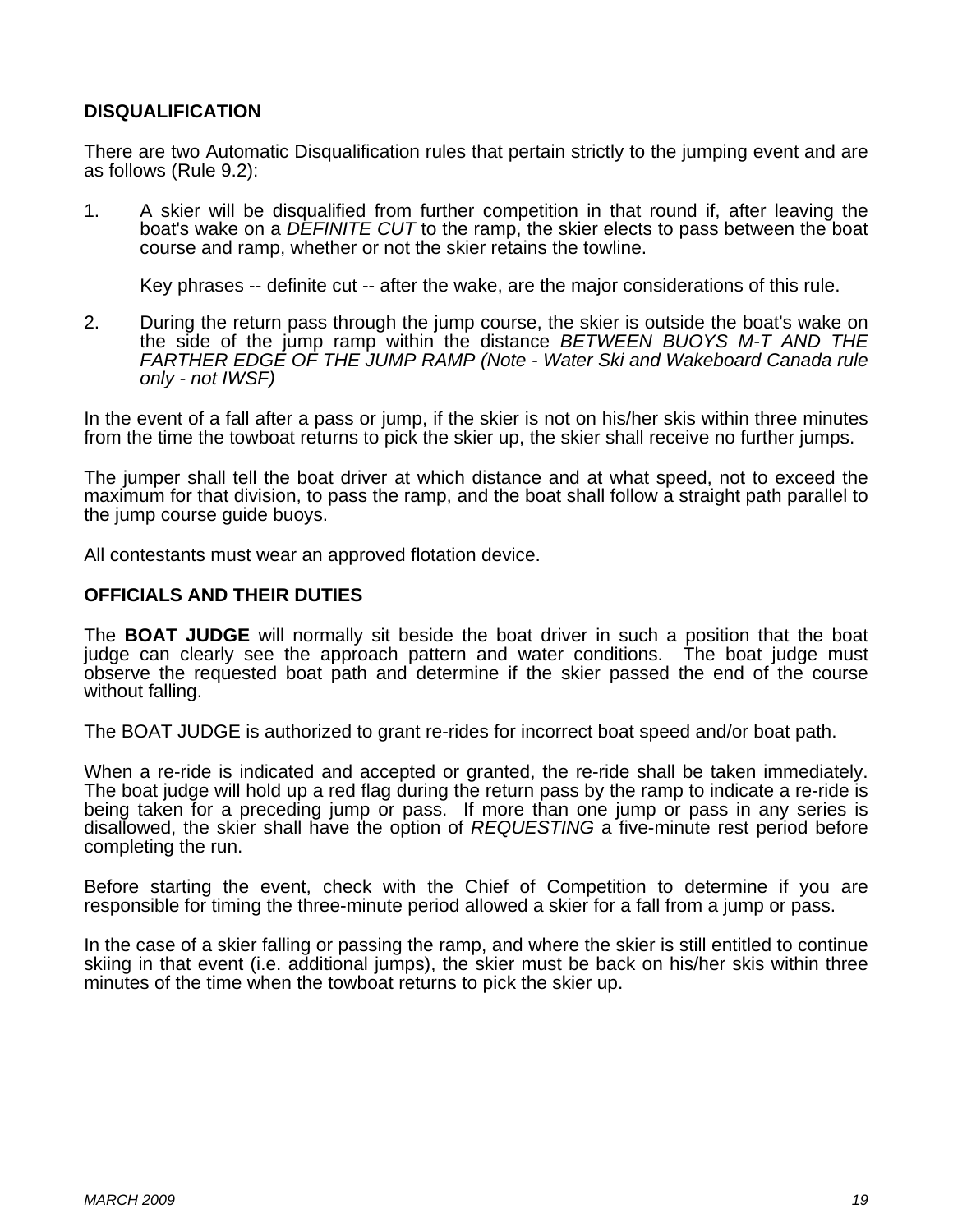# **DAMAGED EQUIPMENT**

If a skier's equipment is damaged, the event judges may grant the skier, upon immediate request, three minutes to repair or change the broken equipment and to continue in the event.

*NOTE:* In the case of a hard fall where the skier has signaled the skier is all right and the safety crews do not approach the fallen skier, it is recommended that you, as boat judge, check with the skier and ensure the contestant's condition is such that the skier can continue.

As you approach the course on each pass, check the path of the boat in relation to the course buoys and the distance requested by the skier, and for a straight path through the course.

Be alert for rough water or objects in the water. Be sure and check the condition of the ramp and aprons and that the watering system is operating properly. Are the pick-up boats safely out of course? On each return pass, check the surrounding area for moving boats causing swells that may affect further passes.

**EVENT JUDGES** -- In addition to the boat judge, there are two other event judges. One of these event judges shall be responsible for determining if the skier touches any part of the towline other than the handle while in the air. If the skier should do so the skier would receive no score for that jump.

The boat shall be timed in two segments through the jump course between buoys S-T and M-T (82-meter segment) and M-T and E-T (41-meter segment) as indicated by Diagram 4. At Record Capability tournaments these times shall be recorded.



# **DIAGRAM 4**

NOTE: S-T to M-T and M-T to E-T are two separate timing phases and must be timed independently of the other and recorded.

If *EITHER* time is too fast, a re-ride shall be mandatory (with one exception - see chart).

If *NEITHER* time is too fast, but if *EITHER* time is too slow, then a re-ride shall be optional.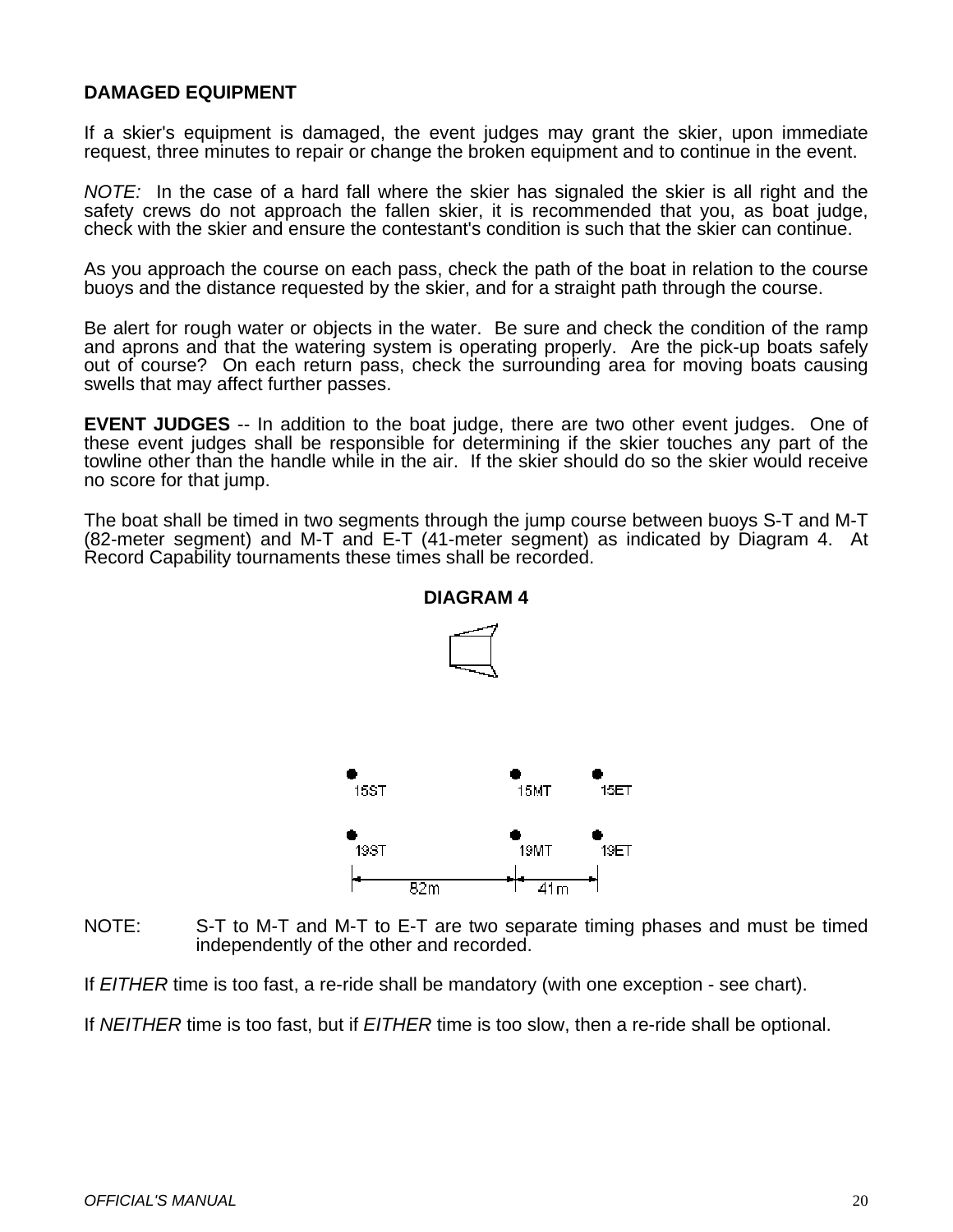*Jump Timing Re-ride Chart* 

| seg1 | ັ<br>seg2 | action                                                                         |
|------|-----------|--------------------------------------------------------------------------------|
| OK   | OK        | Inone                                                                          |
| OK   | F         | mandatory re-ride only if distance is best distance in skiers turn             |
| OK   | S         | optional re-ride (protected score)                                             |
| S    | OK        | optional re-ride (protected score)                                             |
| S    | F         | mandatory re-ride if best distance, otherwise optional with protected<br>score |
| S    | S         | optional re-ride (protected score)                                             |
| F    | OK        | mandatory re-ride                                                              |
| F    | S         | mandatory re-ride                                                              |
| F    | F         | mandatory re-ride                                                              |

#### *In the case where both a bad time and a bad triangle occur on a single jump, time takes precedence over the bad triangle.*

It is not necessary to time the jump pass if the skier falls in the course before the boat enters the timing course. In the case of a balk or fall before the ramp, only the 82-meter timing section need be taken and considered, the second segment is not required.

When the boat path chosen by the contestant is between the ramp and the 15-meter buoy and the boat speed is below maximum, the boat need not be timed. The indicated speed on the speed measuring device must, however, remain within plus or minus one kph of the requested speed.

When the speed is above maximum allowable for the pass, a rerun is mandatory and a red flag shall be raised. If the time recorded indicates a speed below the tolerance, the contestant shall be granted an *OPTIONAL* re-ride ON THAT PASS.

If the speed chosen by the skier is below the maximum allowed and the time is out of tolerance, the contestant shall be given the *OPTION* of a re-ride, provided the maximum tolerance for that division was not exceeded, in which case the re-ride would be *MANDATORY.* 

In the case of *OPTIONAL* re-rides, stop the boat and explain the circumstances to the skier, also inform the skier of the distance on the jump in question.

# **BOAT SPEEDS**

Refer to Rule 14.4.2 in the Rule Book. Boat speeds may be selected in increments of 3 km/h to the maximum speeds for each division. It is a good idea to underline or know the maximum speeds for each division when timing the event.

#### **VIDEO JUMP MEASURING SYSTEMS**

This system consists of a pre-measured grid on the water in front of the jump monitored by video cameras centrally located in each grid. The cameras are mounted high above the water to allow for a 2 dimensional view of the landing point. By knowing the x-y coordinates of the fixed grid in the water, it is possible to determine all the points of landing in between these points of reference.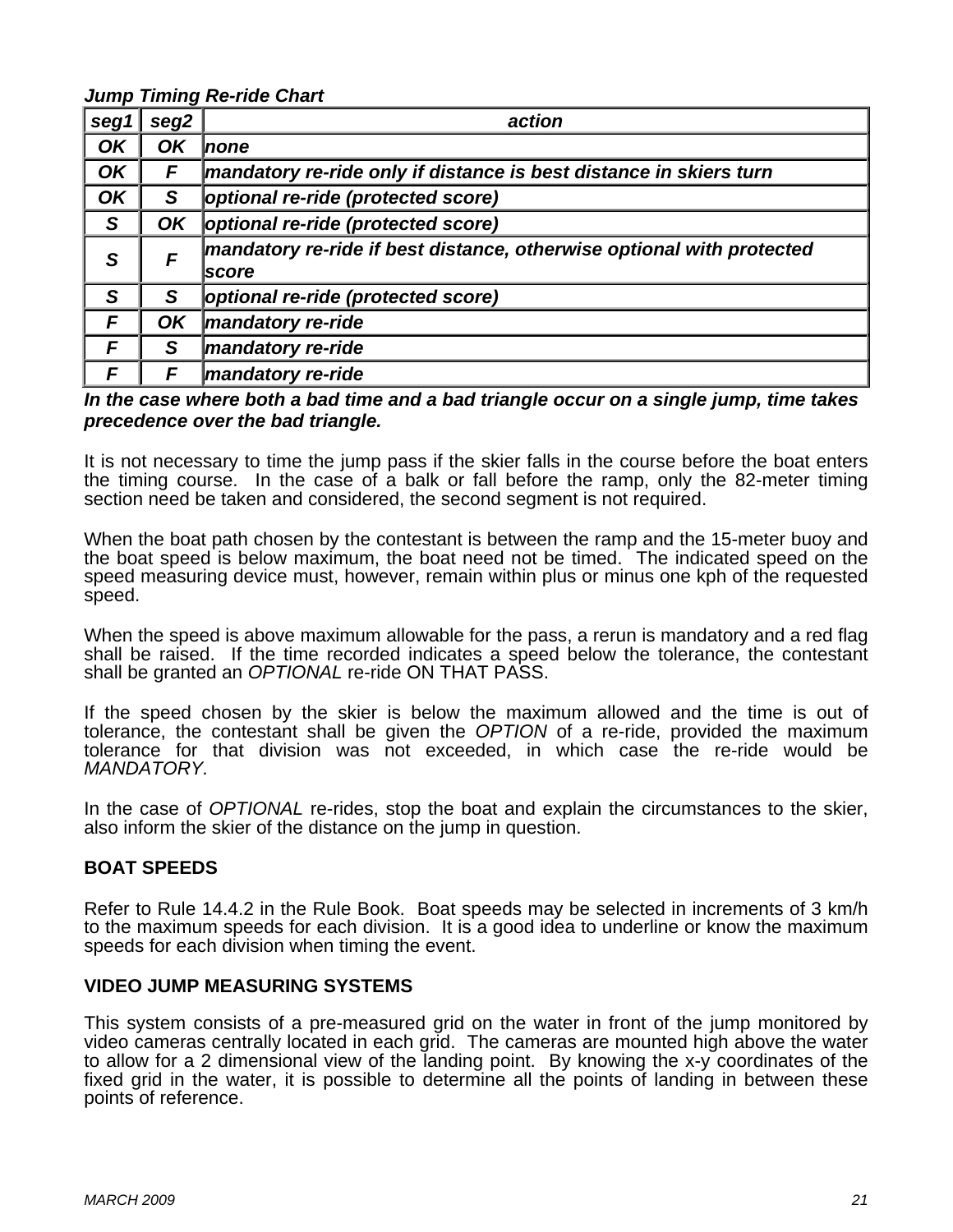

The above photo represents the skier landing within the grid as marked by the plus signs.

When frozen in the video measurement screen, we take the mouse cursor and try to find the first initial point of contact. Don't be afraid to miss the first click, there is a micro adjust feature in the program that allows you to fine tune your selection.



As you can see from the picture on the left, this is an example illustration of the first point of contact. The higher bar is approximately the highest part of the plume. This is for reference only and relates to the Johnson metering system which on the average, measures 2.1 meters ahead of the first point of contact. The video jump program has been developed to equate the two systems of measurement and in fact, takes this distance into consideration. You will note that the cursor measurement is on the same plane as the skier's landing point. This is very important as we are simulating a 2 dimensional measurement grid. It is up to the two video jump operators to agree on the exact landing point of the skier prior to

recording the jump. Once you have agreed on the first point of contact, record the jump, write it down, announce it to both the boat judge and the announcer. However, prior to that, ensure that the segment times are accurate and that it is a valid jump. Once you get used to this, you will find that it is actually quite easy!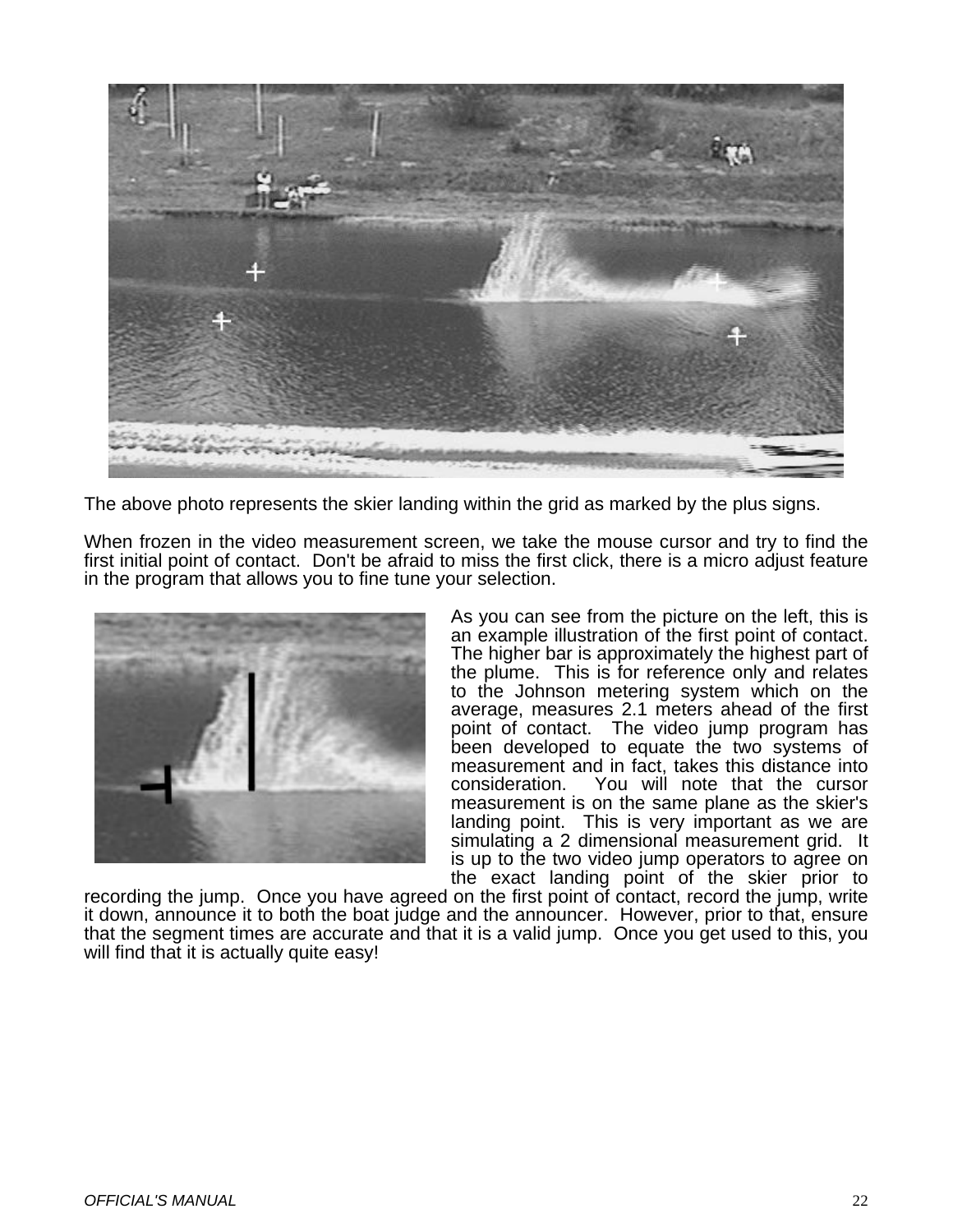# **OFFICIALS' DUTIES AND RESPONSIBILITIES**

# **BOAT JUDGES**

- 1. Request speed and boat path from skier communicate to driver.
- 2. Record requested speed and boat path.
- 3. Reconfirm with boat driver and skier, if necessary.
- 4. On approach to each jump:
	- .1 Inform driver of number of jump, requested speed and boat path.
	- .2 Check speed, boat path, water conditions, water on ramp, position of safety boats on each pass.
	- .3 Be particularly alert for unusual water conditions in approach area to ramp.
	- .4 Check times and determine necessity of re-ride, if any, and action required.
- 5. After each jump:
	- .1 Determine if skier landed without falling and was ultimately able to regain control after the jump.
	- .2 Communicate distance to skier if possible.
	- .3 Watch skier for fall or change of instructions, i.e., boat path or speed.
- 6. If at any point skier has fallen, be sure to determine his/her condition and ability to continue.
- 7. Re-rides:
	- .1 If either segment time is too fast at maximum speed for the division, re-ride is mandatory.
	- .2 If either time is too slow, re-ride is optional.
	- .3 Slow time below requested speed Optional.
	- .4 Fast time below requested speed Optional, provided speed did not exceed the maximum for that division.
- 8. Boat Judge is an event judge.
- 9. It is a good practice to record skier settings for the speed control system and as well, monitor the system to ensure that the segment times are balanced and as close to actual as possible.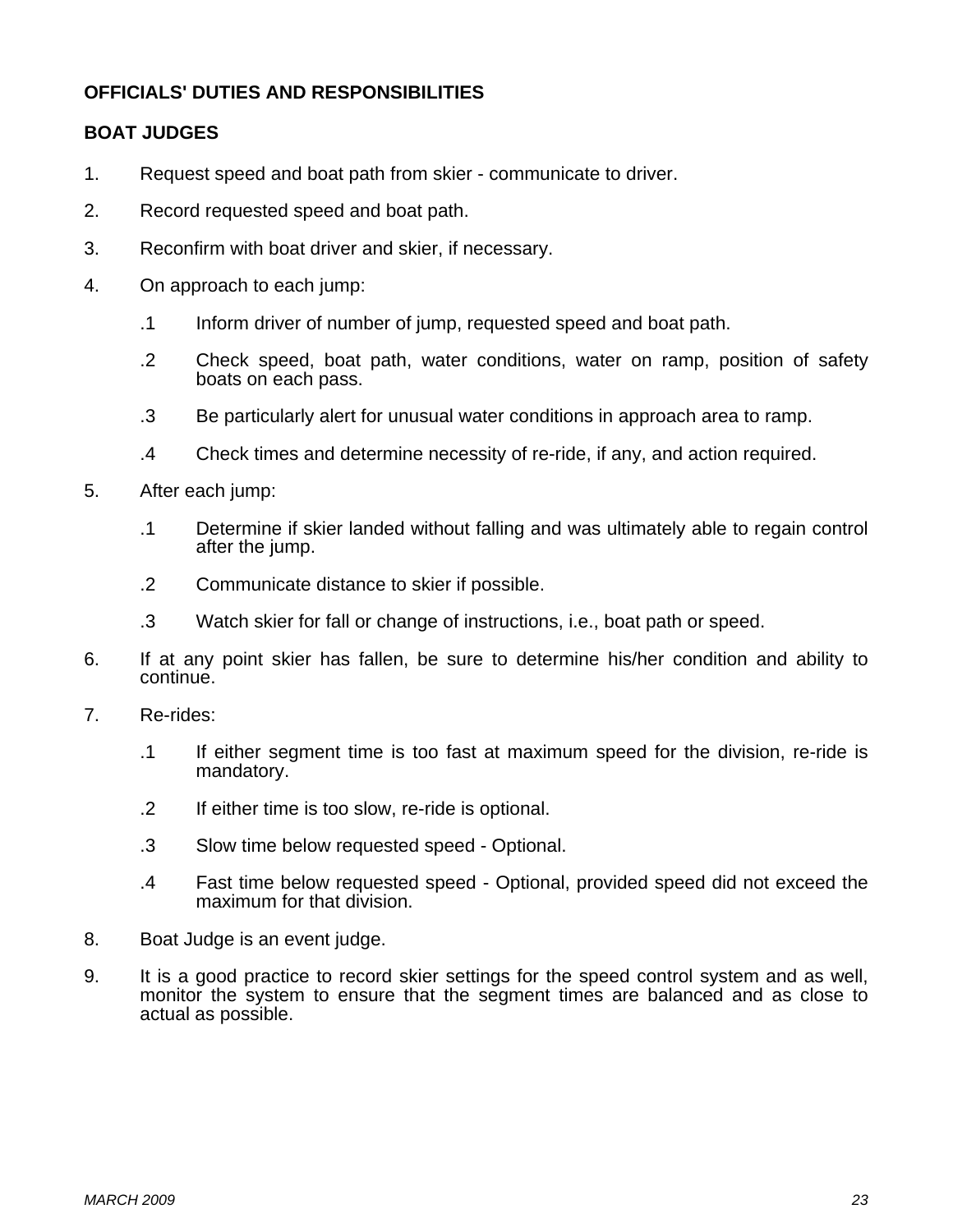# **VIDEO OPERATOR**

1. Wait until the skier has landed before you freeze the frame. Point cursor to the first point of contact and ensure that it is in the same *plane* as where the ski touched. Confirm the position with the other official. Record distance and communicate to Boat judge - confirm - record - advise announcer.

# **EVENT JUDGES**

(Boat Judge Plus 2 Others)

- 1. Be alert for unusual water conditions, particularly those that might pose a threat to the skier's safety.
- 2. Watch skier during turn/approach to ramp for falls, handle throws, unusual conditions.
- 3. Watch for skier PURPOSELY touching any part of the tow line other than the handle while in the air.
- 4. Be alert you will be asked to rule on requests for re-rides.
- 5. It is your responsibility to rule whether the skier landed the jump and skied away in skiing position.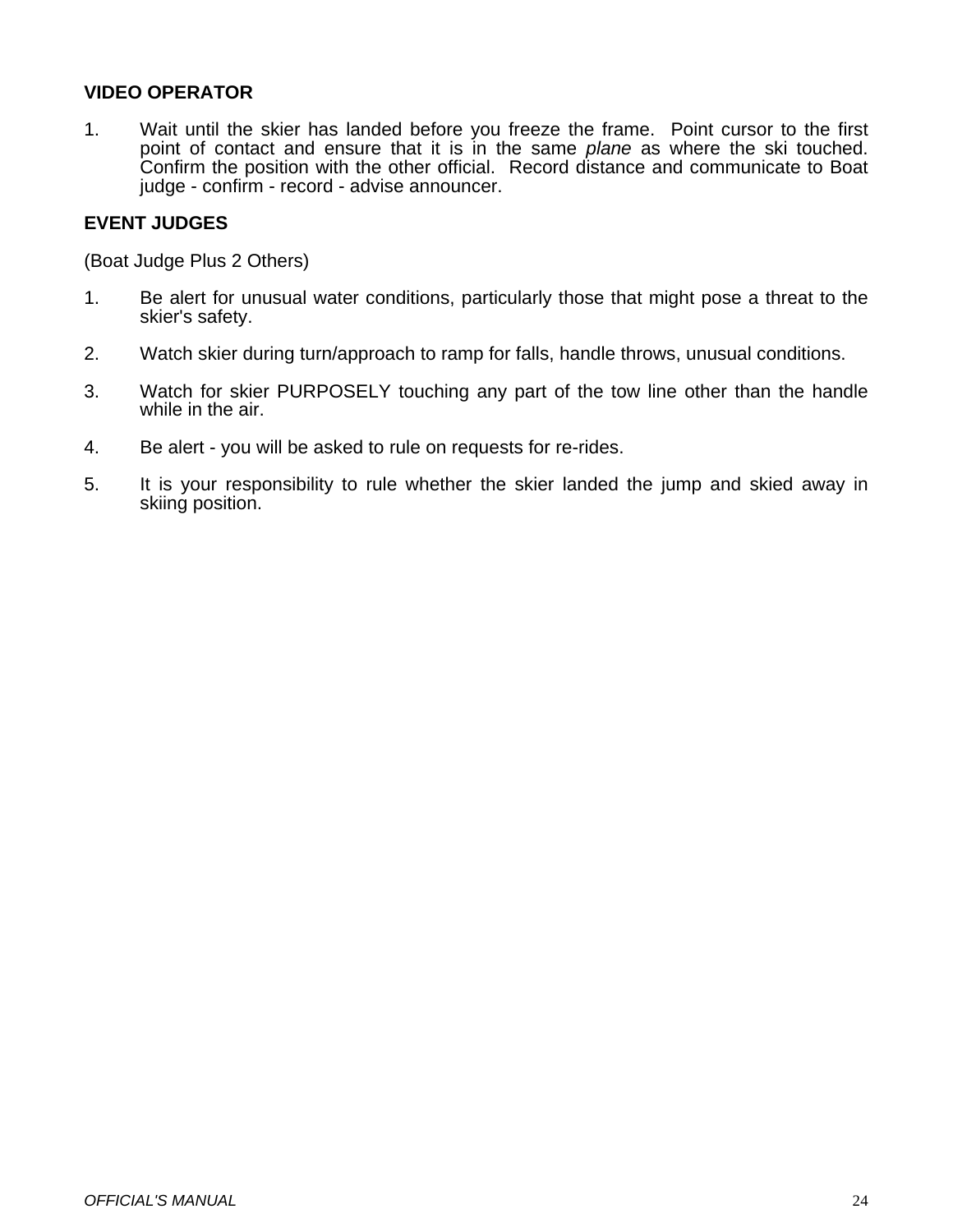# **NOTES:**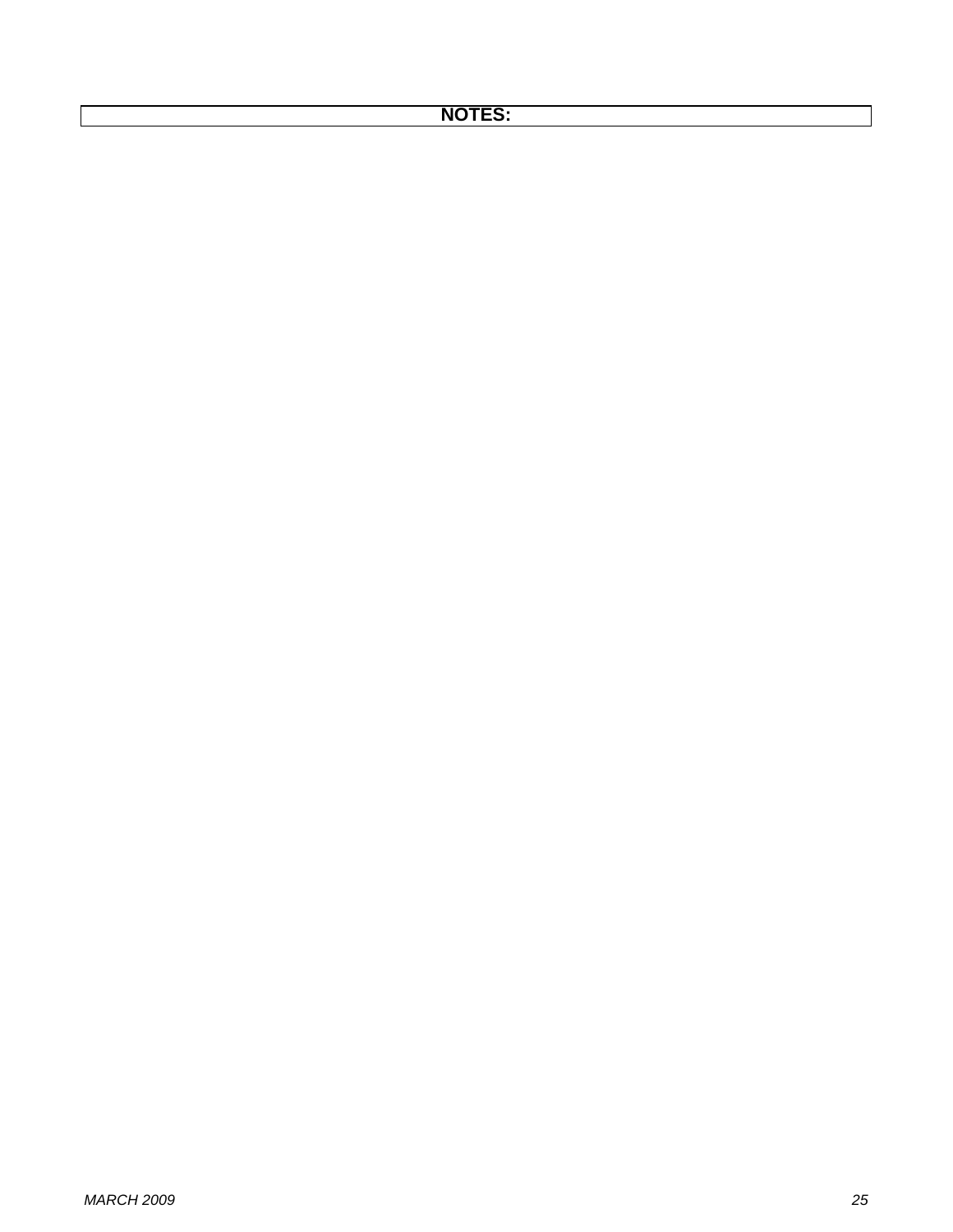# **CHAPTER III**

# **TRICKS**

The art of trick judging is the most complex and demanding of the three events. It is also the most subjective and interpretive.

No matter how complex the trick run, basic judging principles will still apply.

In the fast and furious trick runs of today and certainly those of the future, recognizing and understanding the individual tricks and sequences of tricks will be paramount to effective trick judging.

It is important to establish a common concept of the principles of trick judging, particularly as they relate to *NO CREDIT* tricks. It is equally critical at this point to clearly identify that the responsibilities of a trick judge are to fairly and honestly judge the skier's performance in keeping with the official rules governing the trick or tricks and not to penalize the skier!

# **TRICK COURSE**

In this most complex of events, the actual course is the simplest of the three events. It consists of two sets of buoys 4 meters apart that the skier skies between with approximately 200-210 meters between the two sets. These buoys mark the beginning of the trick course from each direction. The end of the course shall be signified by an audible device at the conclusion of the 20-second time limit. There is a buoy approximately 50 meters in front of the entrance to the trick course used as reference for the skier and the timers.

# Official Trick Course

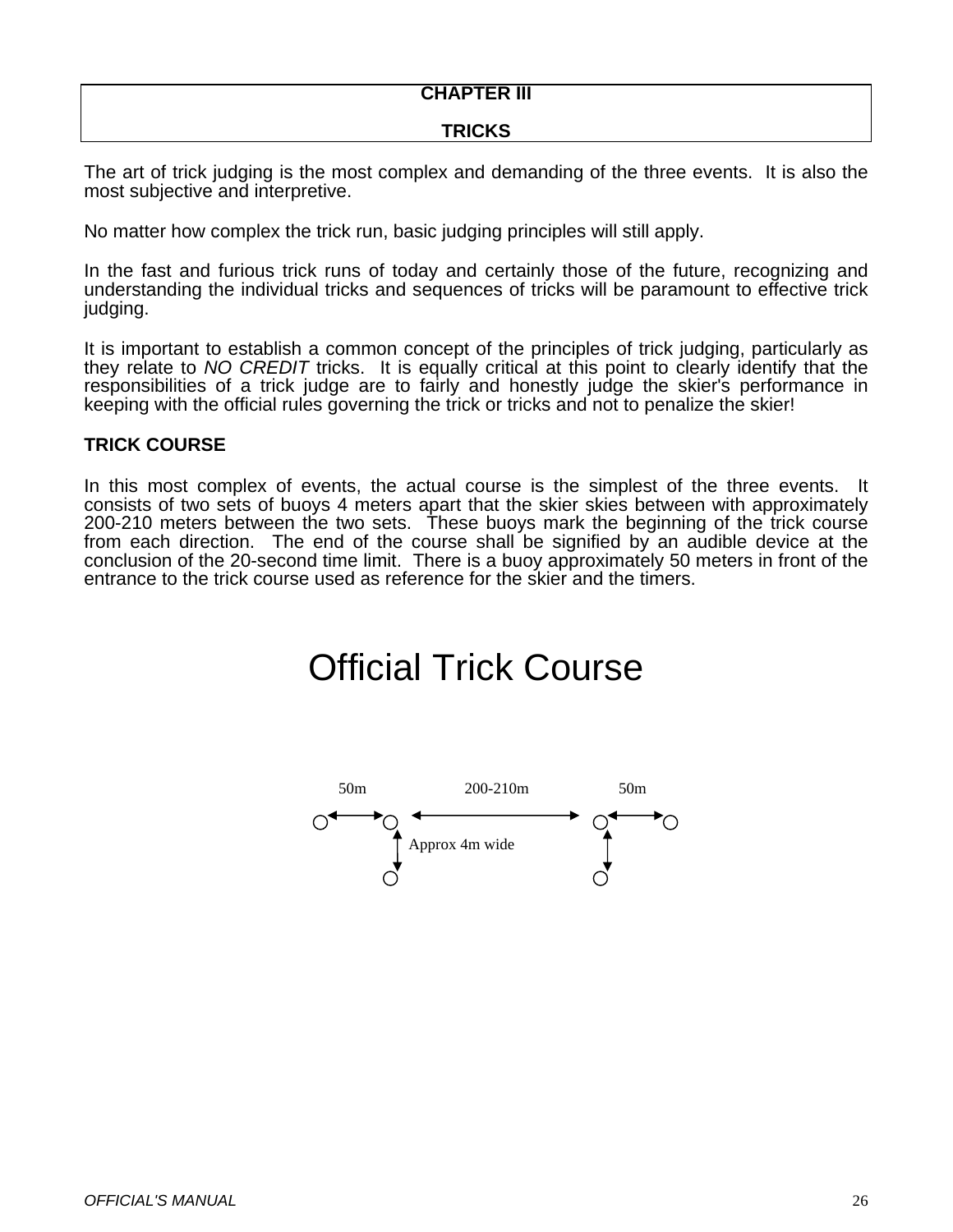# **EVENT OFFICIALS**

Personnel required for the trick event:

- 
- 
- 
- 
- 5 secretaries (optional)<br>
 shore timer(generally automatic) chief calculator & assistants - shore timer(generally automatic)
- back-up timer
- boat driver<br>
 boat iudge<br>
 boat iudge
- boat judge<br>
 5 trick judges<br>
 5 trick judges<br>
 pick-up and safety
	- pick-up and safety<br>- minimum 2 runners
	-
	-

# **THE TRICK EVENT**

The event judges for the trick event consists of five (5) officials who judge the skier's attempted tricks and decide as to their proper execution.

Each contestant shall be allowed two 20-second passes through the trick course during which time the skier may perform as many tricks as the skier desires.

The contestant shall receive his/her choice of a *CONSTANT SPEED* through the course for *EACH PASS*. The boat speed in trick skiing, assuming it is held within tolerance from shortly before entering the course, is the skier's responsibility.

The skier shall tell the boat driver what speed the skier desires or the skier may use the preparation time to set the speed prior to entering the course.

The boat shall follow as closely as possible the path specified by the judges for the event. The boat path shall include a preparation time before each pass. The second pass shall be in the opposite direction. If a skier falls during the preparation time, the boat shall bring the skier directly into the course, provided this will permit establishment of the desired speed.

# **HANDLE THROW**

A contestant may refuse to enter the trick course by throwing his/her handle in the air or by being released by the trick release operator by means of a pre-arranged signal before entering the trick course (refer to Rule 7.4). If, in the opinion of a majority of the event judges, this refusal is without acceptable reason, the skier loses the right to that pass. The skier must be ready to ski immediately upon the boat's return. If a skier notices that his/her equipment is damaged, the event judges may grant the skier three minutes to repair or change the damaged equipment and to continue competing. If the skier's refusal is accepted, the boat must repeat the regular path and once again head for the trick course.

#### **RELEASE PERSON**

A person of the skier's choice, excluding the official boat judge or driver, will be allowed to operate a release mechanism supplied by the competitor who assumes all responsibility for said device. The release person must sit in the middle of the boat. Should he/she interfere vocally or physically with the duties of the boat crew, the SKIER would be subject to disqualification.

The skier is fully responsible for any release of the release device. However, if the release is due to a *malfunction of the device* (in the opinion of the event judges), the skier may have the option of a re-ride.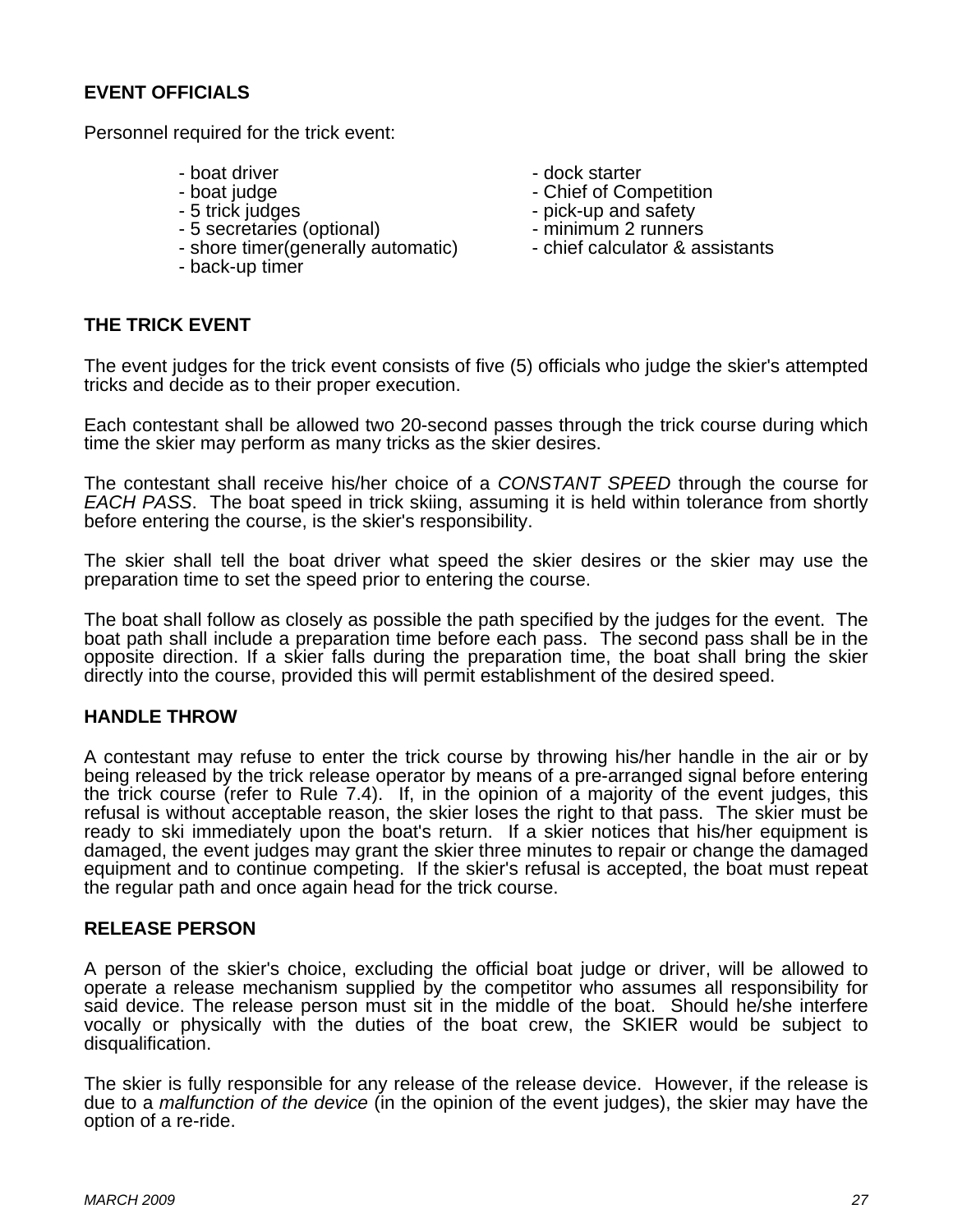# **TRICK PASS**

The trick pass starts with any one or combination of the following three activities:

- 1. The skier's first movement toward doing a surface trick after passing through the entrance gates of the trick course; or
- 2. As the skier *CROSSES* the wake in the attempt to perform a wake trick after passing through the entrance gates of the trick course
- 3. It is the skiers responsibility to start his/her pass within 15 meters after the entry gate buoys.

The timing of the pass will start with the first action as described above and shall be indicated by an audible device (different from the end pass signal)

**What is a first movement?** A first movement is considered as any move toward beginning a *SURFACE* trick.

What is NOT considered a first movement? Wrapping the line for a turn, putting the toe strap on one's foot and cutting for the wake are NOT considered first movements.

The trick pass ends in a variety of possible actions:

- 1. At the end of the 20-second time limit. This is indicated by a loud audible device which is to be operated unless the skier falls in approximately the first 10 seconds of the pass. This device shall be different than the one signifying the beginning of the run.
- 2. The skier falls in course.
- 3. Three minutes have elapsed including the time to repair or replace equipment from the time the skier fell.
- 4. The skier falls twice while practicing. This requires special consideration -- if both falls occur before the start of the FIRST pass, the contestant is not permitted EITHER pass. If the second fall occurs between the first and second pass, the skier is not permitted the second pass.

 Should a fall occur after the *end pass a*udible device has sounded indicating the conclusion of the first pass and it is apparent the fall was the result of a trick attempted in the first pass, this shall not be considered a fall while practicing and the skier is entitled to continue.

In conclusion, a skier's second practice fall ends the trick run at that point. What the judges must decide is what is practicing and what is setting speed?

# **BOAT JUDGE**

Unlike slalom, the boat judge and the five shore event judges do not have the same duties. The boat judge is not an event judge for credit of tricks, and the boat judge does not participate in event majority decisions; but the boat judge should be consulted in those areas where she or he has the most accurate view.

In spite of this seemingly lack of overall authority, the boat judge still has a most important role in the performance of the trick event. As a boat judge, it shall be your responsibility to assure that the proper speed as requested by the skier is set and maintained throughout the entire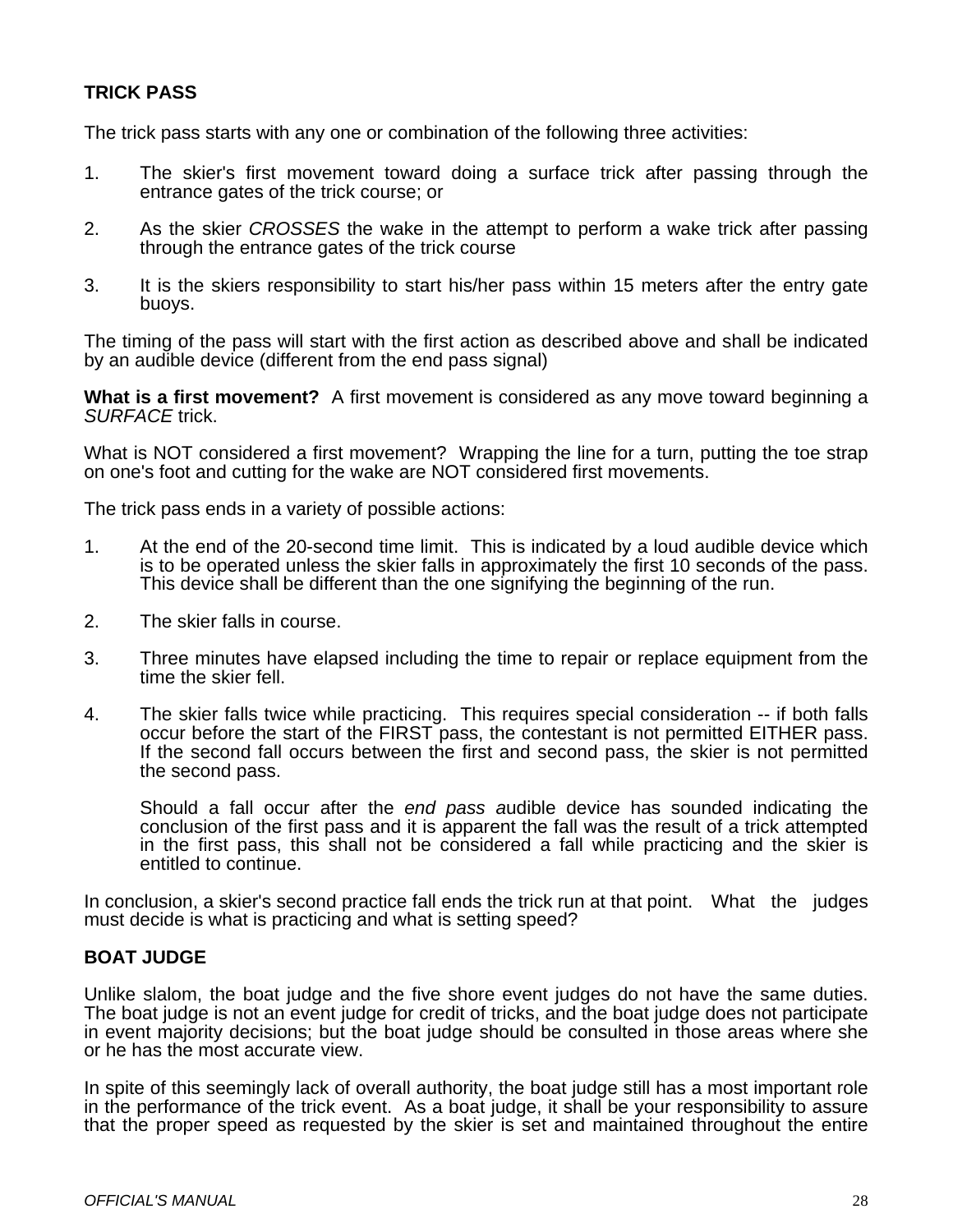course. When we say entire course, we are referring not only to the 20-second pass, but the requested speed must be maintained on the approach to the course from at least 50 meters in advance of the course is suggested and throughout the turn circle and the repeat 20-second pass, unless, of course, the skier requests a variance in speed for the second pass. Remember, the key phrase is within TOLERANCE throughout the course. The skier may request a different speed for the second pass.

The boat judge will not need to handle changes of tow ropes but, prior to departure from the starting dock, make sure that both the skier and the boat driver understand any instructions given by the skier. It is imperative that the boat judge watch the skier very carefully during the skier's approach to the course. Remember that you will be the closest to judge a fall and the cause thereof. Know that the rules do not allow the skier to drop the tow rope handle to adjust rope lengths or for any other reasons. It can only be considered as a refusal to enter the course.

You are also responsible to stop the boat in the event of a *DANGEROUS CONDITION*. As a boat judge, you are further *AUTHORIZED* to *GRANT* re-rides, *AT THE SKIER'S OPTION* for deviations in boat speeds and path.

These deviations are from the norm in the case of the boat path and from the skier's request in the case of boat speed. For sake of definition, a speed within tolerance shall be considered to have varied no more than one kilometer per hour.

If a re-ride is granted, it must be taken immediately. The boat judge shall hold up a flag during the unscored return pass and the re-ride is to be taken in the original direction through the course. If more than one pass *IN ANY RUN* is disallowed due to incorrect speed or path, the skier shall have the option of requesting a five-minute rest before continuing.

When a videographer is in the boat for recording of the pass and video timing, the boat driver becomes the boat judge.

#### **TIMER**

The timer will be on shore approximately in the center of the course. The timer will start the official stopwatch or timing device *and an audible device a*t the start of the trick pass (refer to "Trick Pass"). At the end of 20 seconds the timer shall sound *a second, different a*udible device provided the skier did not fall during the first 10 seconds of the pass. A back-up timer and audible devices shall be used in the event the official timer or devices fail to operate.

An alternate procedure is there may be a timer stationed at either end of the trick course with devices that actuate the timing devices located approximately in the center of the course.

As timer you may be assigned the responsibility of timing the three-minute period after a fall or repair or change of damaged equipment.

**IMPORTANT** -- If a skier receives less than 20 seconds, the skier shall have the option of a reride only on the pass affected. If a skier receives more than 20 seconds, a re-ride is mandatory.

# **TRICK JUDGES**

The trick judges have the most complex duty of any judge in all three events of a tournament. It is very difficult to recognize valid tricks and to call them properly in accordance with the judges' trick code. For most advantageous working conditions, the Chief of Competition should attempt to position the trick judges approximately midway of the course. They should be high enough (minimum 3 meters, approximately 10') to determine if the skier is within or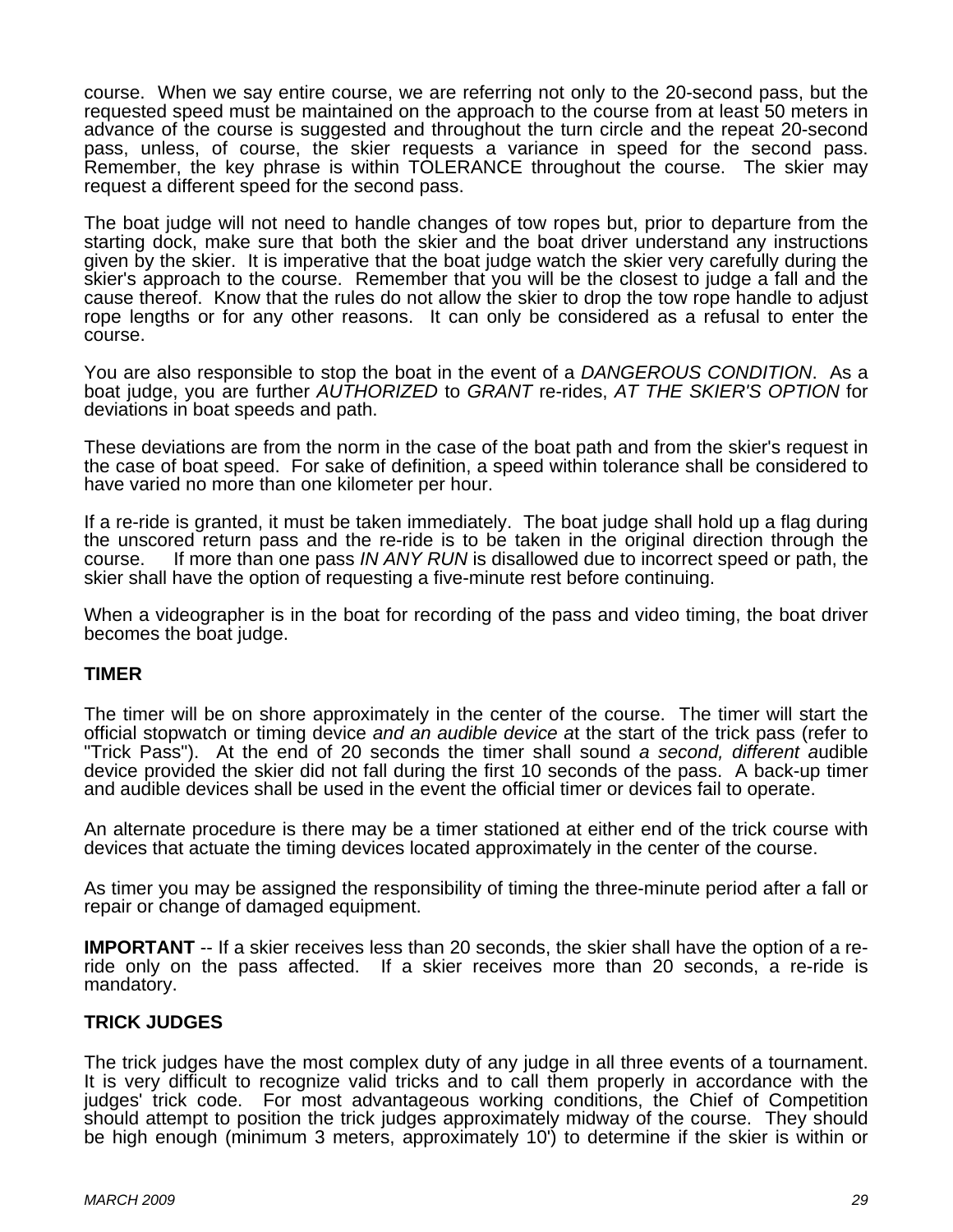outside the wake and to judge the 90-degree on side slides, full 180-degree turns, and to see and call any hesitations of the ski on 360-degree or other multiple turns -- quite a problem with some skiers.

Each of the five judges must watch the tricks independently, record each trick attempted and decide it was performed according to the rules for that trick.

# **CREDIT FOR TRICKS**

To receive credit for any tricks, the skier must remain in or return to skiing position and only tricks listed in the rule book will be scored.

# **TRICKS AT THE END OF THE PASS**

A trick not completed before the end of a pass shall not be scored. If a contestant's pass is concluded during the execution of a multiple turn trick, the portion of the trick, whether continuous or not, completed before the conclusion of the pass shall NOT be scored.

A trick completed before the end of a pas shall NOT be scored if the skier ultimately falls as a result of that trick, even if the fall is after the conclusion of the pass.

Tricks started before entering the course shall not be scored.

*NOTE:* This is often a very subjective issue due to the judge's viewing angle. However, the initial audible device, at the start of the timing segment, should aid in this respect.

# **CALLING THE RUN**

Trick judging can be simplified if you know the basic components of the trick event. In simplest terms, there are surface tricks and wake tricks. In each of these elements there are toe and line tricks. The more complex tricks combine two or more elements such as toe wake line and ski line tricks with multiple revolutions.

Again, in the simplest of terms with the exception of an attempted side slide, a trick is any activity occurring between two hesitations. This, however, is where most of the difficulty occurs because the "hesitation" is a *COMPLETE STOPPING* of the ski(s) and not necessarily the body motion of the skier.

Care must be taken, particularly in multiple turns to watch the ski rather than the skier. During the execution of multiple turn wake tricks such as 540-degree or 720-degree turns paying particular attention to the skier's start and finish direction of travel will help a judge recognize the trick. For example, a skier starting in the front position, completing a multiple turn and finishing the trick in the back position will have performed a 540-degree turn.

You actually start judging before the skier enters the trick course - in fact you start when the skier leaves the starting dock - watching for a fall or refusal to enter the course. Remember the applicable rules we have previously discussed.

The end of the pass also deserves special consideration. If you are really concentrating, the sound of the audible device may not penetrate your consciousness sufficiently to mark the last valid trick. Was it completed before the horn, or after the horn, resulting in no credit for that trick? A trick completed before the end of a pass shall not be scored if the skier ultimately falls as a result of that trick, even if the fall is after the conclusion of the pass. But watch that fall for a possible recovery which may change your scoring.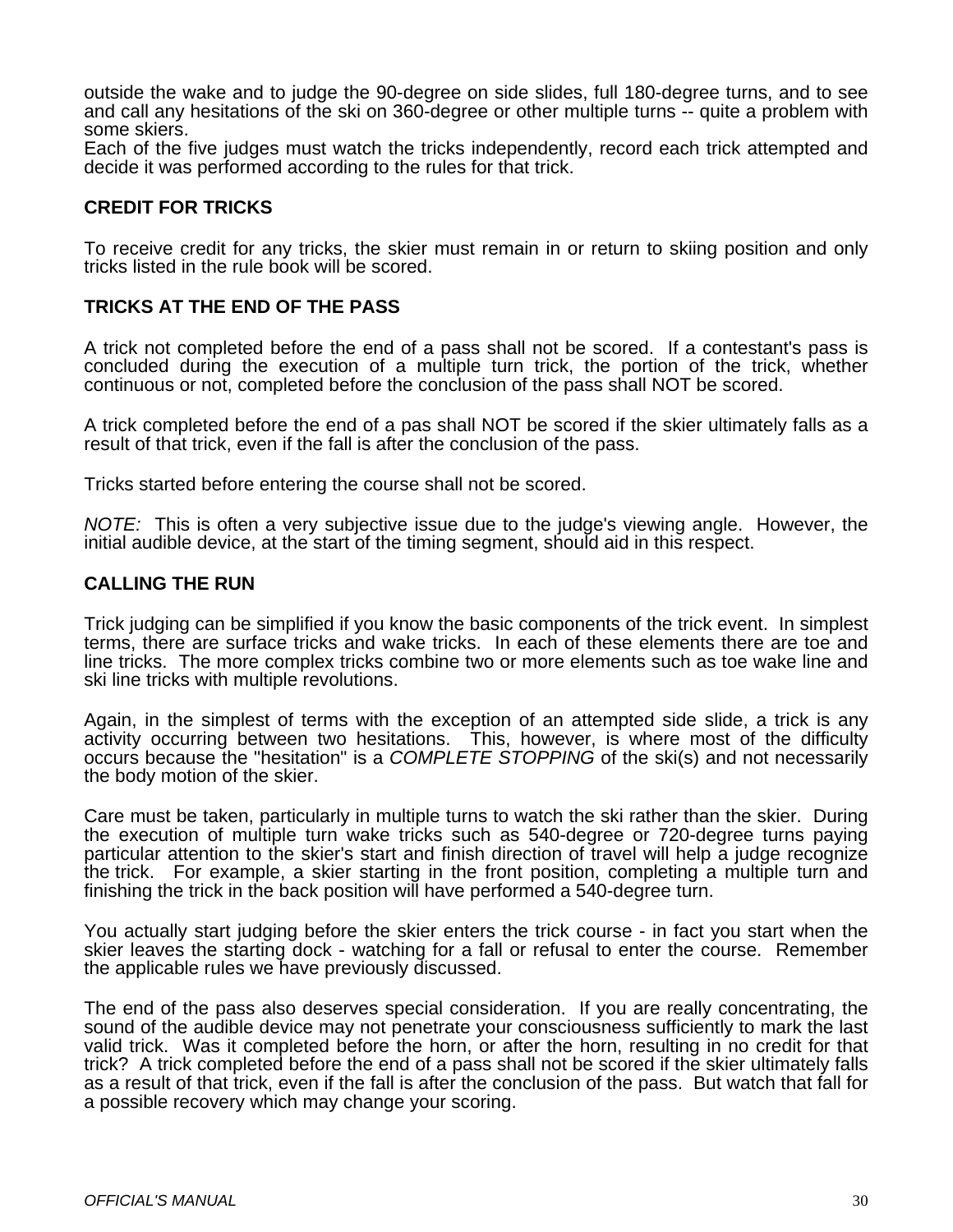Here are some suggestions that may help in calling and recording a trick pass:

- 1. Know and use your trick code.
- 2. Watch the skier during practice/approach.
- 3. On the skier's approach, call the skier's name, number of pass (1 or 2) and whether 1 or 2 skis.
- 4. Keep a watchful eye on the skier for refusal to enter the course.
- 5. Try to keep up with the skier's tricks.
- 6. Don't talk too fast, and if you should miss a trick, continue on with the rest of the pass. Make a mental note of the number of tricks missed for future annotation,
- 7. Call any fall in the course as "fall on" name trick, i.e., WB fall no credit.
- 8. Call "horn" at the proper point at the end of the pass so that you can definitely decide on the last valid trick.
- 9. Keep calling tricks performed after the horn and mark them O/C, or OOC, (out of course) and *if they are credit or no credit*.
- 10. Be sure during the calling of the trick run you clearly identified tricks that are not to receive credit.

Now let's assume we have just completed calling the skier's pass. If you are using a secretary, check for accuracy and completion of the scoring form. Are all the tricks called recorded? Are all the NO CREDITS (N/C) marked? If a fall occurred, is it indicated on exactly which trick the fall occurred? Have you recorded O/C beside those tricks performed after the end of the pass? If possible, note beside the NO CREDIT tricks why they are no credit. This is a good practice and will enable you to discuss your judgement with the skier or Chief of Competition/Calculator, if necessary.

Let's discuss briefly what you might be calling so you will be more alert for failures to do tricks as prescribed by the rules. It is important to realize that certain sequences include basic and reverse tricks and that all reverse tricks must immediately follow the basic turn in the *SAME PASS*. In multiple turns any variety of 180-degree turn is allowed between the basic and reverse, i.e., W5B-F-RW5B. The reverse tricks shall not be disallowed simply because it follows an attempted multiple turn trick that is ruled not continuous or if the basic trick is a repeat trick. However, if the basic trick is incomplete, this may result in the reverse also being incomplete.

**SIDE SLIDE** - Is no credit if not 90 degrees and it must 'slide' for a short interval. Don't forget that the ski or skis must return to the original position to be complete and a hesitation must occur between the basic and reverse trick. The trick judge should watch that the ski(s) slide in the 90 position. A "windshield washer" motion for the basic and reverse trick is *NO CREDIT* because the ski(s) did not *slide for a hesitation* and there *was no hesitation* between tricks.

**180 DEGREE TURNS** - Are usually easy to judge, but watch carefully for a complete 180 degree turn, not more or less. If it is not complete or is overturned it may affect the next trick. Again, the ski or skis must return completely to the original direction and hesitate prior to movement for the next trick. Watch the skis not the skier's body.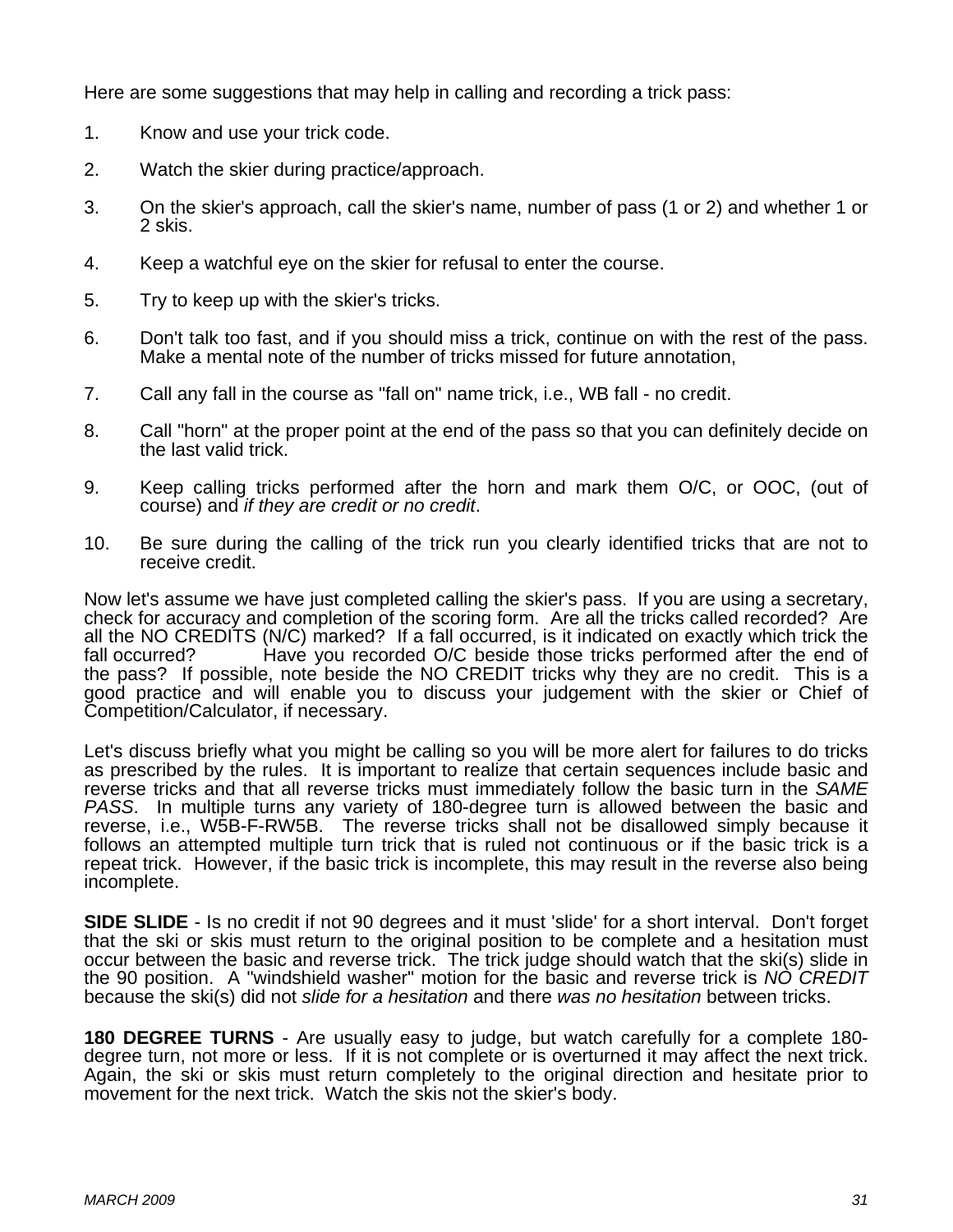**CONTINUOUS SURFACE TURNS** - Are limited to 720 degrees, and there must be no stopping in the turning of the skis. CAUTION - watch the skis -- not the skier. A 360-degree turn, including toe 360's with a hesitation, may become two 180's. Any hesitation in continuous turns reduces the trick to the turns before and after the hesitation and may cause repeat tricks.

*NOTE:* In any multiple turn trick there shall be no hesitation (stopping) in the turning of the skis.

**STEP-OVER LINE TRICKS** - Skier may not put his/her leg or lifted ski across or on top of the line, handle or arm until he/she begins to execute the turn. Also, if the skier turns completely and THEN places the ski or leg over the line, the trick is no-credit

The key points are: The turn of the ski and the step-over must be simultaneous. Line tricks are credited only when the free foot touches the water or ski. It is not required that the free foot or ski touch the water prior to the execution of a step-over turn. Therefore if the LB is no credit due to the free foot not touching the water or ski, this does not necessarily affect the LF.

On the completion of a FB step-over, the skier must have at least one arm between his/her legs holding the handle (except in a toe step). A step-over turn not performed in this manner scores zero.

**WAKE TURNS** - A wake turn is a trick performed in mid-air while crossing the crest of the wake. A wake trick not done in this manner scores zero. It is NOT scored as a surface turn(s). Keep in mind that the reverse rule applies to wake turns. Watch for pre-turn, tip drag and pre-landing before the completion of the number of degrees required to complete the trick.

Before we go on, let's define these common errors:

*PRE-TURN* is identified as the turn starting on the water before the ski is in the air on a wake trick.

*TIP DRAG* is often more difficult to recognize. It occurs when the tip or in some instances tail of the ski touches the water during the execution of a wake trick.

*PRE-LANDING* is very simply the ski landing on the water prior to the trick being completed.

**WO or WBB** must be a full complete 360 degrees in mid-air. Often skiers do not complete the full turn in the air. In the WBB the turn must be completed to the back before turning back to the front or attempting the reverse. If the basic turn is less than 360 degrees, the reverse may also be less, in which case both are no credit.

**THE WAKE 540-DEGREE TURNS** - Are perhaps the easiest multiple turn tricks to recognize. The entire trick must be completed in the air from the front to back or back to front respectively. Watch carefully for the tip drag, pre-turn and/or pre-landing. Remember, if the last 180 degrees is not complete, the next trick in sequence MAY not be creditable.

**WAKE STEP-OVER TRICKS** - Are governed by the rules covering surface line tricks, except that now we must add the requirement of wake tricks. That is, the entire simultaneous turn and step must be completed in mid-air. Watch for the free foot to touch the water or ski.

**WAKE FLIP** - To receive credit for a wake flip, it is required that both feet be higher off the wake than the skier's head in *APPROXIMATELY THE SAME VERTICAL PLANE* at some point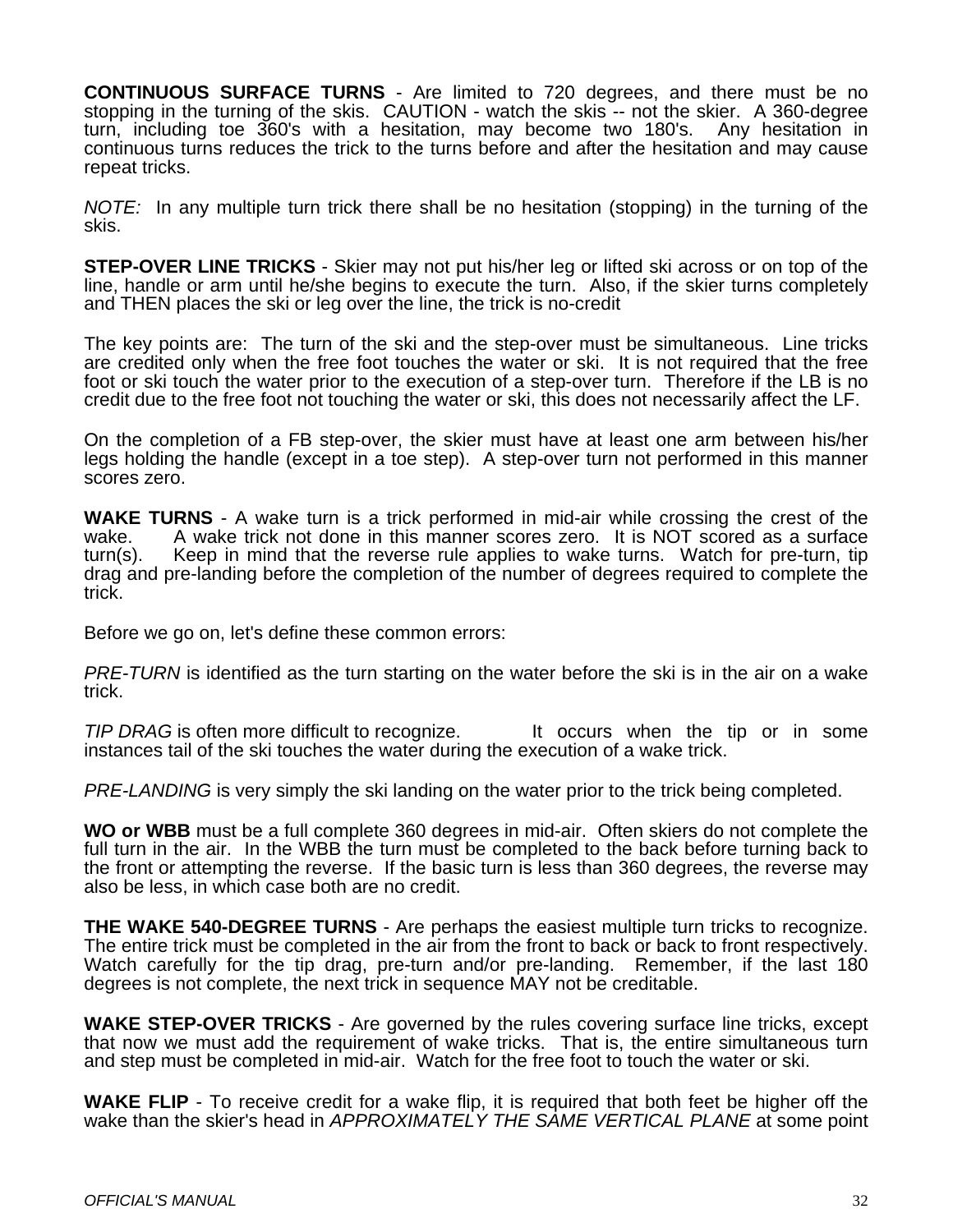during the execution of the trick. A front flip shall be defined as forward somersault done in the air off the wake in which the tail of the ski passes up and over the head as the head goes down and forward. Both feet must be above the head and in approximately the same vertical plane at some point during the execution of the trick.

**WAKE LINE 360 - I**n the WLO the step over the line may occur at any point during the turn so long as the turn and step are simultaneous. It is important to re-emphasize the need to complete the entire trick in mid-air and across the crest of the wake.

From the judge's point of view, the WLBB is similar in judging to the WLO except that it is from back to back. Many skiers land this trick and immediately return to the front position. The judge must discern whether a hesitation occurred between tricks because, if direction is stopped and changed, obviously a hesitation occurred, but rather did the rotation continue in the air to a complete 360 degrees. If it did not it is possible neither trick will be scored. Apply the following principles:

- 1. If the trick was not 360 degrees, then neither the WLBB nor front is creditable;
- 2. However, if the turn is a full 360 degrees but not completed in mid-air then the WLBB is no credit while the front is creditable.

**The Wake Line 540** degree tricks produce special concerns for the judges. The step over the line may occur during any of the three 180-degree turns that combine to complete a 540 degree turn. The step and turn must be simultaneous and the full 540 degrees must be completed in mid-air. Pre-turning, tip dragging or landing before completion all result in no credit.

# **TOE TRICKS**

Toe tricks are those tricks in which the skier is being towed exclusively by one foot and upon completion of the trick is supported by one ski. In toe line tricks the towing foot shall not touch the water during the execution of the trick. Once the skier has put the toe strap on his/her foot any trick performed in which the foot in the strap intentionally touches the ski during the set-up or execution of the trick shall not be scored.

The toe surface tricks require a sharp eye and mind. In many ways they are the easiest to recognize yet most difficult to judge. The difficulty is in the hesitation of the ski. A hesitation of the ski in a multiple turn results in no credit. In actuality, a hesitation could result in the judge scoring completely different tricks than that attempted by the skier. An example would be a toe 720 with a hesitation between the two 360-degree turns may be scored as TO, TO, the second being a repeat of the first. Watch the ski not the skier's body! It bears repeating -- if the turn is not fully completed, in this instance to the front, the next trick in order will very likely also be no credit.

**TS & R** -- The toe side slides require special attention. A side slide whether toe hold or hand held must slide for a brief hesitation (or about 2 meters) and be turned 90 degrees. A toe hold side slide and a reverse toe side slide are two separate tricks. For both tricks to be scored, they must be executed in any order one immediately after the other in the same pass.

A **SIDE SLIDE** must be a complete 90 degrees not over or under turned. Between the side slides the ski must return to the original direction and hesitate. Failure to do so would result in no credit for either trick.

**TO & RTO** -- Reasonably simply to recognize. Watch for any hesitation in the turning of the ski and completion of the turn.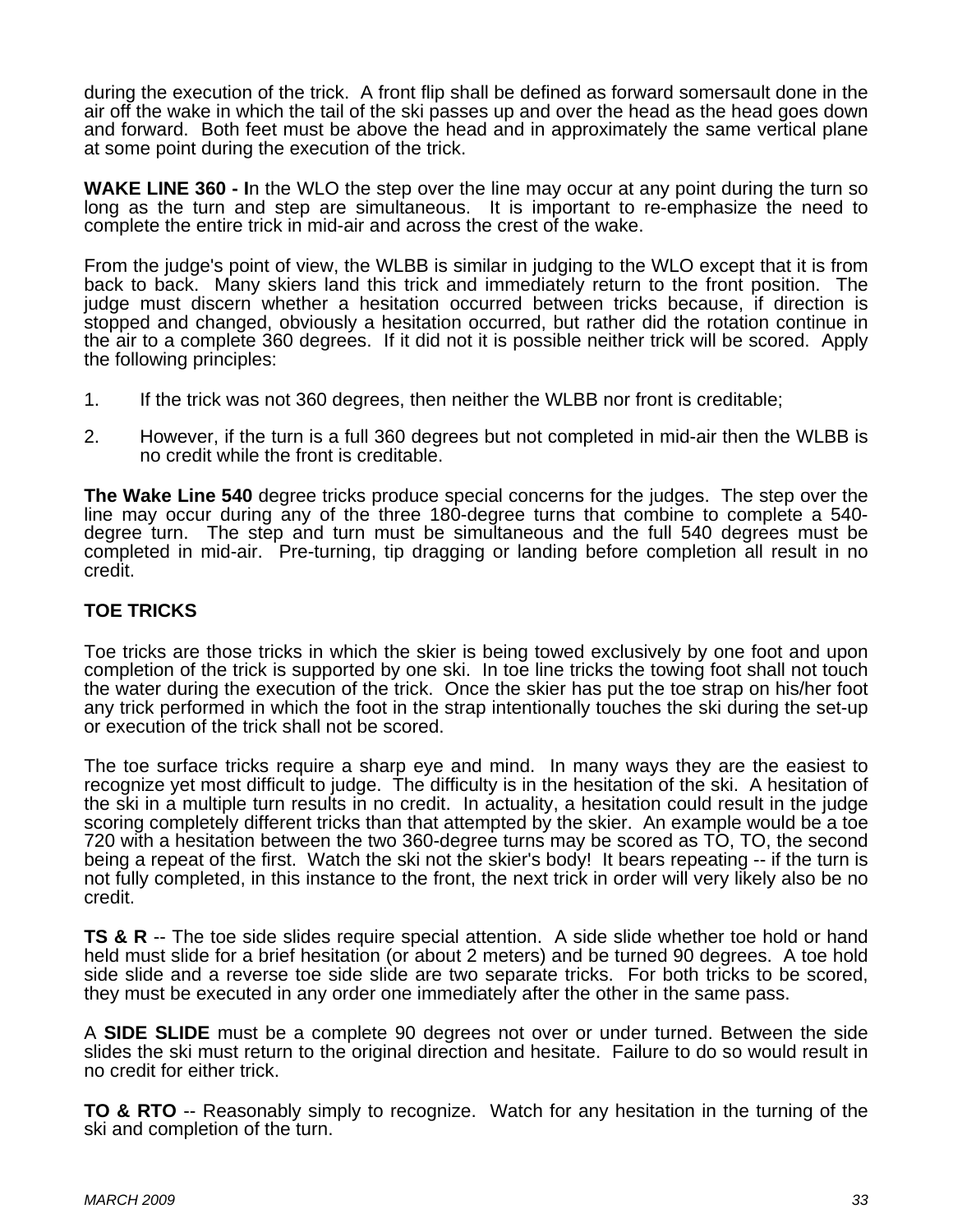**TBB & RTBB** -- Continuous turning of the ski and a full 360-degree turn are the features we must judge in the TBB and RTBB. If the basic is not complete, in other words not 360 degrees, the reverse will likely not be a full 360 degrees. However, should the basic trick be ruled as no credit due to a hesitation, this shall have no affect on the reverse. The basic trick is that which is performed first in a series even through it may sometimes be from a wrap position.

**T5B** -- As in all multiple toe tricks, the key is a continuous turning of the ski. Any definite hesitation will result in no credit or perhaps repeat tricks being scored. For example, a T5B could be broken into TB, TBB or TBB-TF or even TB-TF-TB. Watch carefully for the skier to turn completely 540 degrees to the back.

**T5F** -- All the principles as applied to the T5B are applicable. The only obvious difference is the trick is started in the back position and completed in the front position. Did you realize that the reverse of the T5B is a T7F.

**T7F** -- The ski must turn continuously throughout the entire execution of the full 720 degrees. Watch for hesitations and the turn to be completed in the full front direction.

**TWO** -- The toe wake sequences are all governed by the rules we have previously discussed concerning multiple wake tricks. Watch closely to see that the entire 360-degree turn is completed in the air. Many skiers will pre-turn toe wake turns and/or drag the ski tip.

**TWBB** -- It is not a difficult trick to recognize. However, judging if the trick is correctly performed may be rather difficult. Keep in mind, this trick must be a full 360 degrees from back to back completed in the air. Two common faults are pre-turn and landing before completion. Also keep in mind the fact if the finish of the trick is not in the full back direction, the following trick may also be not credit.

**TOE WAKE LINE** tricks have gained rapid popularity among trick skiers of a wide ability range. For this reason, if for none other, judges must be very aware of the concerns in the proper execution of any toe line trick. During the execution of the toe line trick the towing foot shall not touch the water. This would appear as a rather simple statement. However, combine this rule with the other elements of wake and line tricks and it can be a difficult trick to judge.

What to watch for is the obvious question. First and foremost is the foot in the water. A clue to the foot in the water is the ski line. During the step over the line, if the line is in the water, chances are so is the foot. In this type of situation, the ski is often not clear of the water during the entire rotation.

**TWLB** -- Watch carefully for the foot in the water and a clean turn in mid-air.

**TWLBB** -- Once again, as judges we need not only to recognize the trick but to determine if it was correctly executed. Pay special attention to all the elements involved, which are: foot in water, complete 360-degree back to back turn, all done in mid-air.

**TWLF** -- All the issues previously discussed apply. Perhaps the most important is the foot in the water.

**TWLO** -- Special attention to the ski particularly in the last 180 degrees of this trick will help in determining if the trick is creditable. Once again, watch the foot in the water as a no credit.

**SLO** -- Ski line tricks are credited when both feet are on the ski and pass over the line while in mid-air. The ski may pass over the line at any point during the execution of the turn. The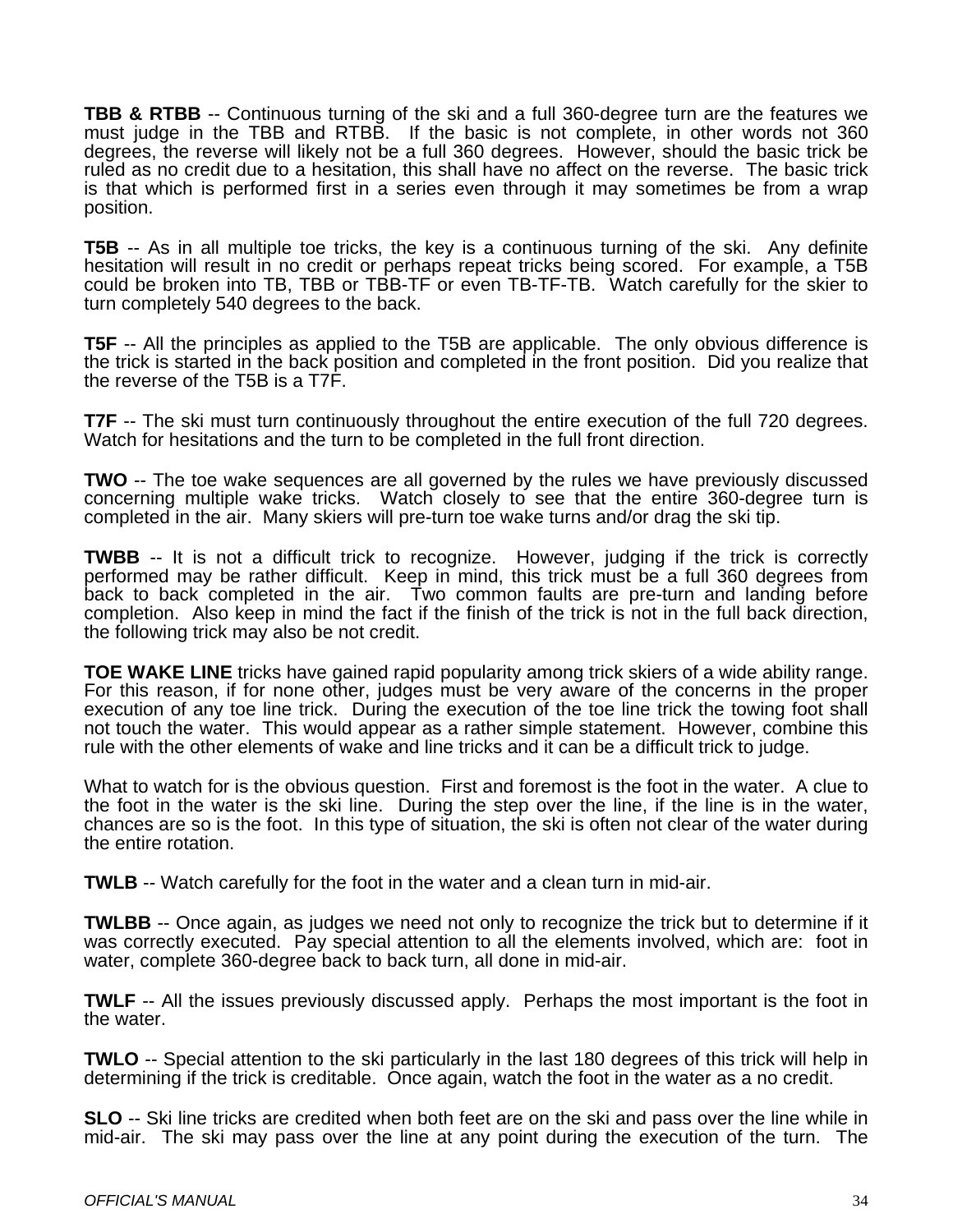portion of the line that the ski pass over must be out of the water during the entire execution of the turn.

Trick skiers may use only one line. Helper lines are not allowed.

A knowledge of the suggestions mentioned and the applicable rules will greatly assist any trick judge. Although not every trick has been mentioned specifically, those that have are examples of the rules application for most, if not all, of the listed official tricks.

#### **DECLARED TRICK LISTS**

#### **The requirement for a list of declared tricks may be waived by the Jury, otherwise the following applies:**

A list of the proposed tricks to be attempted by a contestant shall be required from each contestant in the trick event before the event starts. A contestant who fails to submit such a list will be disqualified from that event. Deviations from the trick list will not be penalized. The skier will, *PROVIDED THE TRICK WAS PERFORMED ACCORDING TO THE RULES*, be given credit for what is actually performed even though the skier may be attempting another trick.

All skiers must follow their *DECLARED* trick run. The skier may do either pass first and may skip listed tricks or do additional non-scoring tricks without penalty. The list of declared tricks must be prepared using the official code shown in the table of trick values. The Chief of Competition and the Calculator shall determine the exact time when the list must be submitted. In each declared trick pass, the skier may list only one trick and its associated reverse, if any, on two skis and one trick and its associated reverse, if any, on one ski under each number in the table, except that any type of 180-degree turn may be listed more than once. A contestant who fails to submit a trick list shall be disqualified from that trick round. In multi-round tournaments different trick lists may be submitted for each round.

#### **CREDIT FOR TRICKS**

In all Divisions, a skier shall receive credit for a trick performance only if it is performed in the order as declared on his/her trick list. Tricks performed not listed or performed in a different order than on the trick list score zero. The order shall not be regarded as broken for the failure to perform a listed trick, the failure of the judges to give credit for a trick performed, or the performance of one or more tricks not listed before resuming the listed sequence.

Skiers in the trick skiing event or other persons shall not communicate with the judges between passes for the purpose of determining whether a trick or tricks attempted in the first pass were scored.

#### **SCORING**

Tricks are scored on a basis of a simple majority of the individual judges' score forms. In the case of multiple-turn tricks where there is no agreement, the contestant shall receive credit for the highest number of turns scored by a majority of the judges.

Credit may be given for only one trick and the associated reverse, if any, on one ski and similarly on two skis under each number listed in the rule book.

Tricks may be repeated, but a repeat trick scores zero unless the first attempt or attempts were judged unsuccessful.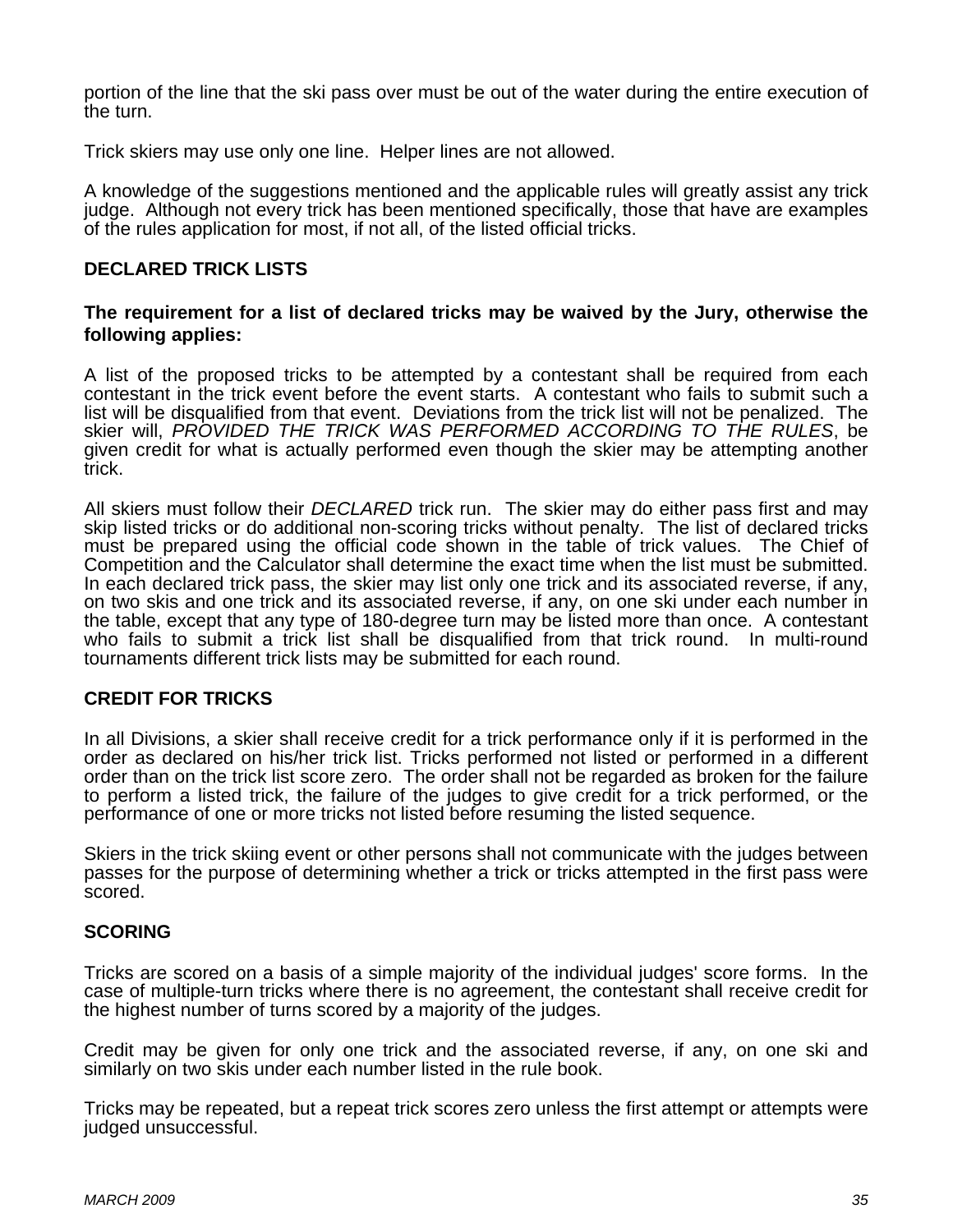Reverse turns under trick No. 5 are limited to 360 degrees but may follow a 360-degree, 540 degree or 720-degree turn. Reverse tricks under trick No. 12 are limited to 540 degrees but may follow a 540-degree or 720-degree turn.

# **TIES**

In the event of a tie, there shall be a new drawing for order and each tied contestant shall be allowed one pass through the trick course until the tie is broken. The tied contestants shall be permitted to submit a new list of tricks in accordance with Rule 16.9 for each required tiebreaking pass. In an elimination and final round tournament, ties shall be decided on the basis of the highest final round score. If a tie still exists, it will be handled as described above.

# **VIDEO**

The trick event shall be filmed whenever possible by a video tape camera from the towboat and/or from a suitable shore position. If more than one video camera is used, the Chief of Competition shall declare one as official prior to the start of the event.

The video film may only be shown as an aid to the event judges under the following circumstances:

- 1. At the request of the Chief of Competition, if it is not possible for the calculators to obtain a majority decision.
- 2. At the request of the Chief of Competition, if it is not possible for the calculators to obtain a majority decision as to whether or not credit is to be given for a trick.
- 3. At the request of an event judge or the Chief Calculator, in circumstances which the Chief of Competition regards as exceptional, the event judges may review the tapes. This request should not be granted if the intention is to change a judge's decision.

In the event both timing devices should malfunction and the time is missed, the skier will be given the option of a re-ride or the judges, under the supervision of the Chief of Competition, will determine the time from the video tape providing the course entry buoys appear on the tape or a majority of the judges rule that the skier was in the course at the start of the run. If neither occurs, a re-ride is mandatory.

# **OFFICIALS' DUTIES AND RESPONSIBILITIES**

# **BOAT JUDGE**

- 1. Release person interference with duties.
- 2. Check release for possible damage to boat.
- 3. Check speed with skier on take-off.
- 4. Watch skier continuously prior to entering course.
- 5. Speed checks with skier prior to entry, check speedometer, confirm with driver.
- 6. Announce skier in course.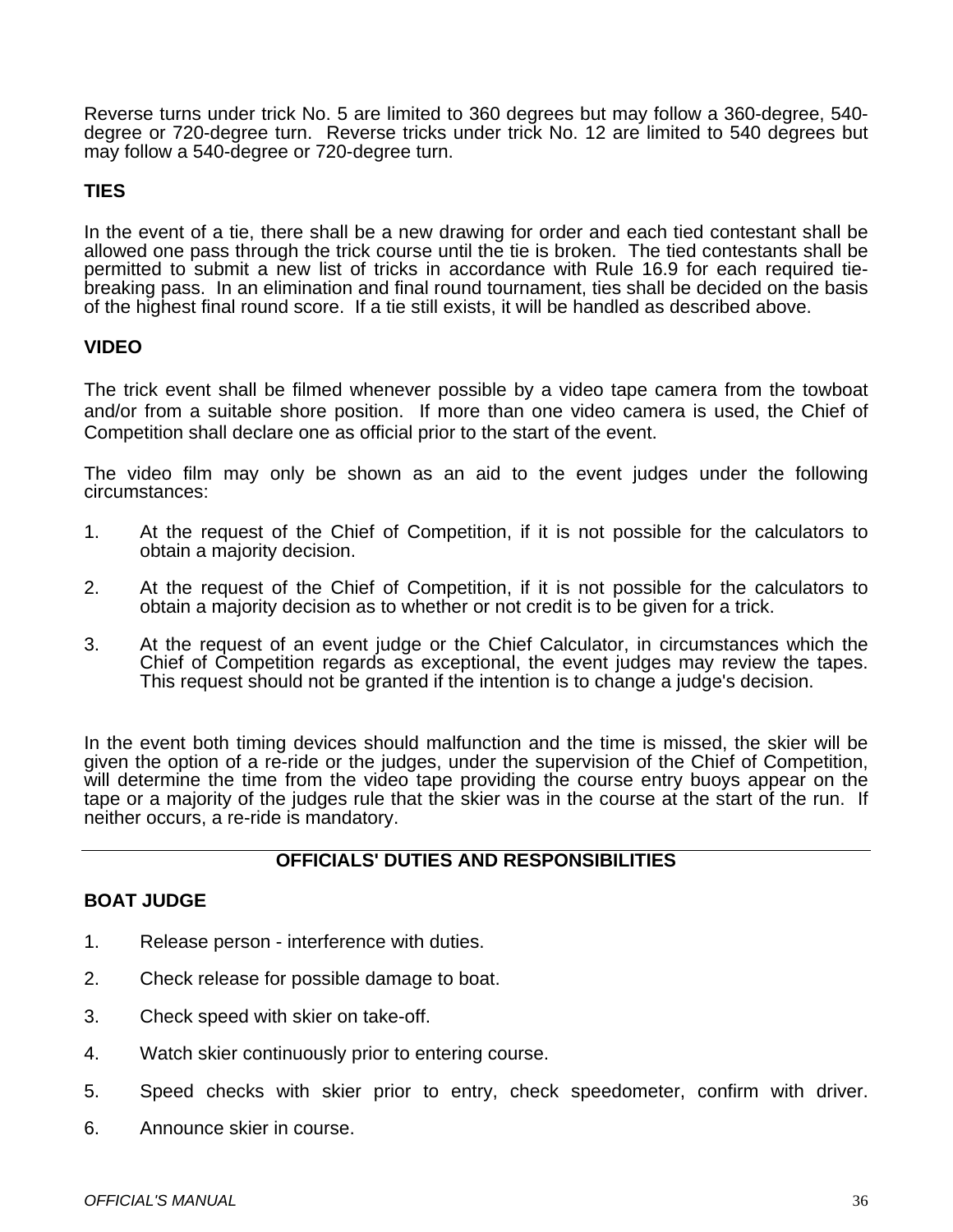- 7. Do not watch skier once in course.
- 8. Check water conditions, speed, path constantly during each pass.
- 9. Prior to second pass, set speed with skier and confirm with driver.
- 10. Report falls, handle throws and re-ride requests to tower.

# **EVENT JUDGE**

- 1. Check for unusual water conditions.
- 2. Call skier approaching course 1 or 2 skis.
- 3. Call any out-of-course tricks before start of pass.
- 4. Tricks must start after the buoy marking the BEGINNING of the course.
- 5. INDEPENDENTLY call each trick.
- 6. INDEPENDENTLY give or take credit.
- 7. Tricks must be completed before the end of the pass (20 second horn).
- 8. Record where the horn blew.
- 9. Record the trick the skier fell on.
- 10. Continue to call after the horn; giving or taking credit out-of-course.
- 11. Check forms prior to submittal (names, trick order, etc.)
- 12. If tricks missed, leave pink sheet blank and pick up on next trick you recognize.

#### **TIMER**

- 1. Position yourself in approximate center of course.
- 2. Start stopwatch or automatic horn and audible device at skier's first movement toward attempting a surface trick after reaching the appropriate position of the first entrance buoy.

or

 As the skier crosses the wake to attempt a wake trick after reaching the approximate position of first entrance buoy.

or

 If the skier fails to make any such movement, as the skier passes the second entrance buoy.

3. Twenty (20) seconds after start of pass, sound end pass horn - if required.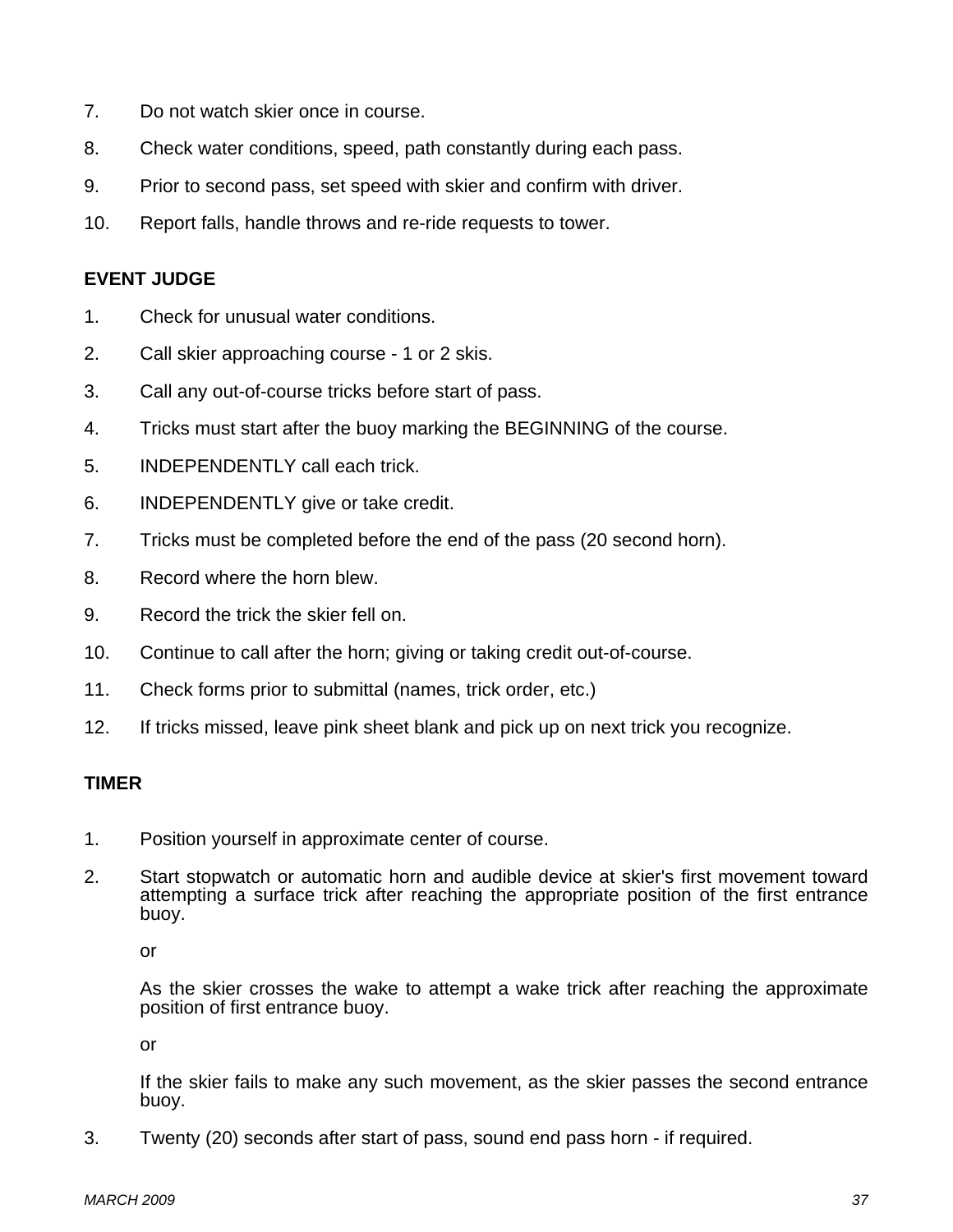# **NOTES:**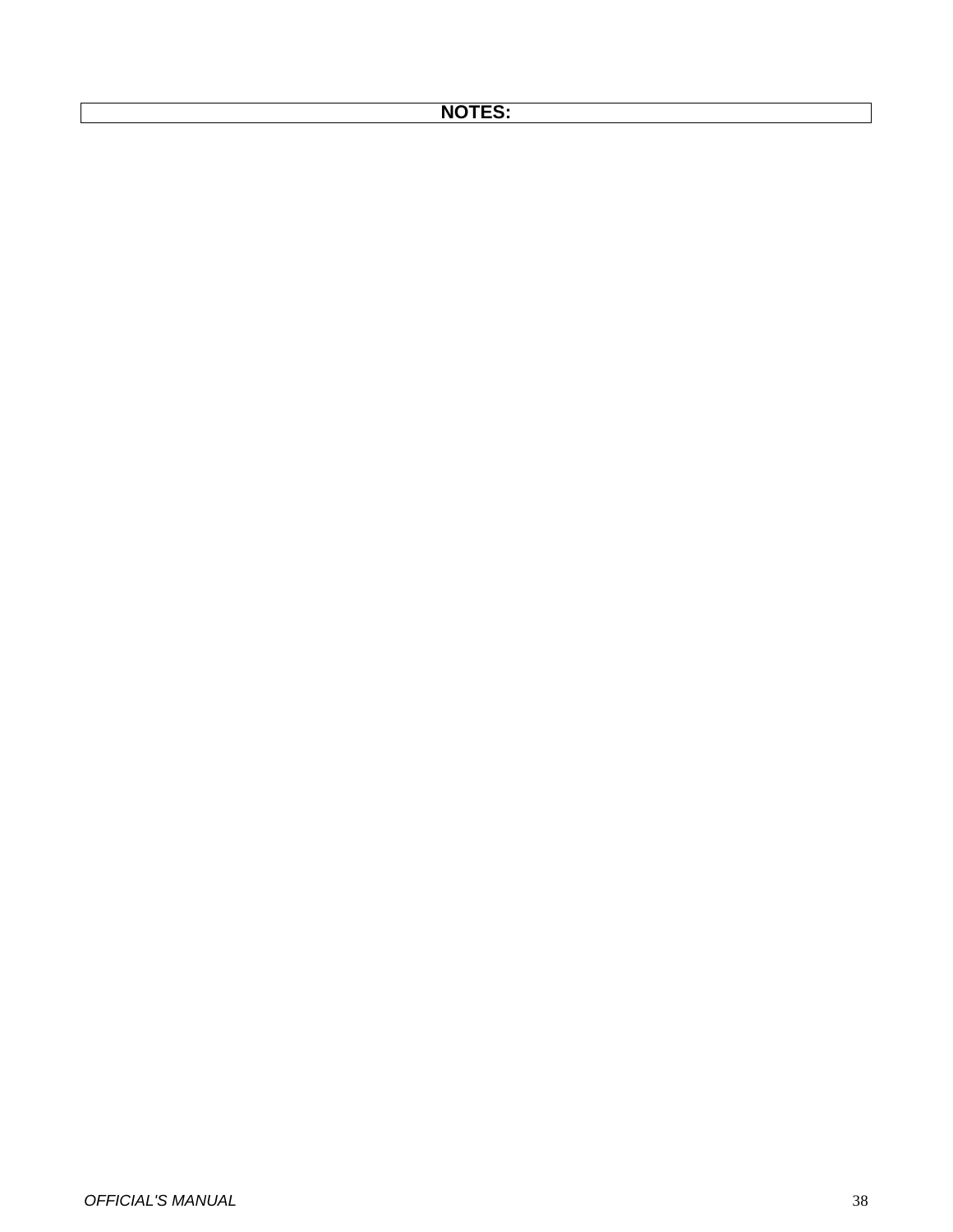# **NOTES:**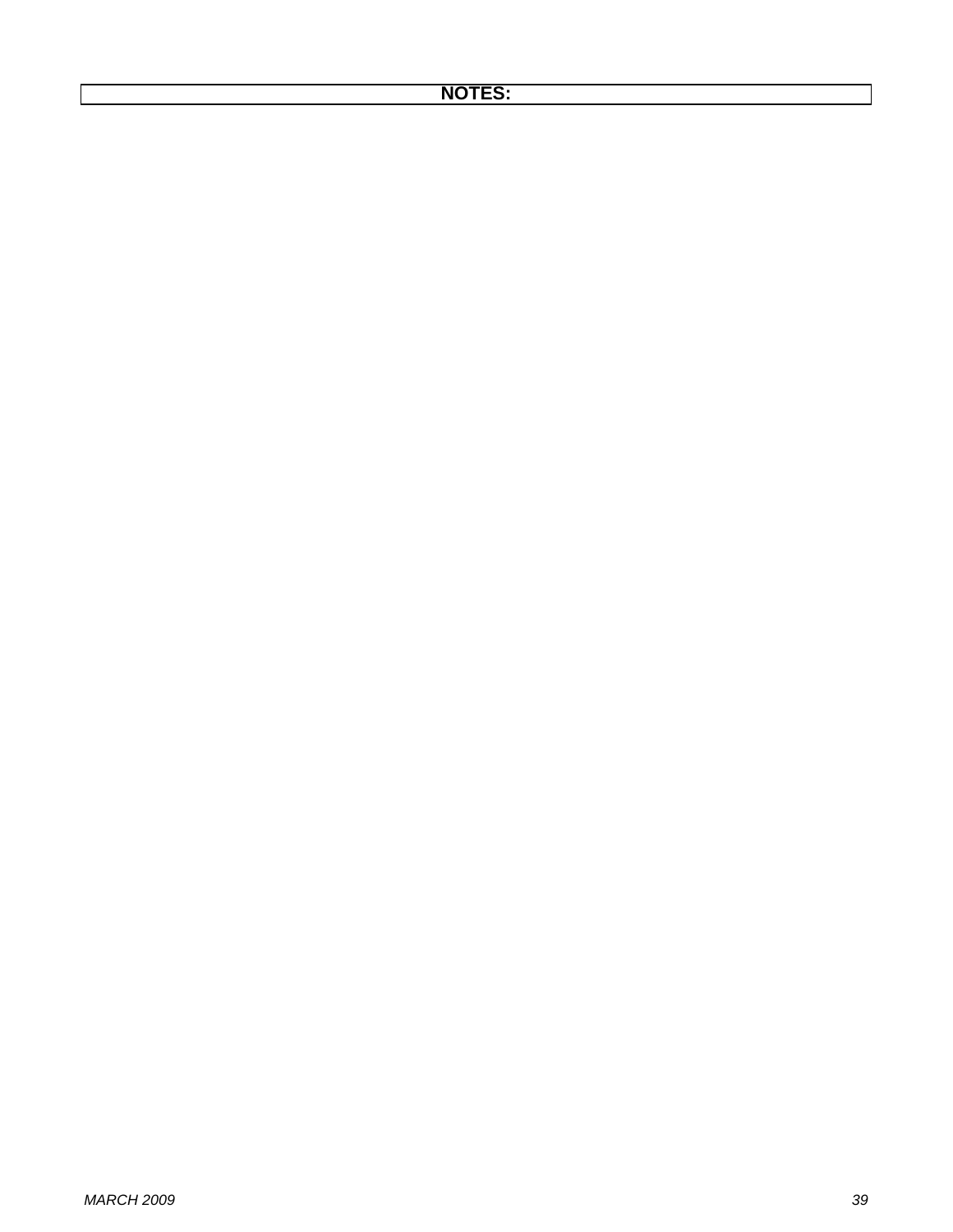# **CHAPTER IV**

# **TRICK CALLING**

#### **INTRODUCTION**

The art of trick calling is just that, an art; and, to master any art requires time and training. Skiers are often on the water hours a day, five days a week, year round. In 1974, the trick record had not surpassed 6000 points. 14 years later, the standard has been almost doubled. Are the judges keeping pace?

Calling at tournaments does not provide adequate experience any more. Video work per se is an excellent training device but is not in itself sufficient. There needs to be a more studied approach. The judge, in fact, should understand how a skier trains and is trained to trick, how the skier builds his or her runs, and more importantly, why. Performing sequences of tricks is the key to learning trick runs for the skier. Recognizing them allows the judge to call them properly.

Once a judge can identify tricks more easily, then and only then, can attention be paid to quality, i.e., credit/no credit. The irony is that, when one does not take credit away from a skier for an unacceptably executed trick, one is actually penalizing those who execute correctly, who perhaps have spent more time to learn to do so. Actually, the skier receiving credit for a trick when credit is not due is also being penalized because the skier has no inducement to learn to perform the trick correctly.

What are the main considerations for a skier learning a new trick? The most often discussed element is the body position: head up, back more or less straight, arms too low, knees and ankles bent and flexible and the weight centered. Yet, what actually causes a skier and his/her ski to rotate is the momentum initiated by the pull of his/her arms: Pulling in to one side of the waist causes the skier's body to start to turn.

Grabbing the handle with the other hand keeps the rotation going, even if the body stance is poor, i.e., bent over with the head down. Surprisingly enough, one can successfully complete a wake 540 turn, with the upper body at 90 degrees to the water, although it may appear precarious at best. What this case illustrates for the judge is that the skier must always concentrate on the lower body and the ski. This procedure is especially important in the case of multiple turn toe tricks where the skier appears all stretched out but is able to continue rotating the ski by pulling in on the rope (even if jerkily) as the skier approaches and passes the front and back positions. Granted, broken body tricking requires more strength and effort and results in slower rotations, but it can be accomplished and often is.

Since distinguishing patterns is the important element in learning to call tricks, especially multiple toe turns, the discussion that follows will take the judge through the building process of these patterns as a skier would train in putting his or her runs together.

Amazingly enough, skiers will often stick to the sequences outlined below. To do so has proven to be easier because it results in simpler, more fluid and faster runs with high relative point totals. In fact, the tricks were invented over the years in these sequences by the pioneers for this very reason. Indeed, in training, the skier starts with single tricks, pairs them, and finally practices mini sequences of four to eight tricks before putting together runs.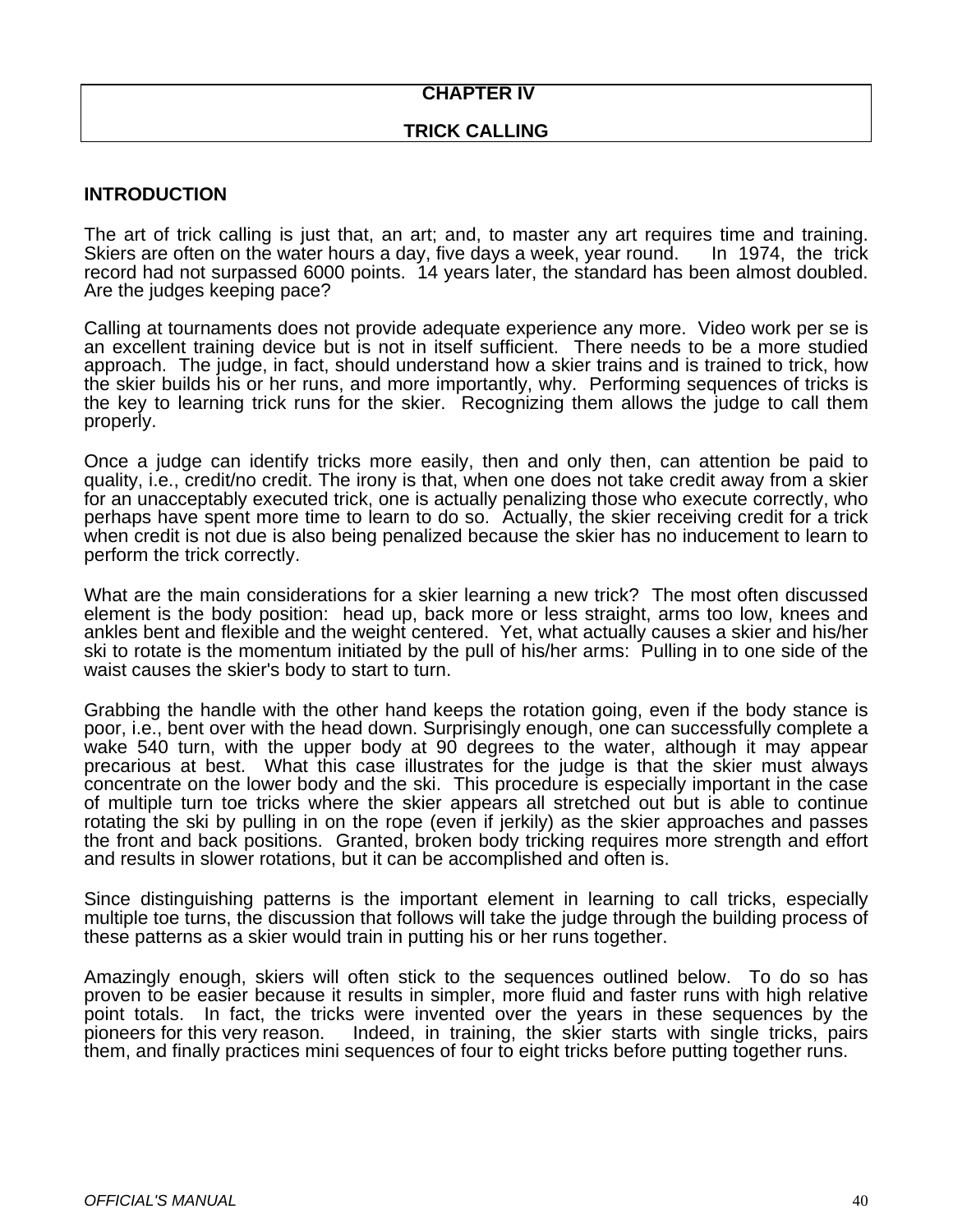# **STEP-OVERS**

- 1. General
	- .1 The foot (or ski for 2 ski tricks) must touch the water after the trick (except the toehold step-over).
	- .2 The turn must be completed in the air (wake steps).
	- .3 The foot must not rest on the towline (except toehold step-over).
	- .4 The leg must go over the line as the turn is executed.

Here is the order in which skiers usually learn step-overs. The turns are again initiated by pull on the rope.

| 2. | a) | LB<br>LF then<br><b>WLB</b><br><b>WLF</b> | b) | <b>WLB</b><br>LF finally<br>LB<br><b>WLF</b> | <b>WLB</b><br>C)<br>LB<br><b>WLBB</b><br>F or LF or WLF                                                                                                                        |
|----|----|-------------------------------------------|----|----------------------------------------------|--------------------------------------------------------------------------------------------------------------------------------------------------------------------------------|
|    | a. | WLBB<br><b>RWLBB</b>                      | b) | <b>WLO</b><br><b>RWLO</b>                    | These tricks are often done<br>alone without the reverse because<br>of poor learning habits or because<br>the reverse is not attempted soon<br>enough in the building process. |

4. The most common line fives:

| WL5F (wrapped).             | This trick appears nine out of ten times at<br>the start of the run. |
|-----------------------------|----------------------------------------------------------------------|
| WL5F (hand-to-hand)<br>WL5B |                                                                      |

# **WAKE ROTATIONS**

- 1. General
	- .1 The turn must be completed in the air with no tip drag.
	- .2 The trick must be performed over the top of the wake even if pre-jumped.
	- .3 And must be landed in the correct position.

NOTE: Remember again that the arms generate the momentum to rotate.

| 2. | a) | WO<br><b>RWO</b>          | b)   | WBB<br><b>RWBB</b>                            | Often performed in pairs or by<br>beginners without the reverse. |                                                                   |
|----|----|---------------------------|------|-----------------------------------------------|------------------------------------------------------------------|-------------------------------------------------------------------|
| 3. | a) | WBB<br><b>RWBB</b><br>W5F | then | WBB<br><b>RWBB</b><br>W5F<br>W <sub>5</sub> B | C)<br>or                                                         | W <sub>5</sub> B<br><b>WBB</b><br><b>RWBB</b><br>W <sub>5</sub> F |

.1 The fives are placed at the end of the run when first learned to avoid early falls.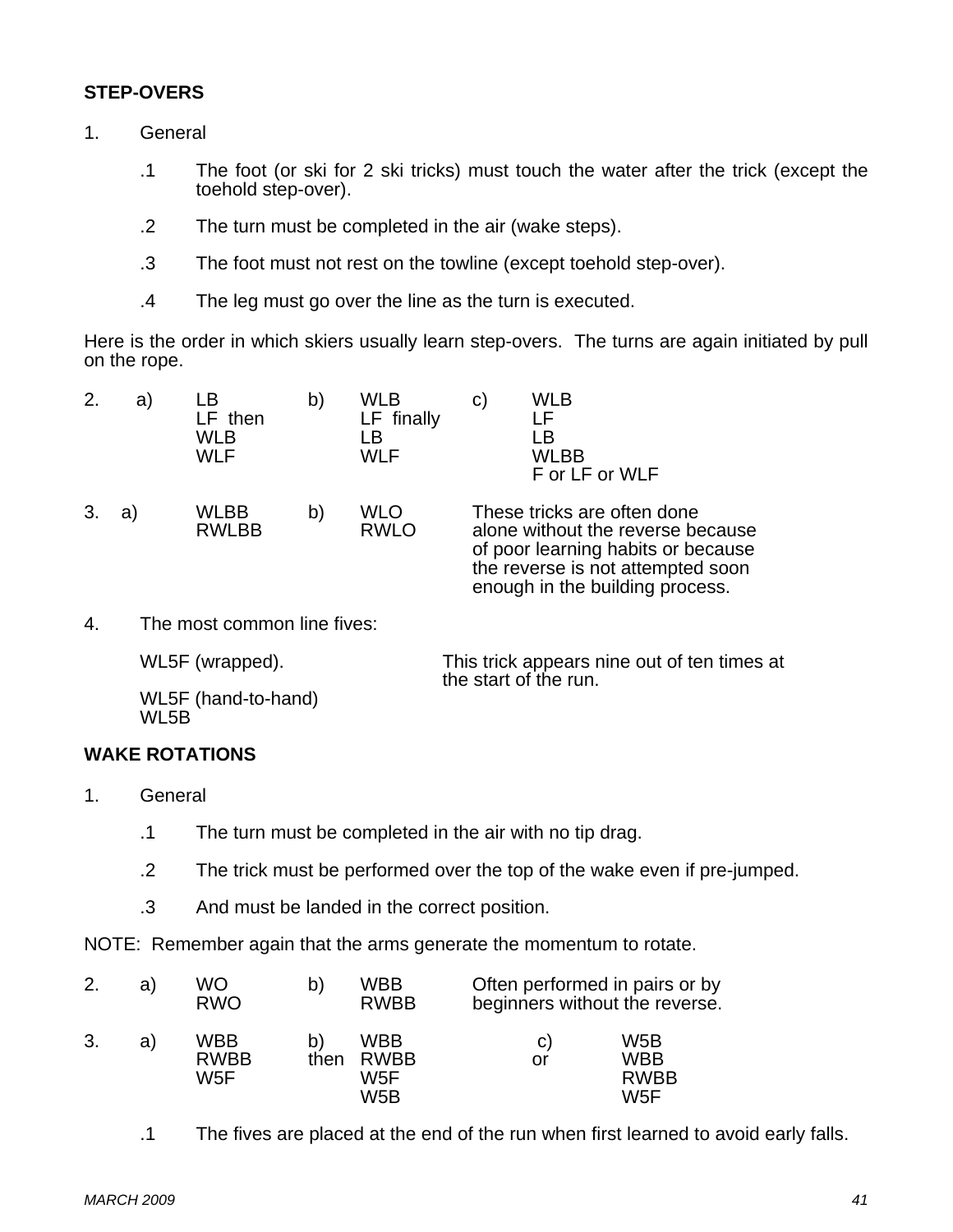- .2 The W5F is practiced first since it is usually the easiest of the fives.
- .3 Then the wrapped W5B.

NOTE: A skier often starts the run with the wrapped W5B as it is a fairly safe trick.

4. a) W5B b) W5B c) W5F W5F or WBB or B B RWBB RW5F RWF W5F W5B **B** and the state of the state of the B RW5F

> Currently most skiers only learn one W5B as the second one is difficult and requires a lot of set-up time. Improved learning methods should help solve this problem.

5. Because of the difficulty of holding the reverse back wrap body position, the reverses of the following tricks are often avoided because they are difficult to master Improved techniques are solving this problem with the new generation of skier because the skier is learning both back wraps at the same time.

Sample half runs with step-overs and wake tricks:

| a) | WBB          | b) | WBB          | C) | WBB          |
|----|--------------|----|--------------|----|--------------|
|    | <b>RWBB</b>  |    | <b>RWBB</b>  |    | <b>RWBB</b>  |
|    | WLBB         | or | BB.          | or | <b>BB</b>    |
|    | <b>RWLBB</b> |    | <b>RBB</b>   |    | WI BB        |
|    |              |    | WLBB         |    | <b>RWLBB</b> |
|    |              |    | <b>RWLBB</b> |    |              |

The latter is an example of a run built according to flow.

Most skiers are more comfortable off one side of the wake than the other which dictates the wake and trick sequences they select.

The younger skiers are being trained so that they are equally comfortable off both wakes going out or coming in and therefore can build runs that not only flow and minimize the need of placement tricks, but result in higher point totals.

3. Here is a wake trick run with all the sequences in place. Please notice that step-overs and wake tricks are in separate groups to eliminate wasted time. The usual one exception to this is the WLBBs which fit in nicely with the WBBs. Many skiers start with the high point wrapped WL5F because the wrap is time consuming. It is also easy to learn especially compared to the other wake line fives.

> WL5F WLO RWLO B W5F B RW5F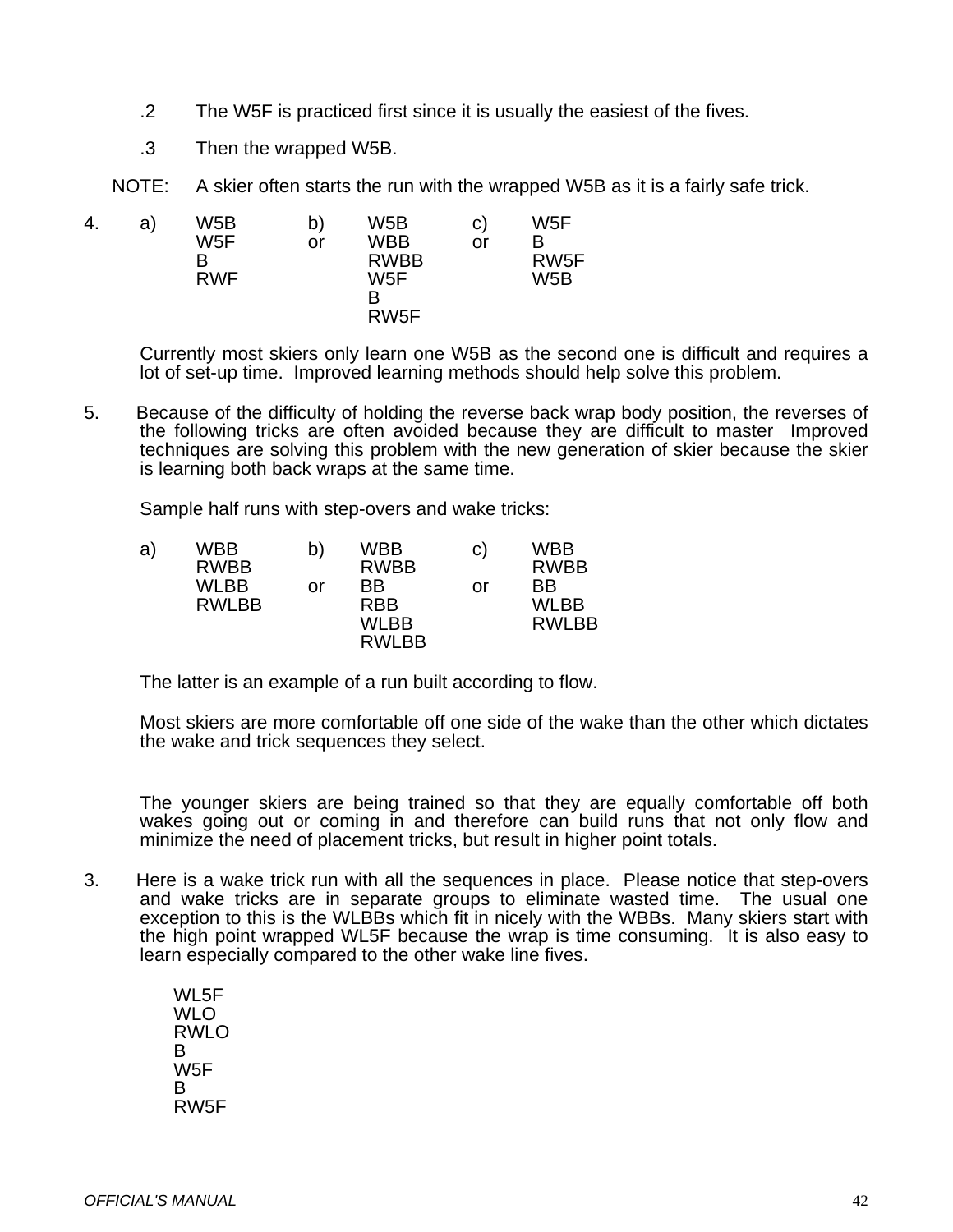| a) | WO<br>W5B                                               | b) | W5B<br>WBB                                      | C. | W5B                                  |
|----|---------------------------------------------------------|----|-------------------------------------------------|----|--------------------------------------|
|    | ΒB<br>WBB<br><b>RWBB</b><br><b>WLBB</b><br><b>RWLBB</b> | or | ВB<br><b>RBB</b><br><b>WLBB</b><br><b>RWLBB</b> | or | RW <sub>5</sub> B<br>BB<br>R<br>etc. |

4. One of the most confusing sequences is a very simple one:

| в                         | or | B                         |            |
|---------------------------|----|---------------------------|------------|
| F<br><b>RB</b>            |    | F                         |            |
| <b>BB</b>                 |    | <b>RB</b><br><b>RF</b>    |            |
| <b>RBB</b>                |    | в                         |            |
| <b>WBB</b><br><b>RWBB</b> |    | <b>BB</b>                 | <b>RBB</b> |
|                           |    | <b>WBB</b><br><b>RWBB</b> |            |

Why? Because the skier executes the tricks very rapidly, sometimes without pausing between the surface 180's, while during so half way through the surface 360's. Be aware of this possibility and ready to recognize the sequences.

5. The sideslides (hand-held or toe): Is it 90 degrees? Or is the skier overturning the ski? Or perhaps under turning it? With the new skis on the market, to determine the actual angle of the ski is difficult. So much also depends on where the judge is located relative to the skier. Yet, when you are in doubt, credit the trick. Finally, was the trick held in the 90 position for a brief hesitation and slid in accordance with the rules.

# **TOE TRICKS**

The problems in calling toe tricks usually result from improperly performed multiple surface toe turns, and this final section will deal with such sequences. Remember that the pull on the tow rope causes the ski and skier to continue to rotate and must be especially strong just before, during and after the front and back position where a ski naturally tends to slow down and stop.

A lack of pull in the above indicated areas causes the ski and skier to stop, resulting in a series of 180-degree turns which serve only to confuse even the most experienced judges. This fact is precisely why a judge has to call what the skier sees and not what the skier might be attempting. Secondly, the judge must keep in mind that, as long as pull is exerted as needed, the ski will rotate no matter what the skier's body position. Watch the ski! Thirdly, a skier can do a T7F for example at variable speeds, slow in the front and back positions, faster otherwise, without the ski stopping.

To summarize using a T7F as an example:

- 1. The problem is continuity for the skier, the instructor and the judge.
- 2. If the ski stops, it is a no credit trick as a T7F and should be called as seen i.e., TO, TO(rep), or TB, T5F, or .... If you do not do so, you are penalizing those who do it correctly and have spent the time to learn and do it correctly.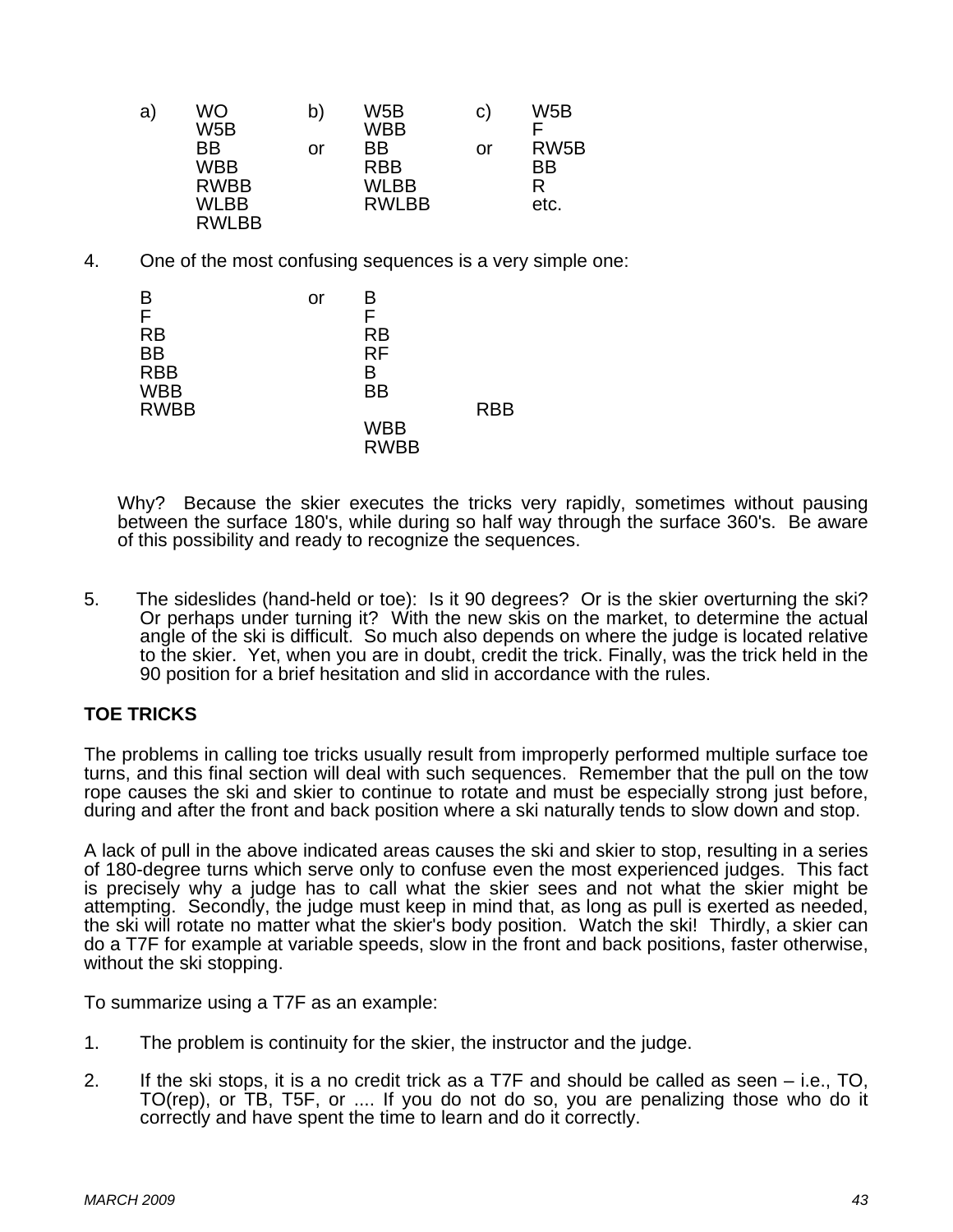- 3. Watch out for variable speed.
- 4. Ignore body size and amount of spray. Cuteness should not score points, nor youth for that matter.

If a judge is familiar with the actually quite limited possible sequences the skier chooses to perform in his or her toe runs, the skier will more easily be able to concentrate on the quality of the tricks, rewarding those who do them well and penalizing those who do not.

BASIC TOE TRICKS - In probable sequence order learned.

- 1. a) TB b) TWB c) TO d) TWO TF TWF
- 2. THE FIRST "REVERSE" POSITION LEARNED is that of the reverse back wrap for the RTB-RTF.

| TB next sequence learned<br>RTB | b) | TВ<br>TF<br><b>RTB</b> | the first problem:<br>TBB-stopping in the<br>back position |
|---------------------------------|----|------------------------|------------------------------------------------------------|
| RTF.                            |    | TBB                    |                                                            |
|                                 |    | (TF                    |                                                            |

- 3. TB this run results in a lot of points TF - the RTBB can be difficult RTB TBB RTBB (TF)
- 4. T5B no repeats!<br>TBB a lot of poin TBB - a lot of points!<br>RTBB - also, five poter - also, five potential stopping positions TF TB RTF
- 5. SECOND "REVERSE" POSITION LEARNED: TO-RTO (wrap-in TO)
	- .1 Very difficult!
	- .2 The pull with the toe leg is the key.
	- .3 Often learned in two parts: TB, TF, very slowly.

Now you can add the "TWO" which usually has been learned earlier and produce very fluid runs.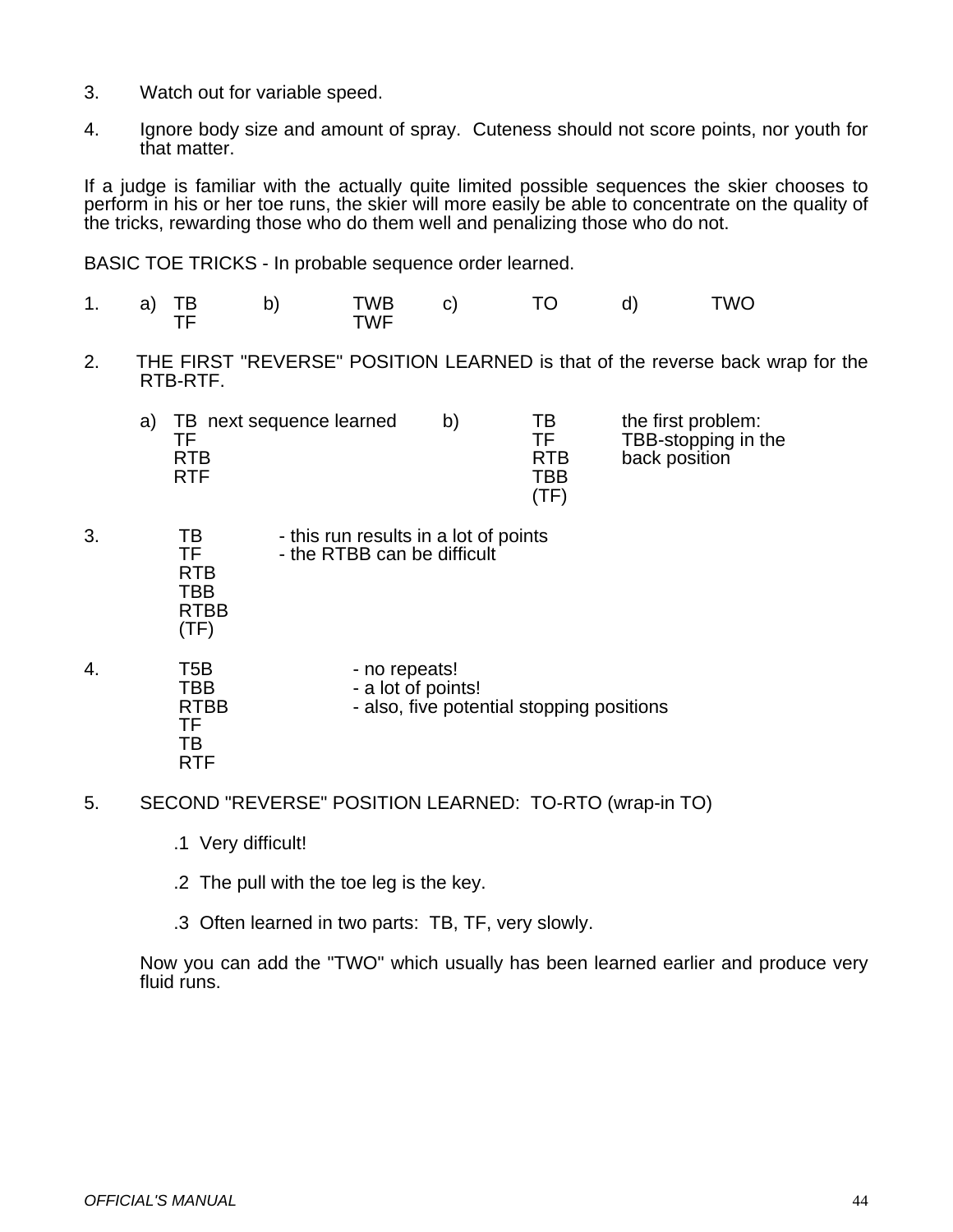6. Sample Runs:

| <b>FIRST</b> |                                                                                                                  |    | <b>NEXT</b>                                                                            |    | <b>OR</b>                                                                                    |                   |
|--------------|------------------------------------------------------------------------------------------------------------------|----|----------------------------------------------------------------------------------------|----|----------------------------------------------------------------------------------------------|-------------------|
| a)           | T5B<br>TBB                                                                                                       | b) | T5B<br>TBB                                                                             | C) | T5B<br>TBB                                                                                   | TO,TB             |
|              | <b>RTBB</b><br>TF<br>ТB<br><b>RTF</b><br>TO<br><b>RTO</b><br><b>TWB</b><br><b>TWF</b><br><b>TS</b><br><b>RTS</b> |    | <b>RTBB</b><br>TF<br>TO<br><b>TWO</b><br>ТB<br><b>TWBB</b><br>TF)<br>ŤWB<br><b>TWF</b> |    | <b>RTBB</b><br>T <sub>5</sub> F<br>TO<br><b>RTO</b><br><b>TWO</b><br>ТB<br><b>TWBB</b><br>TF | TF, TB<br>RTF, TO |

- .1 In (c) there are 8 potential stopping positions for 14 possible TF/TBs.
- .2 Consequently, a lot of confusion!
- .3 3 key stopping positions as indicated above.
- .4 But, an over 200 points per trick average.
- NOTE: All of these toe runs demonstrate the advantage of progressive training, using building blocks of sequences to establish flow through balance. To this day, the patterns are followed in a good majority of the runs performed in competition.
- 7. THE THIRD "REVERSE" POSITION Funny Wrap (Stiffler's) T5B it is only one trick but it leads to a lot of points.

| T5B<br>a)<br>TF<br>RT <sub>5</sub> B<br>TBB<br><b>RTBB</b><br>T <sub>5F</sub><br>TO<br><b>RTO</b><br><b>TWO</b><br>TВ<br><b>TWBB</b> | $\mathsf{b}$ | T5F<br>RT <sub>5</sub> B<br>TBB<br><b>RTBB</b><br>T <sub>5F</sub><br>TO<br><b>RTO</b><br><b>TWO</b><br>TB<br><b>TWBB</b><br>ТF | $b) =$<br>- 11 tricks worth over 2700 points<br>- Also 11 potential stopping positions<br>with 18 possible 180's.<br>- Even more potential confusion<br>T7 or TO, TO or T5B, TF or TB,<br>T5F, etc.<br>- The key tricks are the T7F and the<br>RT5B as they are the most difficult<br>and set the rhythm for the pass. |
|--------------------------------------------------------------------------------------------------------------------------------------|--------------|--------------------------------------------------------------------------------------------------------------------------------|------------------------------------------------------------------------------------------------------------------------------------------------------------------------------------------------------------------------------------------------------------------------------------------------------------------------|
| ΤF                                                                                                                                   |              |                                                                                                                                |                                                                                                                                                                                                                                                                                                                        |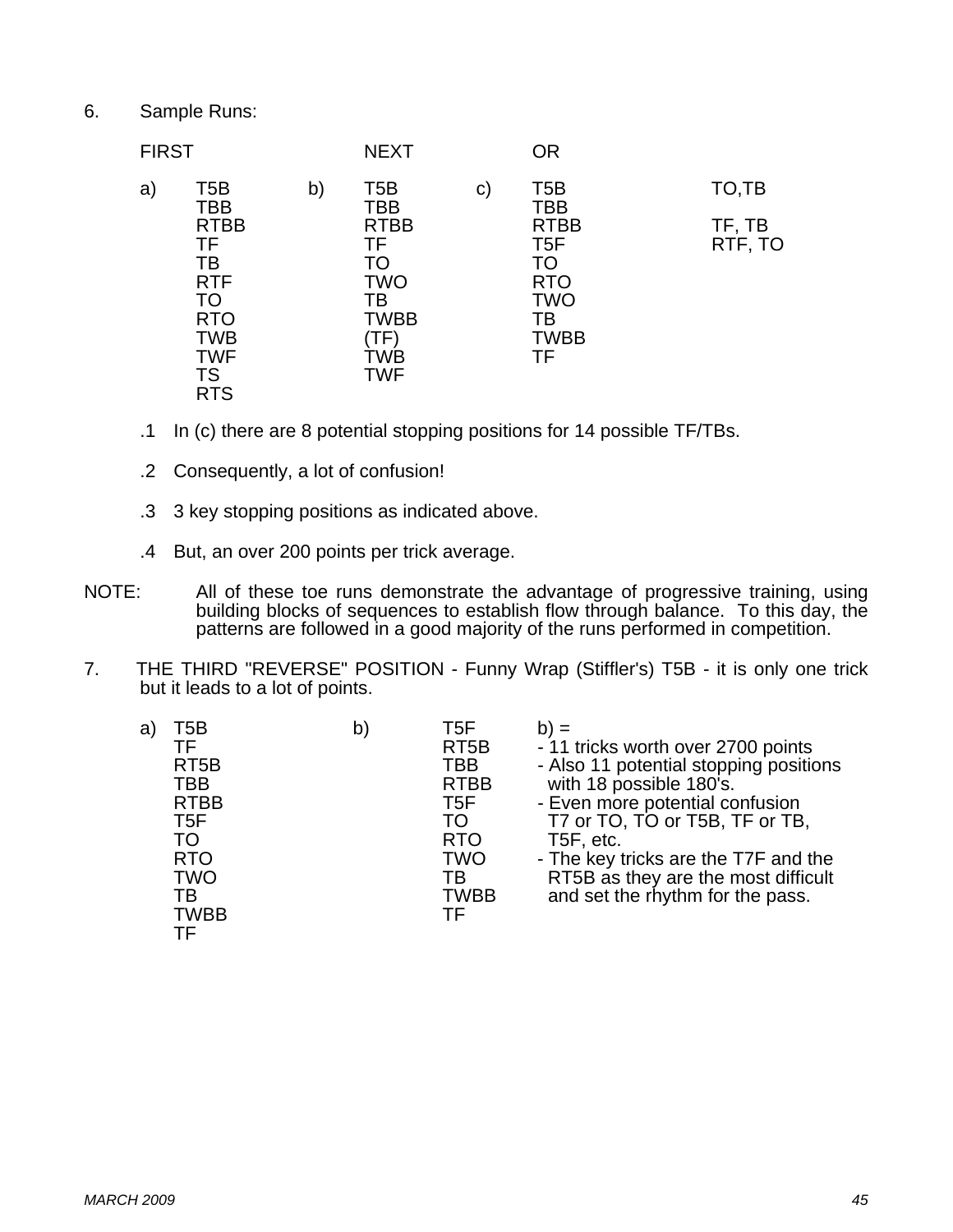# 8. TWO-RTWO TWBB-RTWBB

| a) | TWO (going out)<br>TWB<br>TF only one "TWO" in run<br>TВ<br>TWBB<br><b>RTWBB</b> | b)          | TWO<br><b>RTWO</b><br>TO<br>only one<br>"TWBB"<br>TВ<br>TWBB<br><b>TWF</b>                                         |
|----|----------------------------------------------------------------------------------|-------------|--------------------------------------------------------------------------------------------------------------------|
| C) | <b>TWO</b><br><b>RTWO</b><br>TO<br>тв<br><b>TWBB</b><br><b>RTWBB</b><br>TF       | Leading to: | T7F<br>RT5B<br>TBB<br>RTBB<br>T5F<br><b>TWO</b><br><b>RTWO</b><br><b>TO</b><br>TB<br>TWBB<br>RTWBB<br>$\mathsf{F}$ |

12 tricks worth over 3000 points.

In the runs above, please notice the patterns the skier selects because of flow and to avoid repeat tricks, thereby saving time and amassing points.

Variation is not too common because of the learning progression chosen by the skier and a certain natural order to the toe tricks. The three preparatory positions discussed above (the reverse toe back wrap, the toe 360 wrap-in and the Stiffler Funny Wrap Five) govern and limit variation possibilities to a great extent. Secondly, a skier will learn in pairs (a trick and its reverse) whenever possible to avoid unnecessary low point placement tricks and the imbalance that results when a trick run's flow is broken. Finally, a skier will stick to these patterns, these building block sequences, so that the skier does not have to reconstruct his/her runs every time the skier learns a new trick. It is much easier and requires less training time to add or insert the newly master tricks.

9. The following is an ideal toe run in terms of low end point value:

| T7F<br>RT <sub>5</sub> B<br><b>TWBB</b><br><b>RTWBB</b><br>TBB<br><b>RTBB</b><br>T <sub>5F</sub><br><b>TWO</b><br><b>RTWO</b><br>TO | 450<br>350<br>330<br>330<br>200<br>200<br>350<br>300<br>300 or:<br>200 | <b>TWLO</b><br>TO | 480<br>200 | <b>Total:3190</b>                                  |
|-------------------------------------------------------------------------------------------------------------------------------------|------------------------------------------------------------------------|-------------------|------------|----------------------------------------------------|
| SCORE:                                                                                                                              |                                                                        |                   |            | 3010 points in 10 tricks, average of 300 per trick |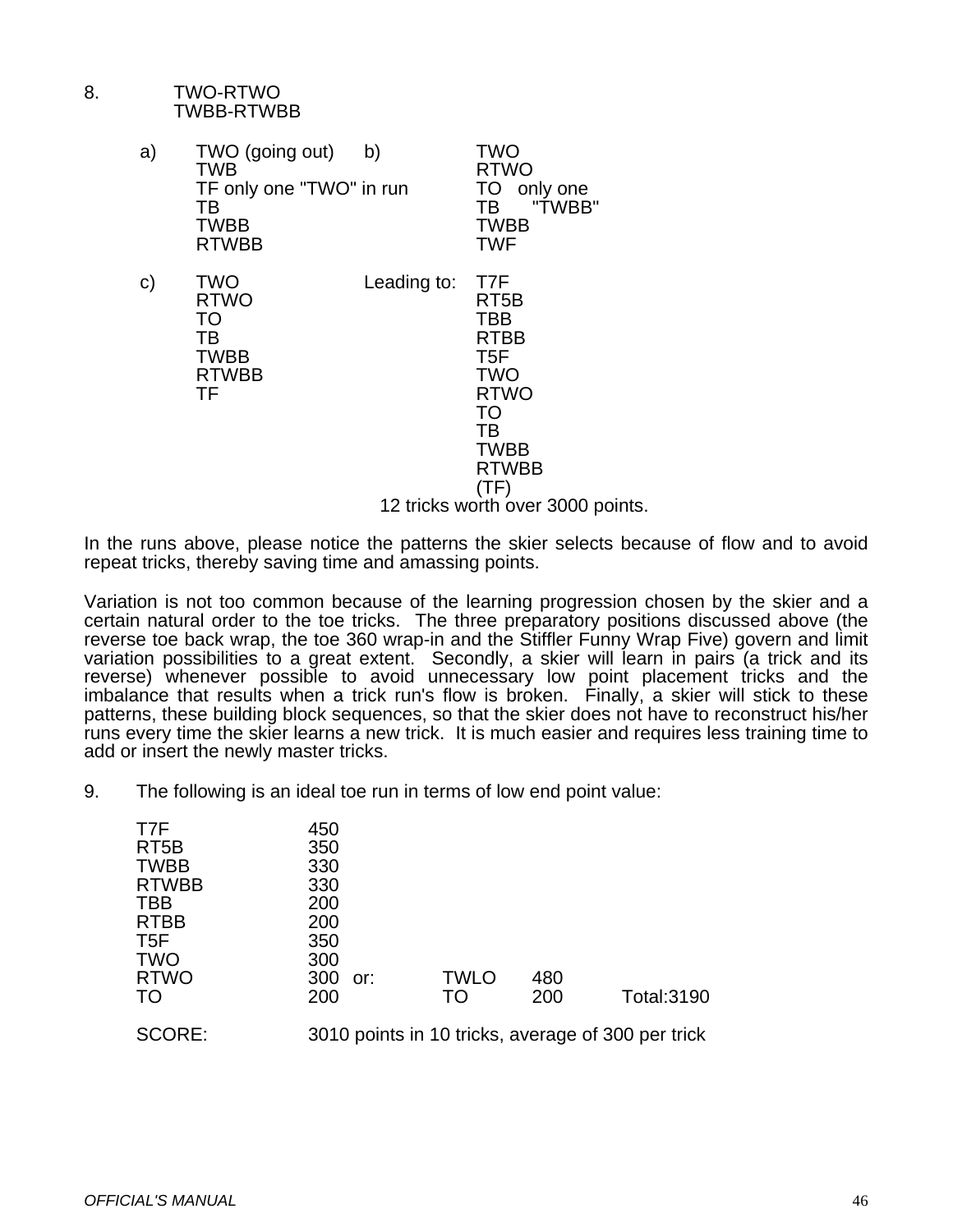#### 10. The Newer Tricks

| <b>WFLIPB</b><br><b>WFLIPF</b><br>W9F | 2 | <b>TWLB</b>                            | ີ<br>. ب<br><b>TWLF</b> | <b>SLB</b>                              | .4<br><b>SLF</b> | W7F |
|---------------------------------------|---|----------------------------------------|-------------------------|-----------------------------------------|------------------|-----|
| <b>WFLIPBF/B</b>                      |   | TWLO<br><b>TWLBB</b><br>TWL5B<br>TWL5F |                         | SLO<br><b>SLBB</b><br>SL <sub>5</sub> F |                  |     |

*Toe Wake Line Tricks* -- ski over rope -- rope out of water --rope and ski over crest of wake -- all during ski's rotation (Rule No.16.17.12, 16.17.14).

*Flips* -- both feet should be higher than head during some point of rotation (Rule No. 16.17.15).

*Ski Line Tricks* -- Ski over rope -- portion of rope out of water -- feet on ski -- over wake's crest -- all during ski's rotation (Rule No. 16.17.12).

The top skiers are beginning to learn these tricks but it is one task to learn them, in itself quite difficult, another to incorporate them into a run without wasting time. A high-point trick is useless if it takes as much time as two lower-point valued and easier-to-perform tricks. That is why the WFLIPF, the TWL5B and the TWL5F as well as the W5F and the W9F are rarely seen and the others only sparingly. This situation will obviously change as training techniques improve for these particular tricks, particularly among today's juniors whose methods of learning are much improved.

In conclusion, there are of course skiers who do not fall into the above categories, who do not follow such sequences of tricks. So many factors determine a skier's progress: height, weight, body shape, age when the skier started, present age, sex, and most importantly, every improving and evolving learning techniques.

Do you realize that when wake back-to-backs and wake fives were first being learned, the skier kept both hands behind his/her back in the back position? There was no half-wrap with the handle held at the side. The discovery of the half-back wrap simplified all back position starting or ending wake tricks ten fold. Now, with the use of the reverse back wrap these tricks are even easier to learn.

Techniques are indeed evolving rapidly. But, nevertheless, the majority of trick skiers still adhere for the most part to the learning progressions described above. If the judge is familiar with these sequences, he/she will be better prepared to call these and similar runs as well as those less seldom seen in the trick course.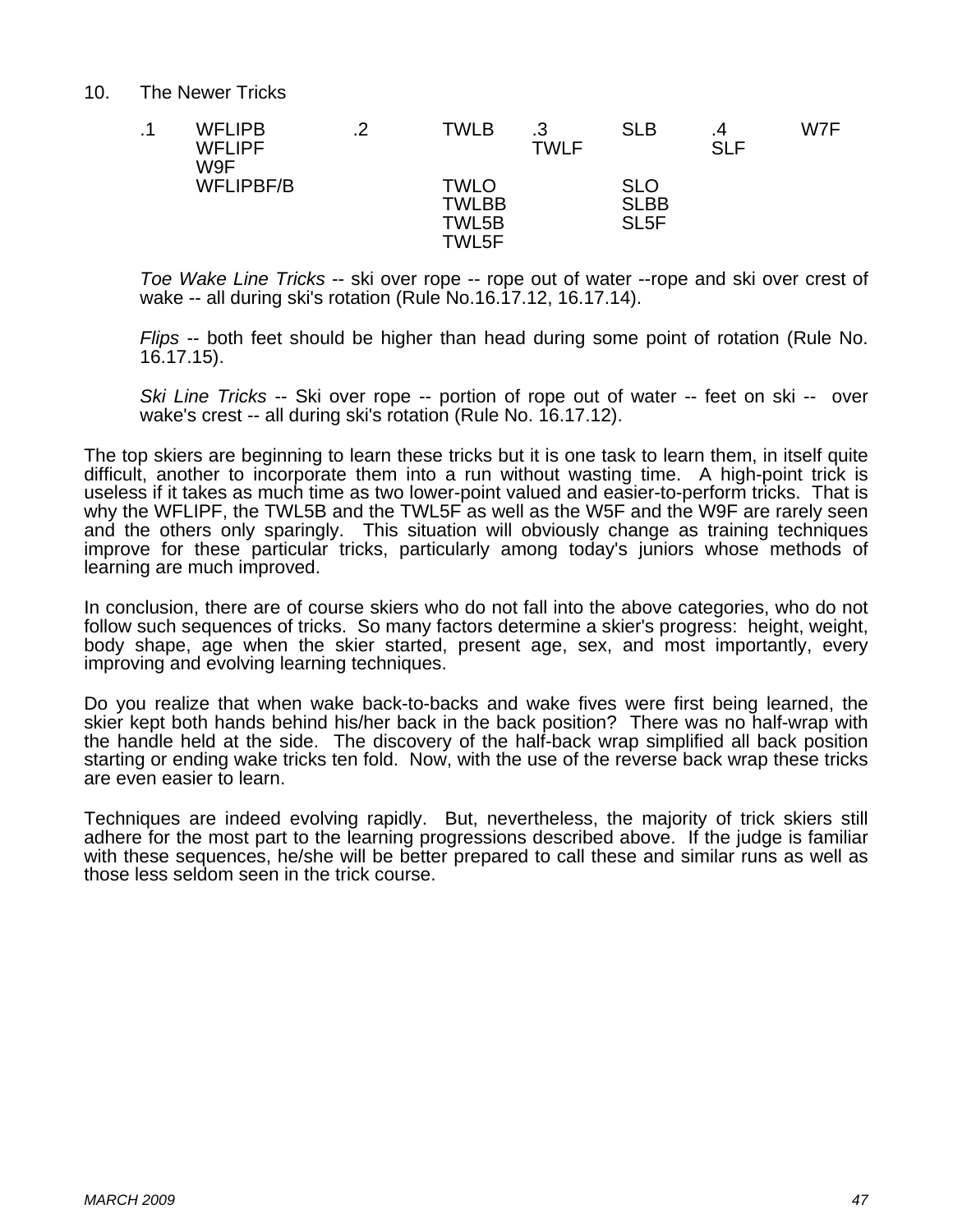# **NOTES:**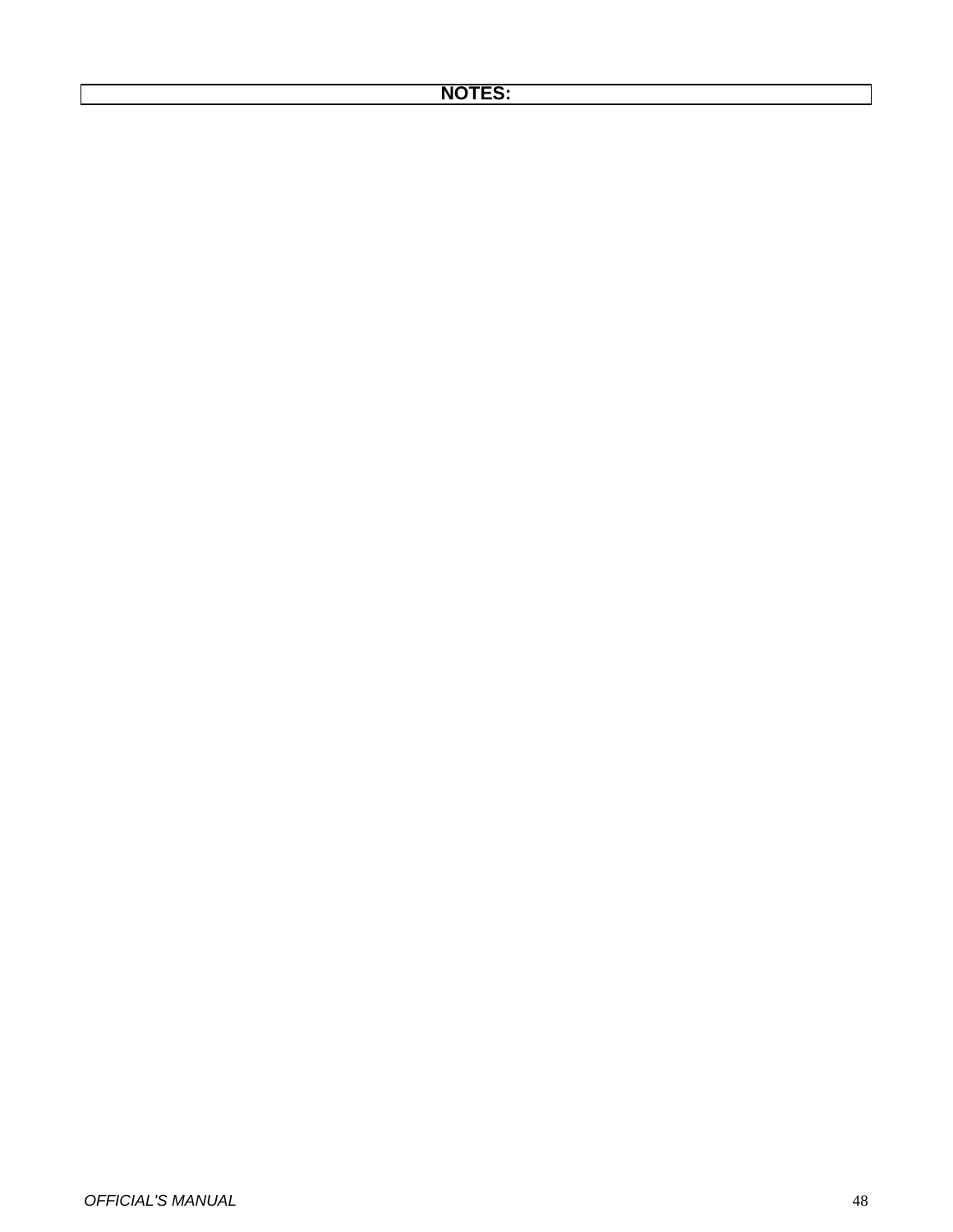# **NOTES:**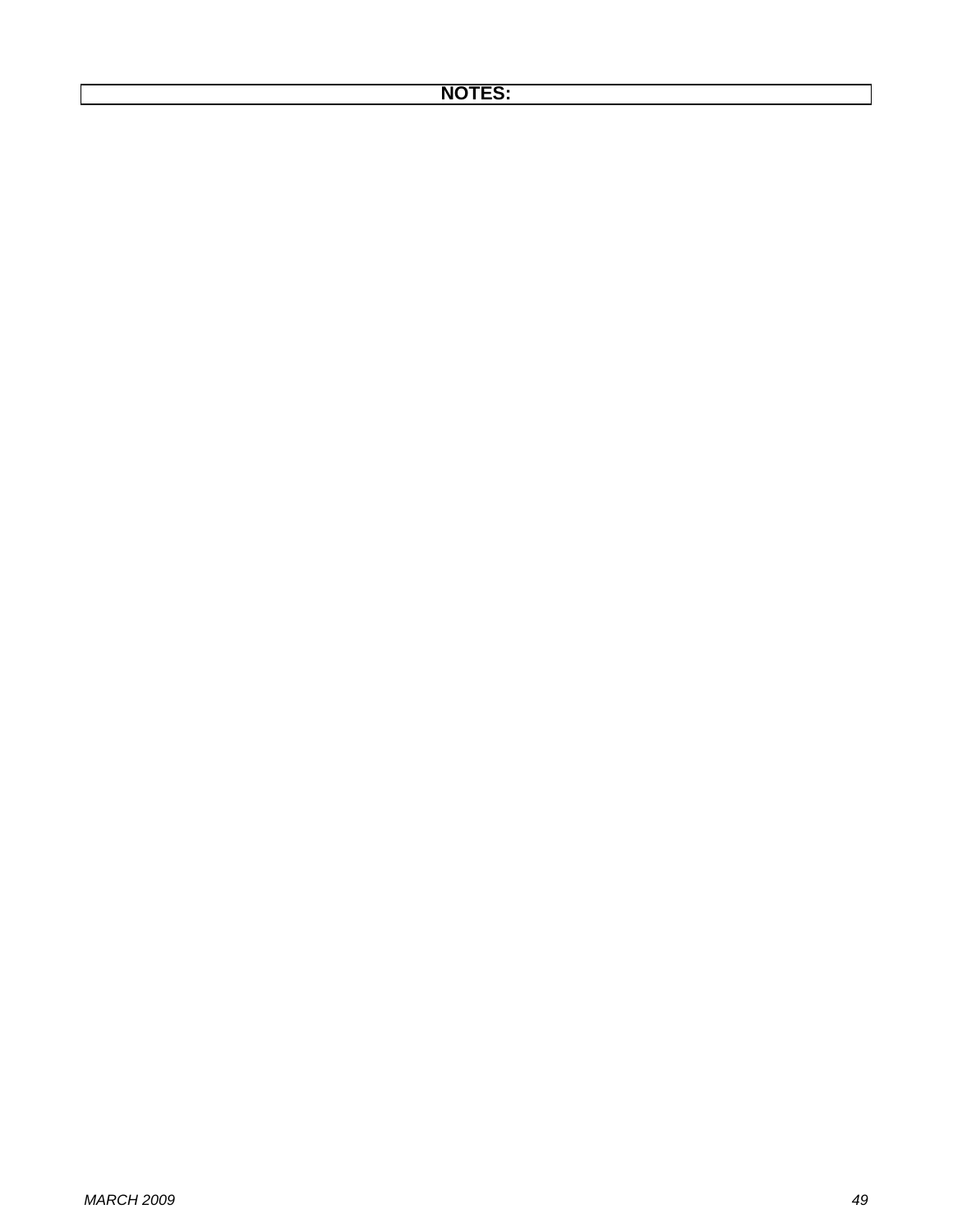# **CHAPTER V**

# **THE CHIEF OF COMPETITION**

The Chief of Competition is in charge and responsible for the overall operation and conduct of the entire activity. He/she should be an organizer capable of directing personnel in the calm, rational and unbiased manner and should have thorough knowledge of the rules governing each event, inclusive of any exceptions. The most important attribute of the Chief of Competition is to be an organizer capable of directing personnel in a wise, calm, rational, unbiased manner.

A Chief of Competition must be an administrator, a supervisor, a decision maker and a "DOER!

# **ADMINISTRATION**

Administration can be defined as the universal process of efficiently completing activities with and through other people. This also defines concisely the role of a Chief of Competition.

The Chief of Competition who develops administrative skills can better organize and focus on the functional procedures. This in turn will eliminate the randomness and management by crisis that is often witnessed in the Chief of Competition's environment.

#### **LEADERSHIP**

In the leadership role we guide and supervise. At a very basic level, leadership consists of supervision. motivation. communication and managing conflict. Leadership requires supervision, motivation, communication and managing conflict. organization for without it you cannot lead. Organization is the establishment of a plan incorporating the activities to be performed, the personnel required to perform them and the physical factors that are necessary.

To coordinate these functions, the Chief of Competition must develop a formal plan that will foster a common goal among all the tournament personnel.

#### **ESSENTIAL SKILLS**

The Chief of Competition requires a variety of specific skills. A brief overview would include technical skills, human skills and conceptual skills as essential characteristics.

- 1. **TECHNICAL SKILLS:** This can be referred to as a complete and thorough knowledge of the rules governing each event inclusive of any exceptions. The specifics pertaining to entry requirements, registration and scoring, the technical elements of the venue and facilities. In short, the Chief of Competition MUST be an extremely technically In short, the Chief of Competition MUST be an extremely technically knowledgeable individual.
- 2. **HUMAN SKILLS** play a major role in the success of the Chief of Competition and therefore to the success of the tournament. In the simplest terms, Human Skills is the ability to get along with other people and work well with them in a sporting event environment. It also involves motivating people to carry out tasks and directives. Human relation skills are extremely important in maintaining harmony and managing potential conflict situations.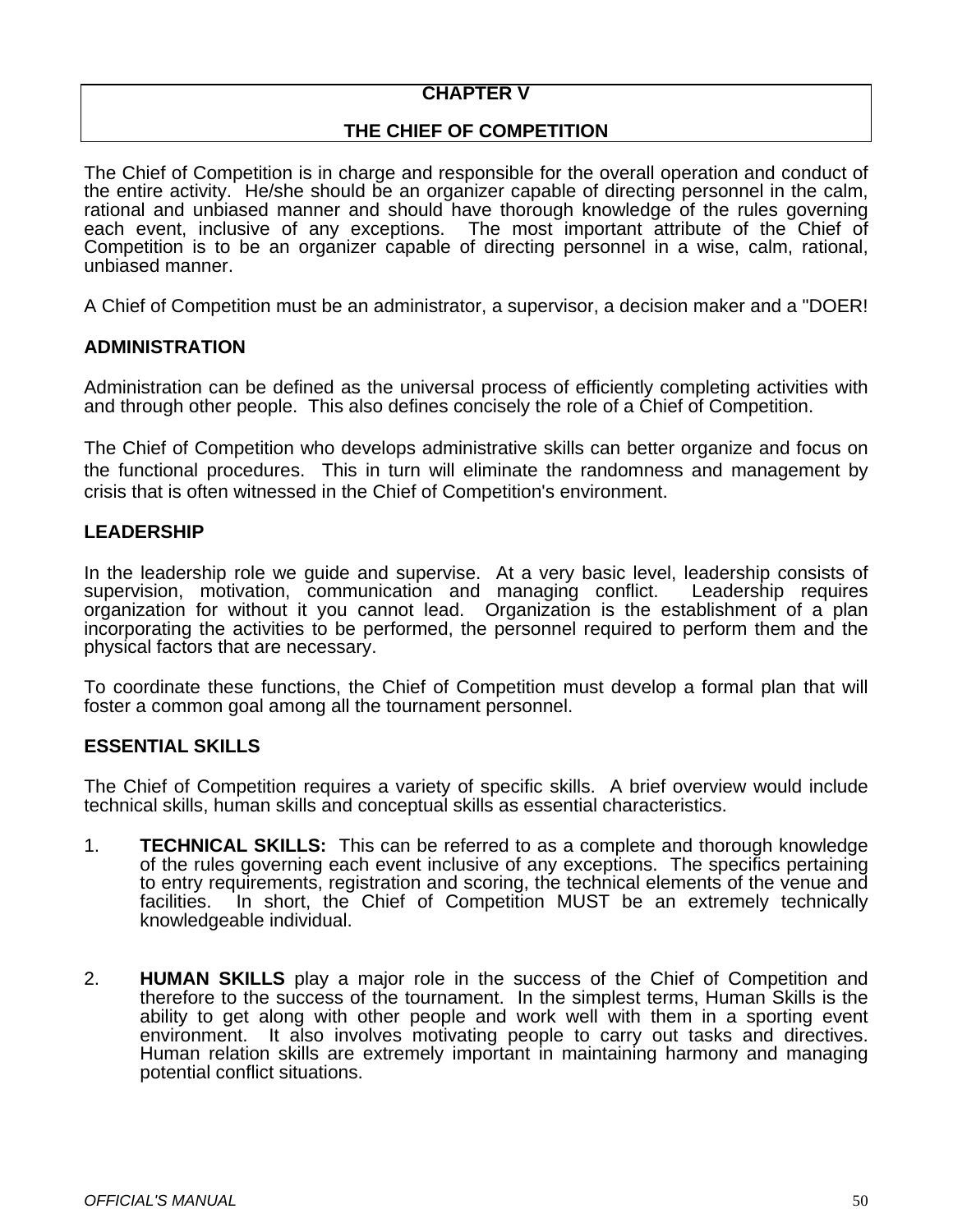3. **CONCEPTUAL SKILLS:** This can be described as the ability to see the total sports program as a whole! It includes recognizing how the various events and officiating functions interlock and how changes in one may affect the other.

 The development of Conceptual Skills can be largely dependent upon competence of Technical and Human Skills. It can also be broadened by considering others' viewpoints. In this way we broaden our base of understanding from which we must ultimately make our decisions. conceptual Skills are more easily developed in persons who are organized and take the time to plan.

What does the Chief of Competition really do?

#### **PLAN YOUR WORK WORK YOUR PLAN**

Planning is really quite simple. As a matter of fact, when we think about it, planning is something we do most of the time. Planning is merely a matter of determining where we are and determining where we are and identifying what we have and then deciding where and how we want to go from there.



**Plan, plan, and plan. But what do I do first?**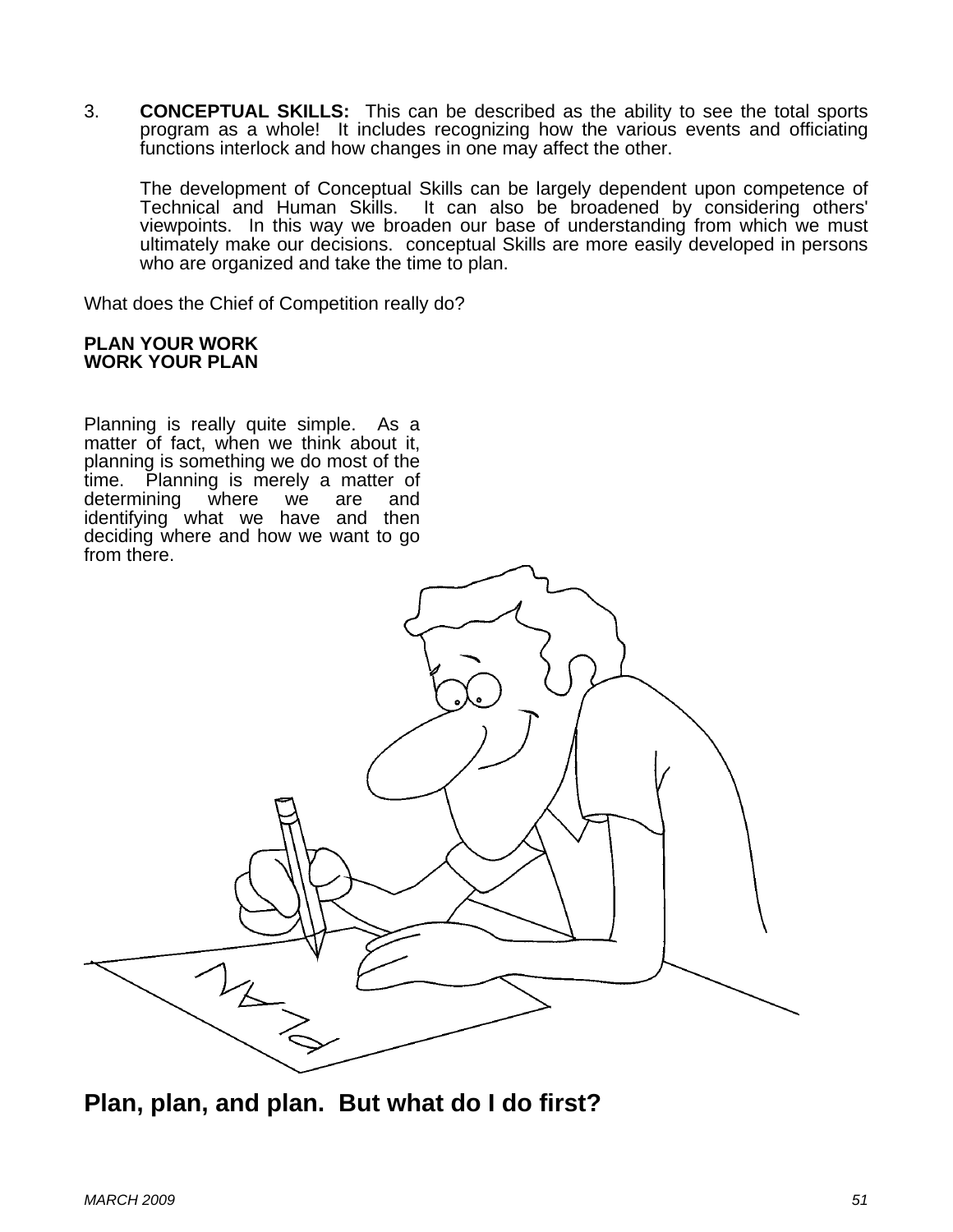# **CHIEF OF COMPETITION DUTIES AND RESPONSIBILITIES**

Your first chore as Chief of Competition is to collect and familiarize yourself with all the VITAL INFORMATION. VITAL INFORMATION will include but not be limited to:

- a list of divisions to be held.
- entry qualifications
- tournament classifications
- overall scoring, event scoring methods
- starting speeds/rope lengths
- any and all other rules exceptions
- deadline for entries
- who the other officials are (drivers, scorers, judges)
- their qualifications (if not familiar to you)
- availability of secondary personnel.
- the names and functions of the tournament committee
- specifications pertaining to the site and particularly judging and scoring facilities
- arrangements for safety and appointment of safety director
- copy of WSWC sanction application.
- list of appointed judges (appoint if necessary)

It is essential to the success of the tournament that the Chief of Competition be involved with or at least aware of the plans of the organizers as they may relate to the administration, organization and operation of the events (events is meant to encompass all activities, practice, special activities, safety, etc.). Be particularly aware of the needs or requests of the press.

# **REGISTRATION AND ADMINISTRATION**

Although registration will be the primary task of those assigned to the function, you as Chief of Competition are ultimately responsible for its operation. Be aware of the following:

- 1. Entry deadline late entry policy official skier entry form. The information contained on the official skier entry form is essential to the preparation of the contestant's registration checklist.
- 2. Contestant's Registration Checklist -- This form is prepared using the information contained on the official entry form. Its preparation as early as possible will greatly simplify the registration of contestants as they arrive.
- 3. Qualifications -- Each contestant may have to present his/her proof of WSWC membership and proof of qualification for each event entered if/as required. Qualifying scores may be obtained from the official entry form but must be confirmed at registration.
- 4. Declared Trick Runs -- Each skier upon registration shall complete a list of proposed tricks to be attempted by the contestant.
- 5. Practice -- If organized practice is planned, be sure all the information is available at registration. It is advisable to have forms prepared to sign up for practice or perhaps issue practice tickets.
- 6. Safety Checklist -- As an aid to the safety director or his/her appointed person, prepare a ski/equipment checklist to be used during the safety check of skiers' equipment.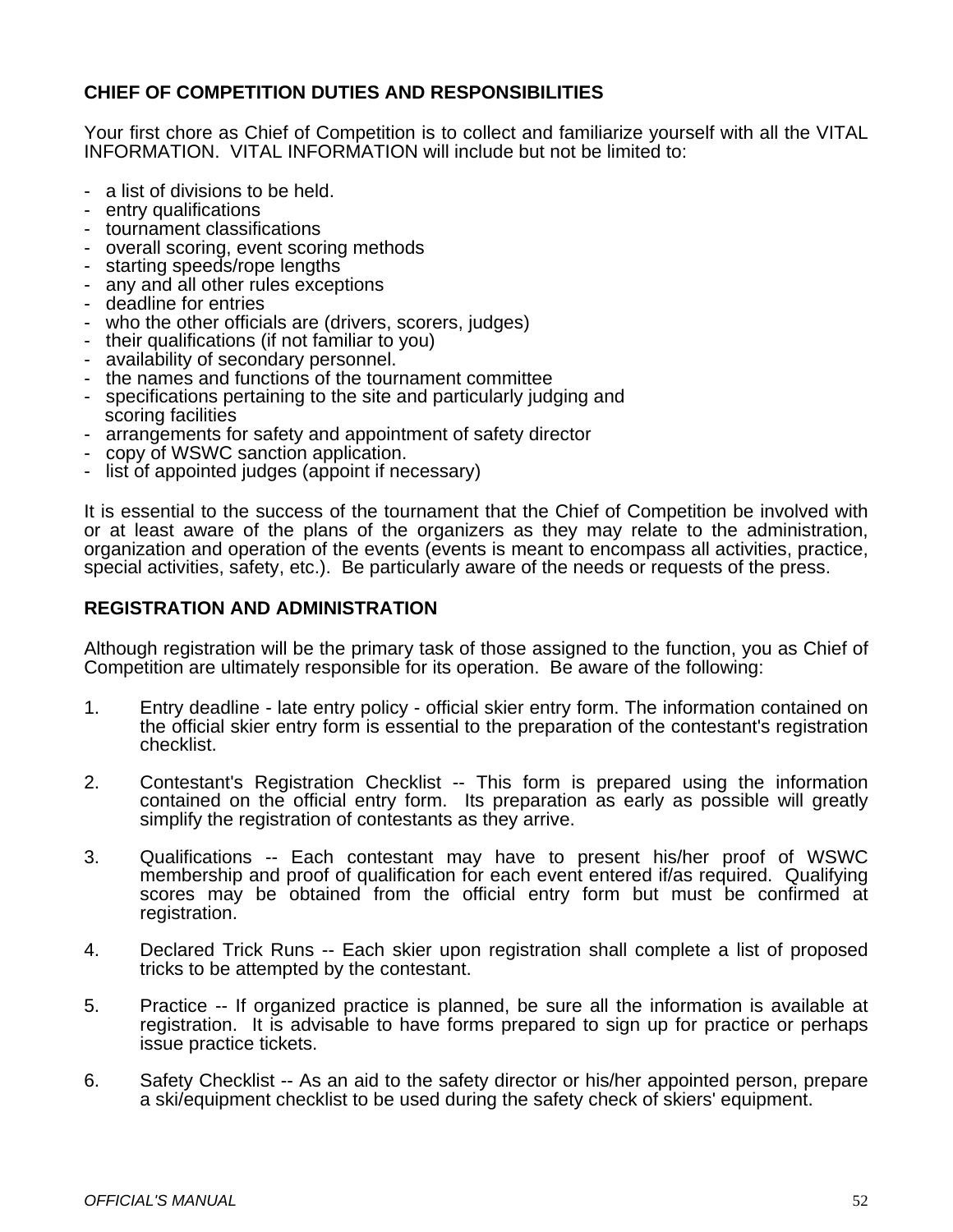7. Information Package -- The details pertinent to skiers and/or officials should be prepared for distribution during registration.

This information to include:

- schedule of events
- accreditation of officials, skiers, press, etc.
- invitations/tickets and details concerning special activities
- parking regulations
- awards presentation where/when
- schedule of boat assignment
- Judges' information package worksheet.

#### **TECHNICAL**

The technical requirements of a competition seem obvious, but too often they are overlooked or forgotten. The result - delays and a poorly-operated competition.

#### **ON-WATER CHECKLIST:**

- slalom course judging positions
- location of jump
- jump course
- trick course
	- extra buoys, anchor, rope
	- boat patterns & safety boat locations.

# **OFF-WATER CHECKLIST:**

- starting area
- judging positions
- equipment for each event
- meter tables/master board
- scoring/registration area
- announcer's location
- scoreboard or number cards
- refueling facilities
- tournament ropes/handles
- audible device for tricks
- flags for boat(s).

#### **SAFETY**

- ambulance
- safety equipment checklist.

# **COMMUNICATION**

- P.A. system
- FM radios to boats/towers
- hard line to meter stations or equivalent.
- NOTE: Communications are a key factory in the success of the event. Take the time to make sure they are adequate.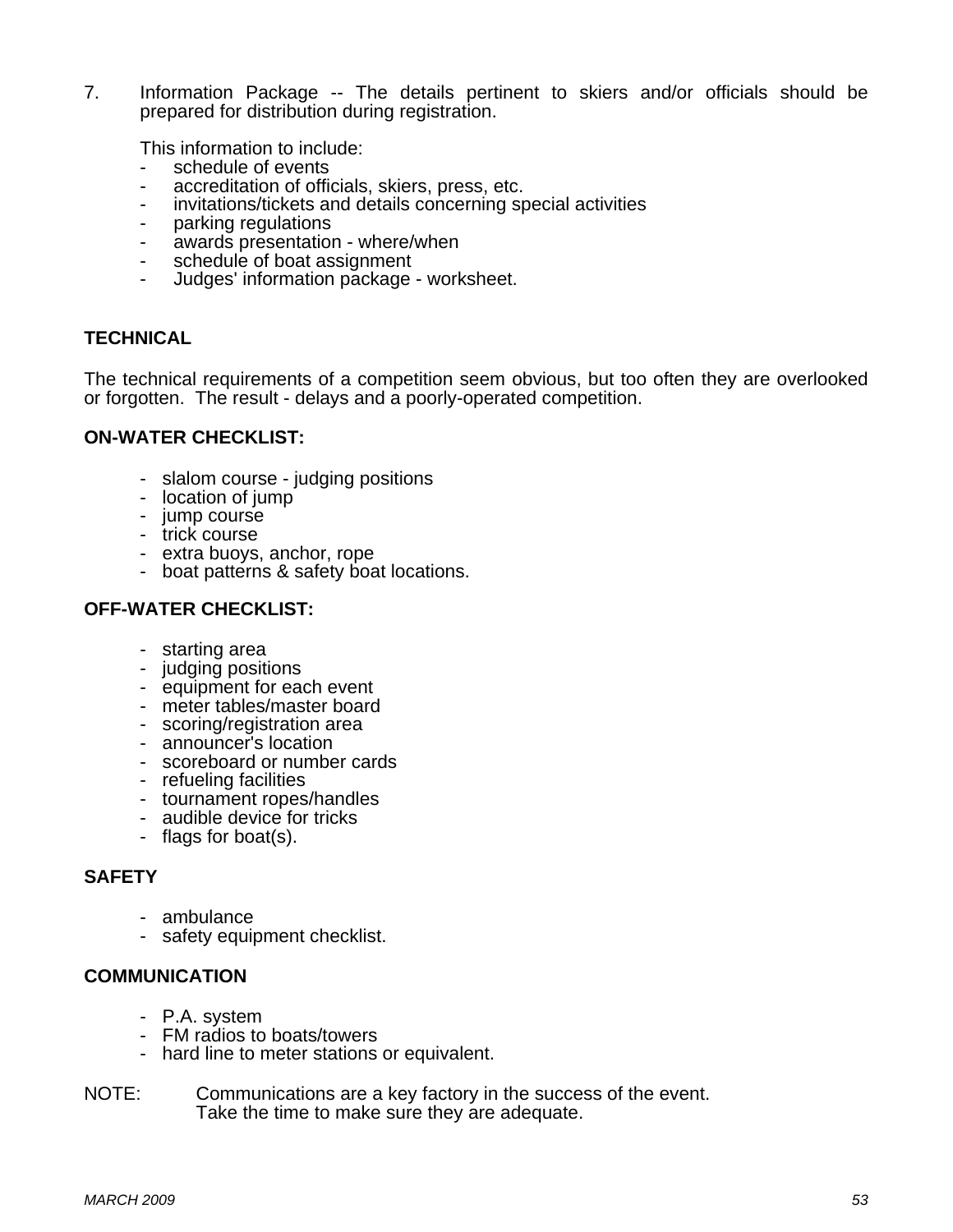# **EQUIPMENT CHECK LIST**

- official slalom ropes
- official jump ropes
- official handles
- red & green flags
- audible devices for tricks
- back-up audible devices
- meter & master board equipment
- general necessities to install meter system
	- .1 thumb tack and small nails
- .2 duct tape/masking tape
- .3 very thin black nylon line (for manual masterboard)
	- .4 scissors or x-acto knife
	- steel or fiberglass tape, 50 m or more
	- confirm boats are WSWC approved towboats adequately equipped
	- confirm safety boats and equipment
	- availability of video equipment and operator to tape trick event.
	- availability of video equipment and operator to tape slalom event.
	- scoreboard or number cards

# **DUTIES DURING THE COMPETITION**

# **During Each Event:**

 - assume a "command post" to oversee all occurrences and anticipate any required action

# **As Each Event Near Completion:**

- confirm that all forms are ready for distribution to the judges
- place all personnel in position
- let the dock personnel know when to commence the next event

#### **At the Conclusion of the Final Event:**

- confirm that all scores are posted, including the final results
- check the master scorebook for entries
- Complete and/or sign all forms/reports:
	- Safety Director's Report and Checklist
	- Towboat Use Documentation and Performance Form
- Chief of Competition's Report
	- (tournament/procedures/exceptions)
- Tournament Officials' Record Forms
	- Officials' Personal Performance Records
	- Skiers' Record Books
	- Record applications (RC tournaments only)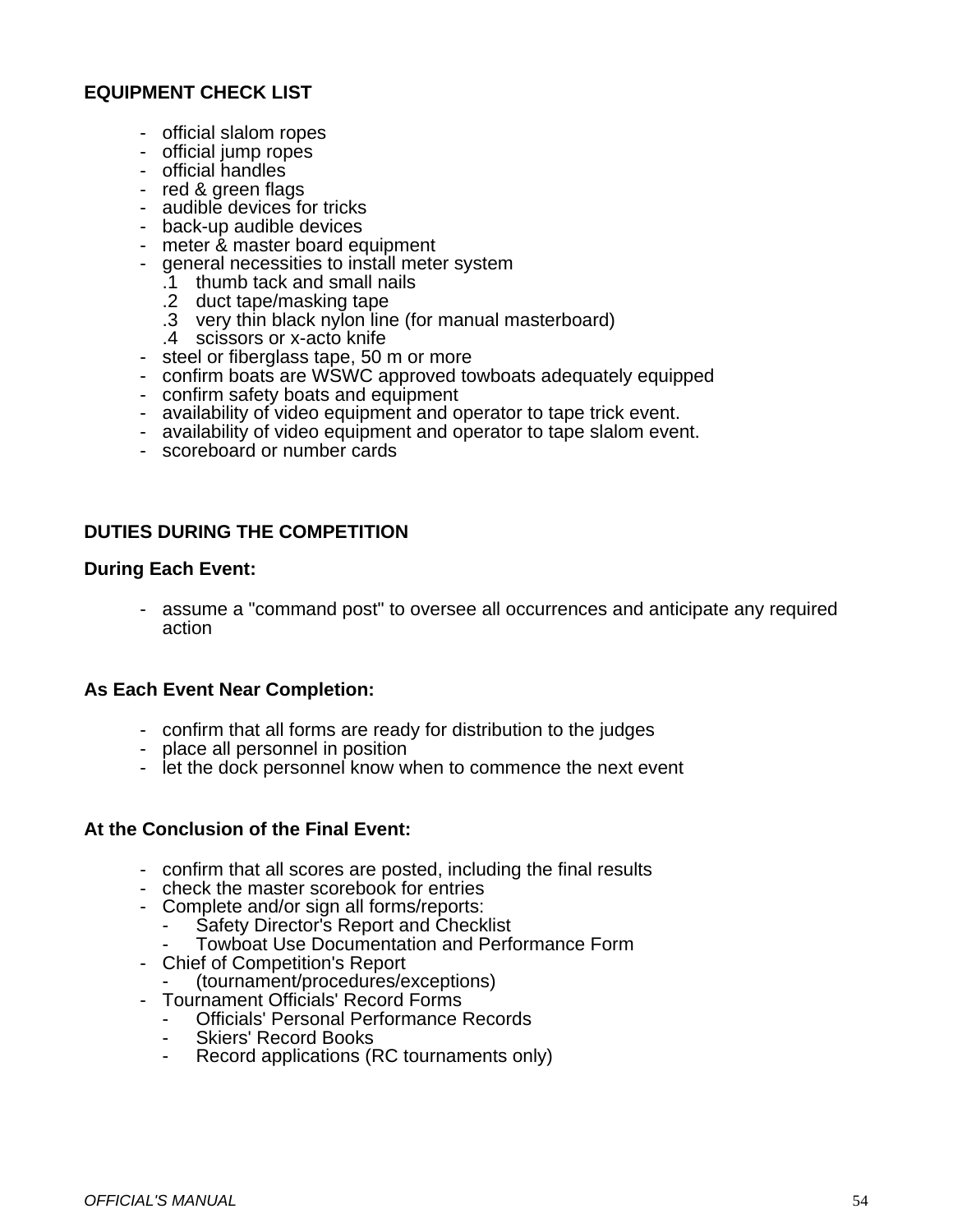# **NOTES:**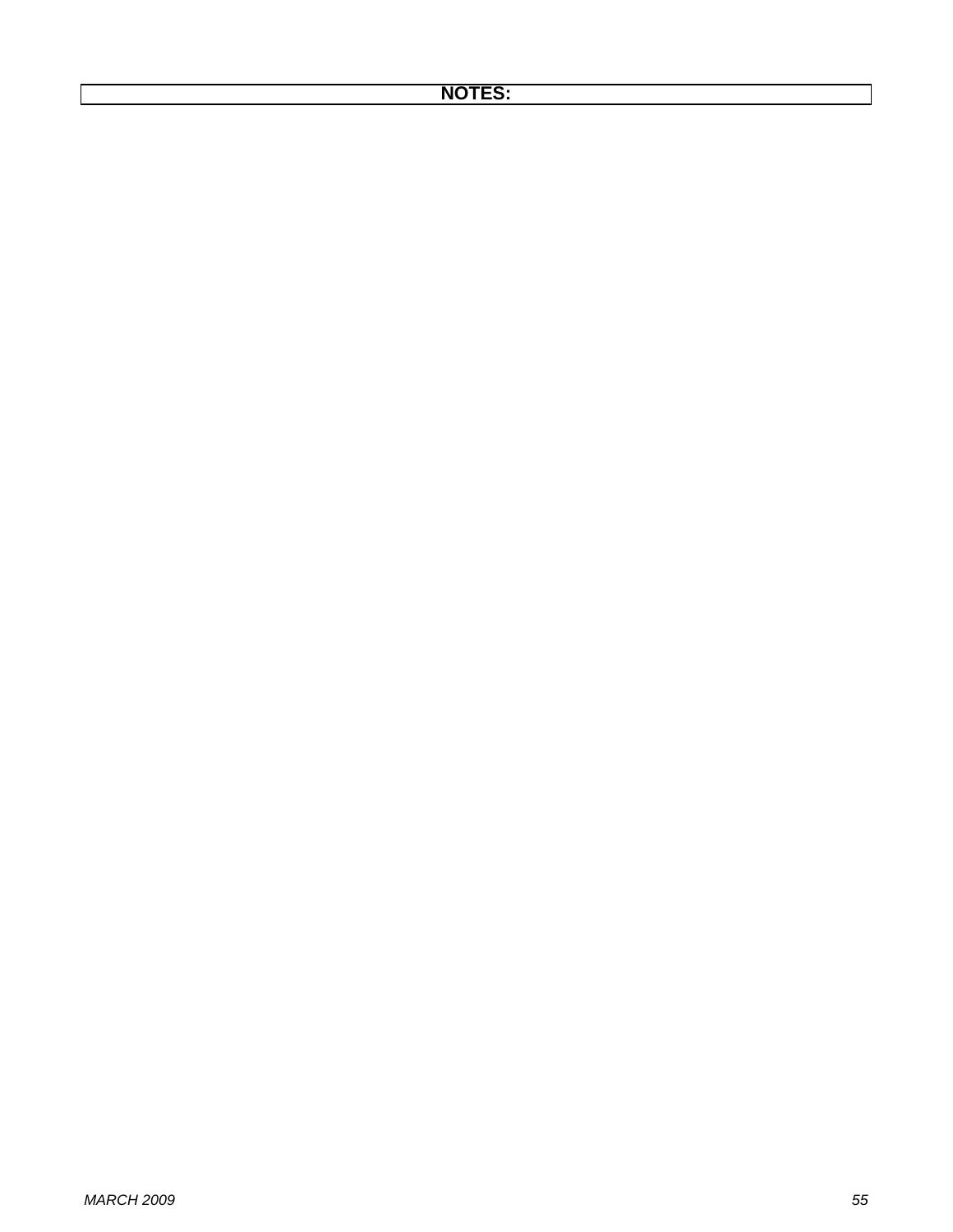# **METER SYSTEM FOR MEASURING JUMPS**

The Johnson Meter System for measuring distance in water ski jumping is based upon the principles of geometry and trigonometry applied through the use of three sighting stations located on or near the shoreline. These stations measure the angles from the jump to the point of the skier's landing. This angle is then interpreted into distance on a master plotting board. This master plotting board is simply a scaled representation of the jump and relative positions of the meter stations.

In Record Capability and IWSF List tournaments, Video Jump shall be used to measure distances. Other tournaments may use one of the following three methods:

- 1. The first system consists of two stations with two meters of each station. Be aware that the accuracy of this system can be affected significantly by one poor reading.
- 2. The second system consists of three stations with one meter at each station. One poor reading could cause inaccurate results or a re-ride.
- 3. The third system consists of three stations with two meters set at each station. This provides accurate results, but it is more difficult to set up and requires six meter readers.

*The following discussion pertains to the Johnson meter system set-up as it is important that you understand these basics. You may have a situation where you have no power and must utilize this to finish or even run your tournament.* 

#### **READING METERS**

Reading jump meters may sound like a rather easy job until you try it and find out how much variation there can be between the upper and lower meters on each station. The experts expect no more than .4 degree maximum variation.

For the jumping event, two meter readers will be needed at each station. Hence, for our three stations a total of six persons will be required.

To sight the jump, the sight arm is moved from the lip of the jump to a point directly beneath the skier's heels at the instant of landing. For purposes of consistency, it is assumed that the center of splash or its highest point marks the spot where the heels of the skier land. Where the splash does not appear, the sights are aimed at the center of the air bubbles which occur. Occasionally, multiple splashes occur, and the meter reader must use his or her own judgement and experience.

Extreme care must be taken in sighting and reading. The scale on the meter should be read to the nearest division by the upper and lower readers. After the readings are obtained, the sight arms are not moved so that, in the event of a re-check, the operators may refer again to the meters and re-check the reading.

It is suggested that a secretary be stationed at each meter or one of the meter readers assume this function and be responsible for the forms and reporting the readings to the masterboard.

There are two very distinct methods of doing this: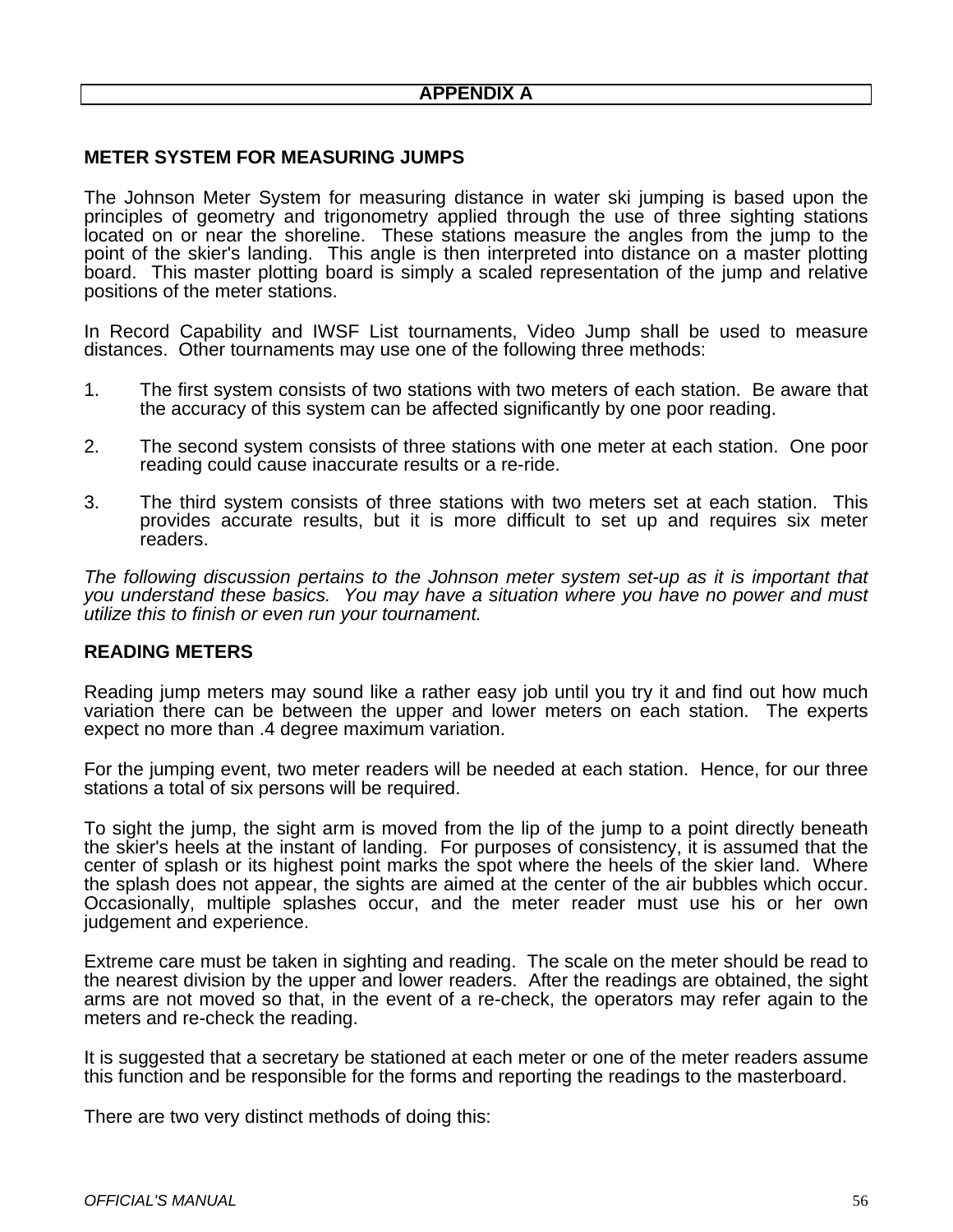- SYSTEM A The secretary records the readings top and bottom and averages them, reporting only the average to the masterboard operators.
- SYSTEM B The secretary records the readings top and bottom and reports both the top and bottom reading to the masterboard, who in turn records and averages the readings. This latter method is necessary for computer jump measuring systems and for all record capable tournaments.

There is a very distinct advantage to System B. Using this method, the masterboard has both readings (top and bottom); and, in the necessity of plotting top or bottom readings, the information is on hand. The readings and averages are recorded on the individual sight meter record forms at each meter station.

During the tournament, the Chief of Competition or assistant will assign meter readers for each jumping event. Several minutes prior to the event, each reader should report to the judges' stand, pick up the sight meter form and report to his or her designated meter station. This will allow the meter readers time to check the meter and communications and be ready to go at the conclusion of the event on the water.

It should never be necessary for the Chief of Competition or the announcer to remind the meter readers to report to their stations. During the event, it is of the utmost importance that the readings be made quickly and communicated quickly to the masterboard operator.

The approximate distance shall be communicated to the skier after each scoring jump if available.

#### **INSTRUCTIONS FOR MASTERBOARD OPERATORS (MANUAL SYSTEM)**

In the operation of the master board there shall optimally be three operators. One of these persons should be employed to handle communications and record and average the angles. The three operators will operate the arm or string designated as meter A, B or C. These strings represent the angles viewed from each meter station (A,B,C). Each operator is responsible for the accurate placing of his/her designated meter station. The chief masterboard operator will then read the distance at the point of intersection of the strings or plastic arms. The distance is recorded and communicated to the announcer and skier. As readings are received from the meter stations, the operators will move the arms along to the correct degree readings on the corresponding protractor.

In general, the strings will intersect at a point on the distance grid between increments, the distance is then read to the nearest increment. Where the arms intersect half way between two lines, the distance is to be read to the next highest increment.

Jump distance shall be measured from a point on the distance grid between increments, the distance is then read to the nearest increment. Where the arms intersect halfway between two lines, the distance is to be read to the next highest increment.

Jump distances shall be measured from a point at the water line directly below the center of the top edge of the ramp to the point where the heels of the skier landed.

In a three-meter system the average sightings of each meter station are used to measure the distances, providing the spread between top and bottom meters is within the allowable spread of one (1) degree between top and bottom readings: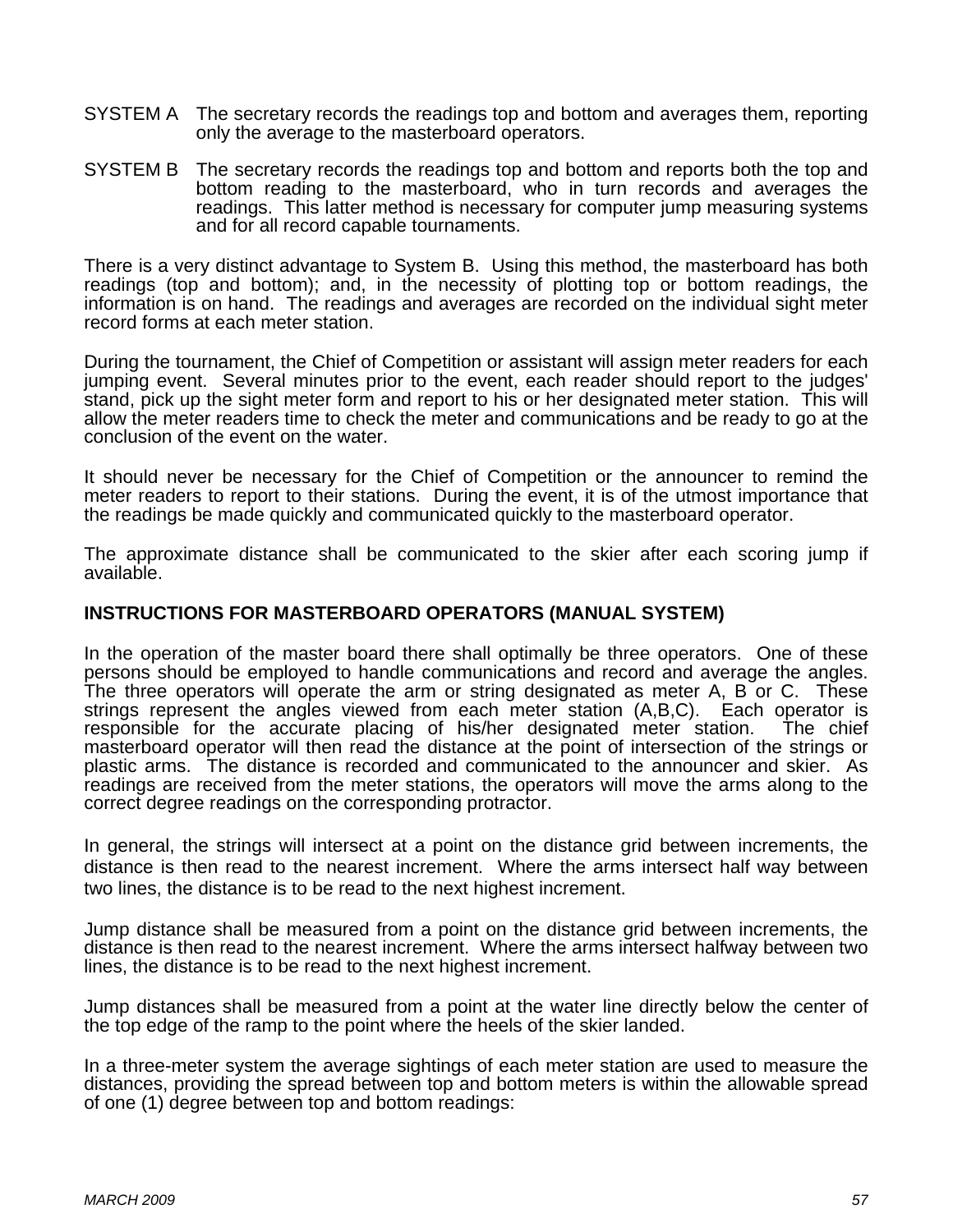| <b>EXAMPLE A</b>                     | Meter A      | Meter B              | Meter C                                  |
|--------------------------------------|--------------|----------------------|------------------------------------------|
| Top<br><b>Bottom</b><br>Average 28.5 | 28.6<br>28.4 | 90.1<br>89.5<br>89.8 | 40.2<br>41 1<br>40.65 (Round up to 40.7) |

*It is important to note that, when using a manual masterboard system, in the case of Meter C's readings and the average is two decimal places, you round up the to the next nearest 1/10 degree. Thus, 40.65 will round up to 40.7*

In the case of Example A where the average sightings are used, the masterboard operator will measure the jump distance at the only possible point of intersection of the three angles. The only point of intersection when a triangle is formed by the three angles is determined by finding the centroid of the triangle. The centroid is defined as the weighted center. There are two methods of determining the centroid and are as per the following (Diagram 5).

#### **USE OF AUTOMATIC METER READING SYSTEMS**

Automatic jump meter reading systems use a variety of devices to convert angles to digital or analog signals to be read at the computer. While these devices can be extremely accurate under ideal conditions, at times, in the field, calibration may be necessary due to temperature changes and/or humidity changes. Because of this, **it is extremely** 



**import ant that the meter readers write down the manual readings just in case a malfunction of the computer or measuring device may occur**.



**Draw a line from any vertex to the center of the opposite side, measure 1/3 the length of the line from the side.**

If the spread between the top and bottom meter is out of tolerance (exceeds one (1) degree), both readings will be tried in turn. The sightings giving the SMALLEST triangle will then be the only ones used to measure the distance jumped:

**EXAMPLE B** Meter A Meter B Meter C

**Centroid is found by drawing a line from each vertex to center of** 

**intersection is the centroid.** 

**opposite**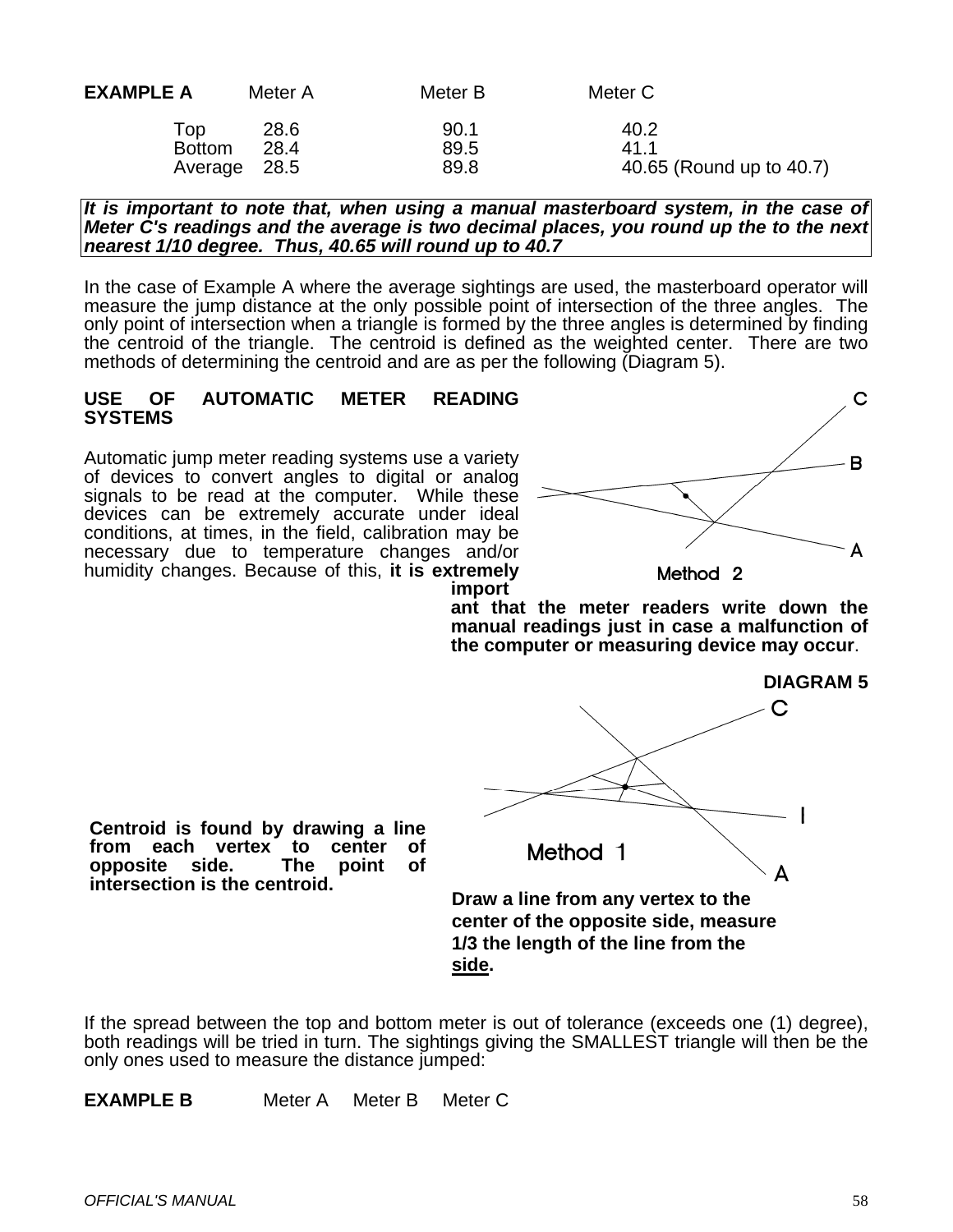| Top           | 28.6 | 90.1 | 40.2                                                                            |
|---------------|------|------|---------------------------------------------------------------------------------|
| <b>Bottom</b> | 28.4 | 85.5 | 41.5                                                                            |
| Average 28.5  |      | 89.8 | spread between top and<br>bottom exceeds 1 degree<br>try BOTH readings in turn. |

Record which angle was used to provide smallest triangle.

When the *SMALLEST* triangle obtained by the measuring system has a height greater than 1.5 meters (to scale) the contestant will have the option to either take the jump over again or accept the shortest distance measured from the corners of the triangle, unless one of the skier's other jumps is farther than the longest possible distance measured from one of the corners of the triangles. If the re-ride is taken, the disputed jump will not count, however, the contestant's distance on the optional re-ride jump may not exceed the longest distance measured from the corners of the triangle. REMEMBER - disputed jumps are to be resolved sequentially in the order that they occurred!

**EXAMPLE C** Disputed jump score of 18.0 m minimum with a maximum of 20.0 m and the skier requests a re-ride on that jump.

Re-ride score of 20.0 m - Score is 20.0 m

Re-ride score of 23.5 m - Score is 20.0 m

Re-ride score of 16.1 m - Score is 18.0 m

You will note that, in the last case, even though the skier only jumped 16.1 m, the skier's score is the minimum distance of the disputed jump. In the event of a tie, the competitor(s) affected then have the option of a rerun or to accept the shortest possible distance reference.

The size of the triangle is<br>defined as the distance distance between the corner of the triangle closest to the jump ramp and the corner furthest from the jump ramp.

#### **INSTRUCTIONS FOR METER READERS**

Metering is to be done in *DECIMAL* degrees. Individual protractors are to be read to the nearest .1 degrees. Averaging of the top and bottom protractors at a meter station will be done and *rounded off to the nearest tenth of a degree*. Thus the numeral after the decimal point of the number which is the average of top and bottom

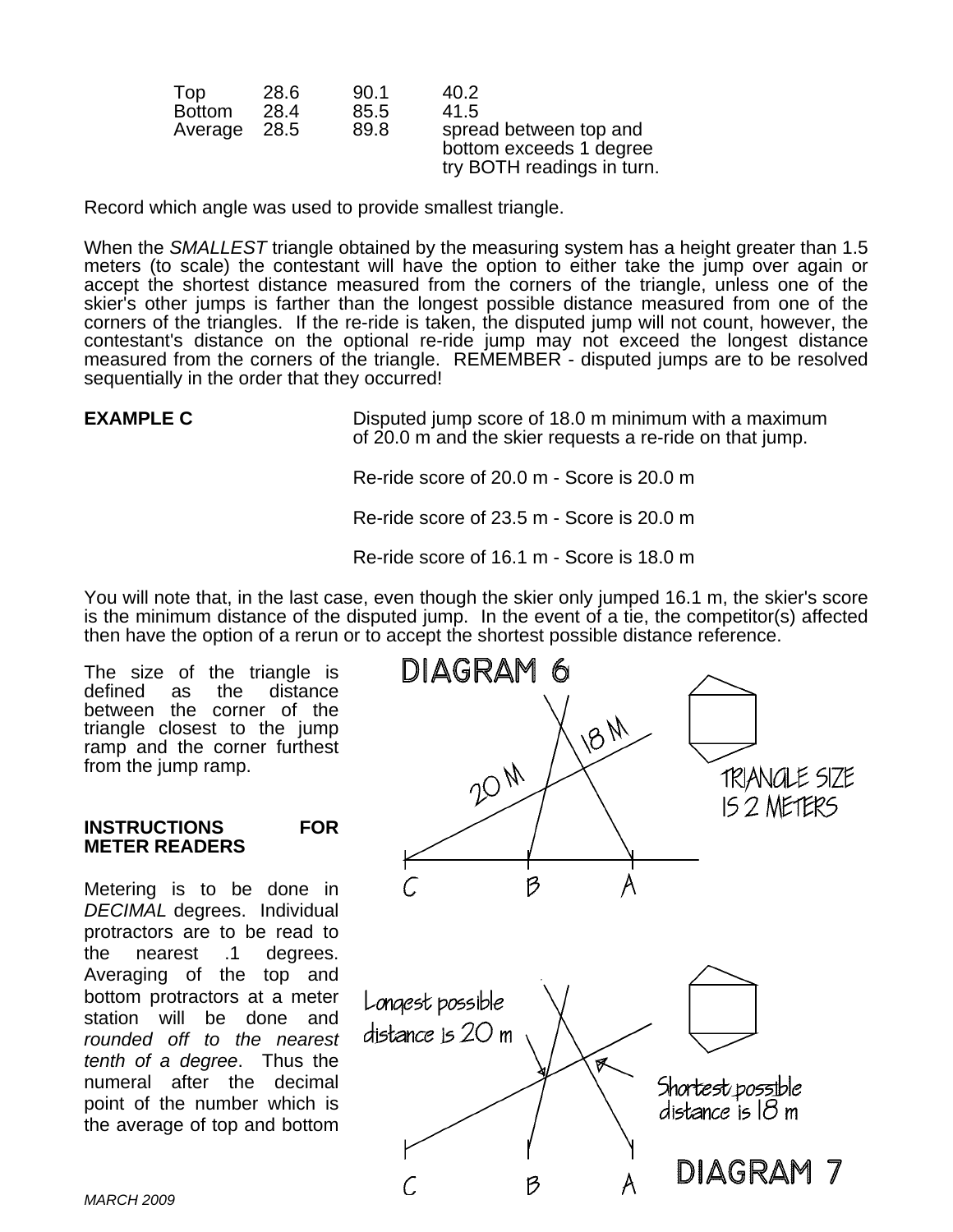may be even or odd, but no fractions of tenths of degrees can result. The experts expect no more than a .4 maximum variation. This method is not optional. Here are some examples:

|                                | Top Reading                  | <b>Bottom Reading</b>        | Notes:<br>Average                                                        |
|--------------------------------|------------------------------|------------------------------|--------------------------------------------------------------------------|
| a)<br>b)<br>$\mathbf{C}$<br>d) | 24.2<br>28.0<br>15.1<br>40.2 | 24.3<br>28.4<br>15.6<br>39.6 | 24.3 Rounded up from 24.25<br>28.2<br>15.4 Rounded up from 15.35<br>39.9 |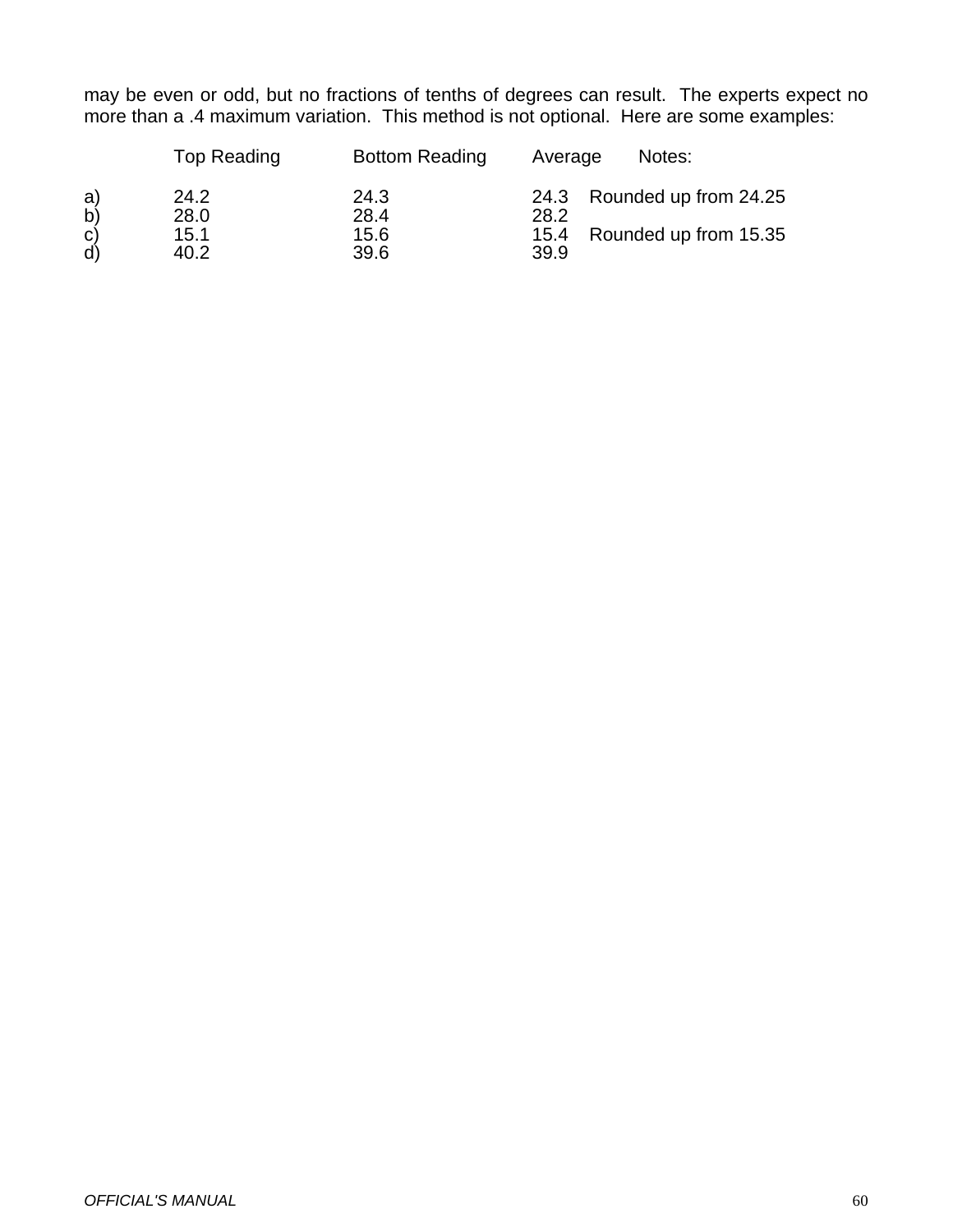# **PROCEDURE FOR READING A METER**

Select upper or lower station (normally based on height and comfort of individuals) and do not rotate positions after beginning of event.

Determine which position will make the entries on sight meter sheets and which position will report to the masterboard.

Practice with partner before beginning of event by sighting on various objects on the water and reading to the nearest .2 degrees.

Accuracy is a must and speed is most important to give the distance to the skier before the next pass.



Estimate distance of skier and pre-position sighting arm.

Place on hand on base of near sighting hole and other hand on base of sighting arm between sighting holes to enable smooth movement of sighting arm.

Place face and eye close enough to sighting hole so your field of vision is large enough to accommodate skier and is concentric with the front line of sighting arm. Holding this position open, open both eyes to enable you to watch skier go over the ramp and into the air.

As skier lands, close "non-sighting eye" and adjust vertical line at the front of the arm to the center of the splash of the skier's landing where the water rises the highest. Where multiple splashes occur, select the splash nearest the ramp. Where a splash does not appear, sight on center of the air bubbles.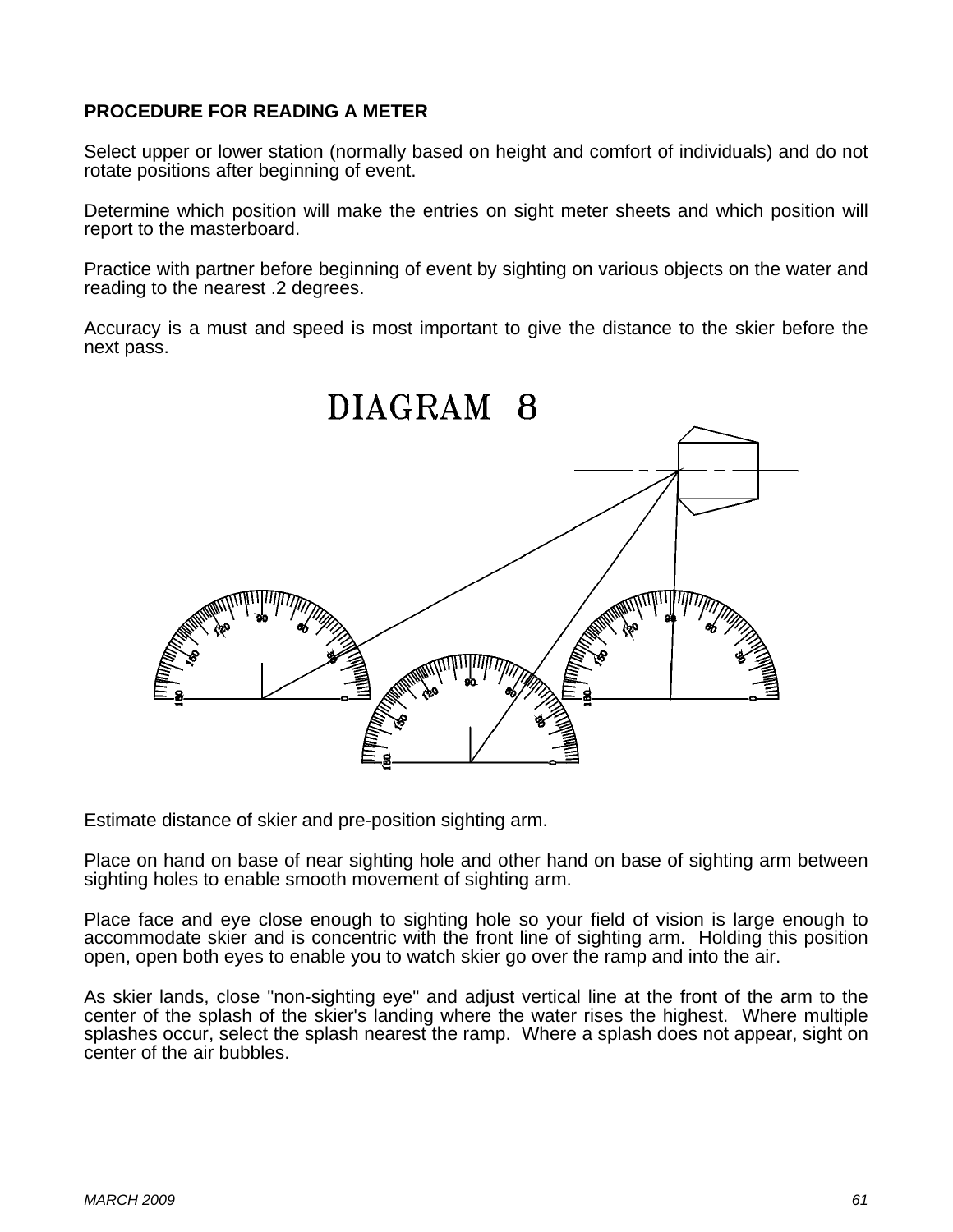# DIAGRAM 9



Read degrees quickly but accurately. Remember to read to the nearest .1 degrees.

Report to the masterboard. Report as follows:

| Station A    | <b>Station B</b> | <b>Station C</b> |
|--------------|------------------|------------------|
| Top - Bottom | Top - Bottom     | Top - Bottom     |

If necessary, involve a third party to record both meter readings and figure the average and round up when necessary.

The longest standing jump shall be the contestant's score in the jumping event. Contestants must complete one standing jump in order to place or earn overall points in the jumping event.

If a tie results, the second longest jump of each skier in the tie shall be counted to break the tie. the overall points will be the same for all contestants involved in the tie. If a tie still exists after consideration of the second longest jump.

In the event a tie still exists after consideration of the second jump, the tied contestants shall run off with a new draw for order. Each tied contestant will be allowed two passes through the course.

Immediately prior to each jumping event, the Safety Director, Chief of Competition or appointed person must inspect the condition of the jump ramp and ensure its condition is safe for that event.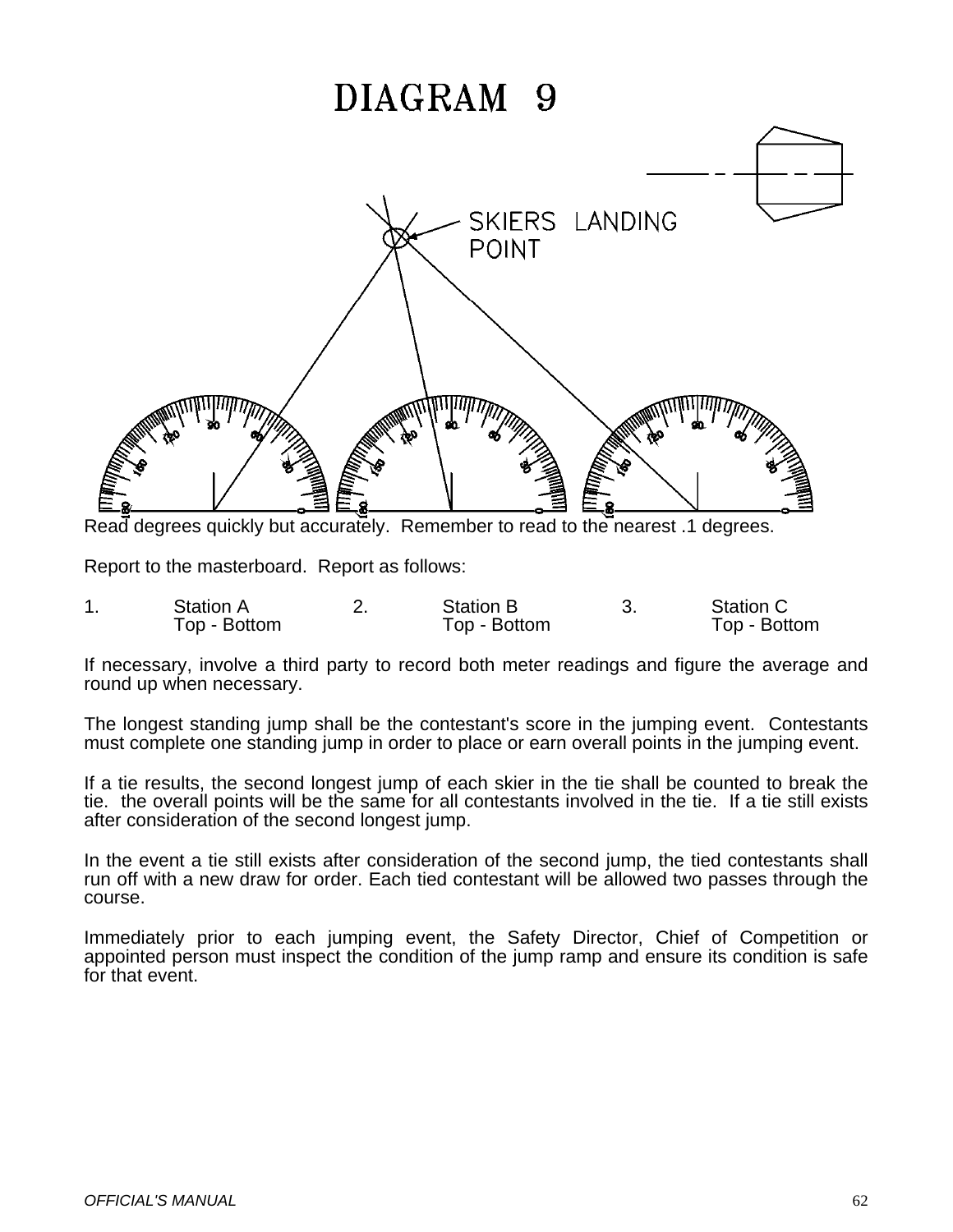# **A Short Note on Computer Masterboards:**

Jump distances may be calculated by using a computing device. Before any such use, the Chief of Competition or designate must verify the device implements WSWC rules by checking the results generated by the device against the standard bench mark referred to in the Official WSWC Tournament Rules.

Computer jump measurement programs have been developed to simulate the masterboard. The only thing different is that you don't usually actually see the masterboard because all the calculations are done in the computer. In the case of automatic metering devices, you may not even have to input the angles from the meter tables. However, you must ensure that the manual readings are written down by the meter operators for reference.

The systems vary but the end result must pass the Benchmark test as per Appendix IV of the rule book.

The key to a good computer masterboard setup is to make sure that your initial readings from the meter stations are accurate. If possible, use a transit to key in the angles between the jump and various meter stations. If this is not possible, try several independent readings and make the minor adjustments necessary to narrow errors in the initial readings.

The computer masterboard system has been developed to simulate a somewhat different method of finding the landing point of the skier. In essence, instead of finding the centroid of the triangle, it inscribes a circle tangent to the sides of the triangle and finds the centre of the circle. The skier's jump distance is then the distance from the leading edge of the jump to the centre of this circle. If the inscribed circle is larger that 0.6 meters in diameter, this represents the same condition as a *wide triangle* with rerun options as discussed previously.

This method has been developed to reduce the number of *wide triangle* reruns at sites where the meters are located far away from the landing point of which has been depicted below.



In this case, small errors in reading from Meter A can cause large errors in the triangle size. The intersect of meter C with B and A is most likely the area where the skier landed as this meter is closest to the landing point. Meter A is probably reading between the skiers legs where it is difficult to see the center of the bubbles or splash point. In this case, the inscribed circle method gives a more accurate reading of the actual landing point of the skier.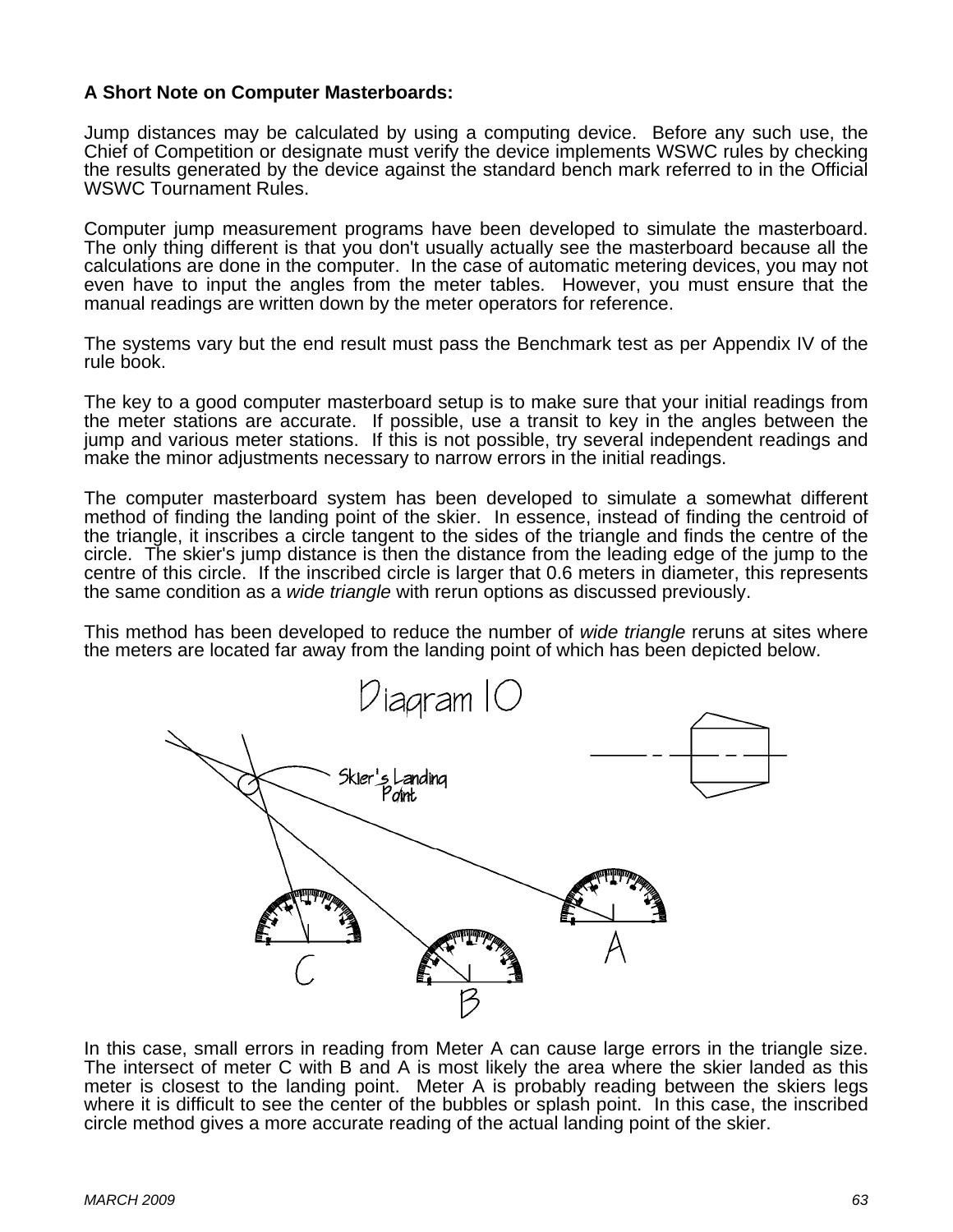# **SCANNING**

Trick scanning can be a demanding position. The official responsible for this duty is usually the calculators, however, all judges should know and understand the basic principles and rule requirements for trick scanning. The major rules that come in to play are: 16.9: Declared The major rules that come in to play are: 16.9: Declared Trick Runs; 16.12: Credit for Tricks; 16.15: Scoring Tricks and in some cases; 16.14: Video Tape.

The purpose of scanning is to take the scores from five event officials and find a simple majority on the tricks performed by the skier. This means you must find either 3 of 5 decisions on a trick, or where you can't find 5 decisions - use 2 of 3. Under no circumstances shall a skier receive credit for a trick with less than two judges giving credit.

#### 1. **PHILOSOPHY**

Give the skier as much as possible - maximize score within limits of the rules.

When more than one sequence can be scored - use one with the highest value.

i.e. TB, TF, TWB, TWF (DECLARED) TWB, TWF, TB, TF (ACTUALLY PERFORMED)

Score should be TWB, TWF as sequence is worth 300 vs. 200 for TB, TF

#### 2. **ANSWER THREE QUESTIONS FOR EACH TRICK:**

- **.1 WHAT WAS THE TRICK ?**
- **.2 WAS IT DONE CORRECTLY ?**
- **.3 WAS IT DONE IN COURSE ?**

Answer each separately for each trick scored by the judges

#### 3. **METHOD**

 Start with the declared run and work through judge's sheets. Try to recreate where necessary.

 Declared Run: T7, T5B, TBB, R, T5F, TO, R, TWO, TWB, TF, TB i.e Judge #1: T7, T5B, TBB Judge #2: TO, TO, TB, TBB, TF, TB

Reviewing the above sequence, and as described in the Trick Calling segment of this manual, Judge #1 saw 3 tricks while Judge #2 also saw the three tricks combinations but called it the way they were done in his/her opinion .

Judge #1 and Judge #2 wrote it down exactly the way *they* saw what the skier had done. Had the skier fallen after completing the TBB (as per Judge #1's score sheet), how would you score the run. Is Judge #1 correct? Is Judge #2 correct? Does the skier get the TBB ?

The answer to this question is to count the rotations of the skier as called by the judges. Using this analogy, you will see that the TBB called by Judge #1 is not the same TBB called by Judge #2. The TBB called by Judge #2 is probably part of the T5B trick. However, you will need a third judge's score sheet to resolve this trick run as you do not have a majority decision on any trick.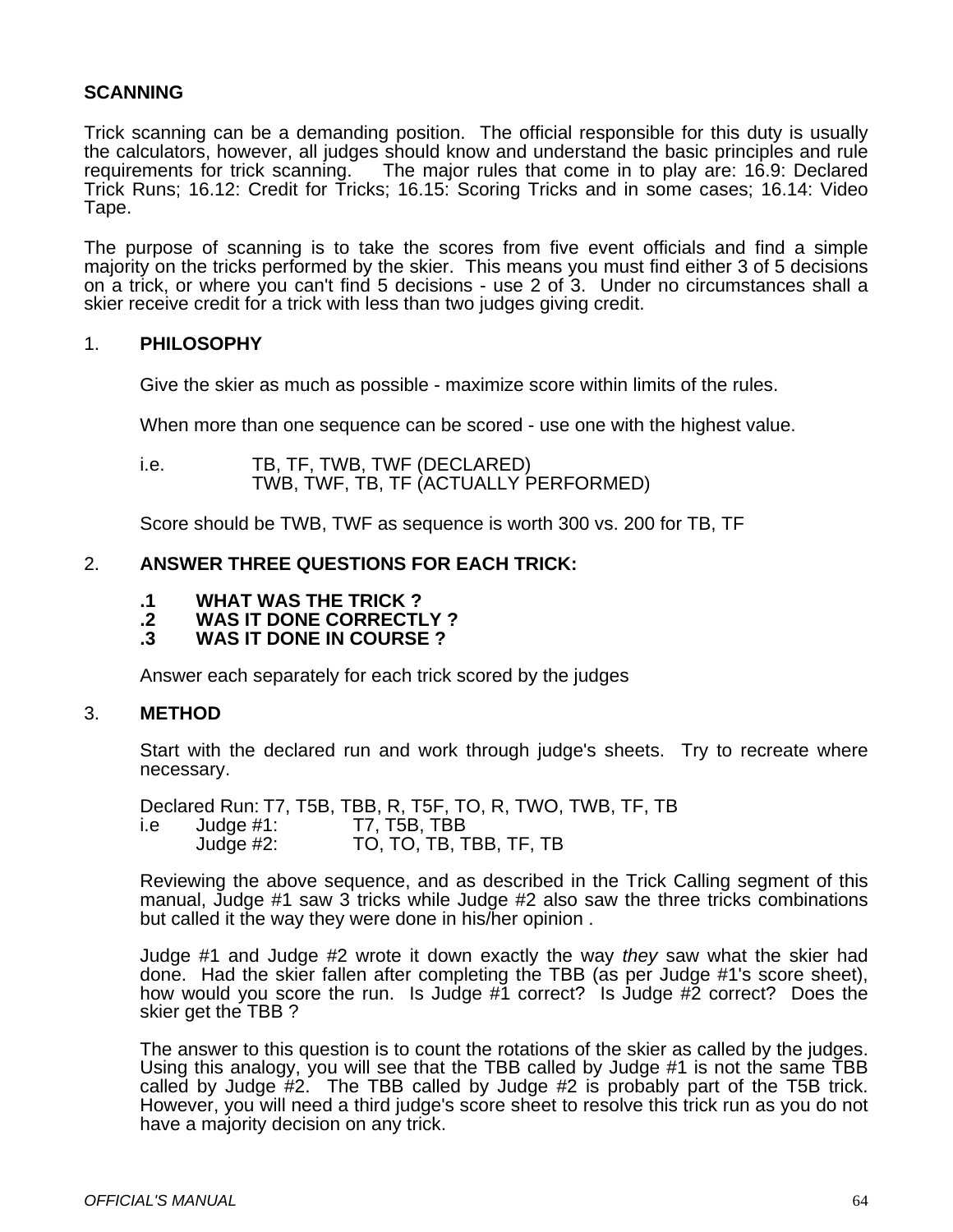|       |              | Declared Run: T7, T5B, TBB, R, T5F, TO, R, TWO, TWB, TF, TB |
|-------|--------------|-------------------------------------------------------------|
| l.e i | Judge #1:    | TO, TO(rep), T5B(nc), TF, TB, FALL                          |
|       | Judge $#2$ : | TO, TO, TB, TBB, TF, TB                                     |
|       | Judge $#3$ : | TO, TO(rep), T5B(nc), TF, TB, FALL                          |

In the above example, Judge #1 and Judge #3 called the same sequence. How would you score the run? Does the skier receive credit for the TO ? How about the TF, TB ?

The answer is YES to both questions as they were performed in the sequence as written in the declared trick run and 3 of 5 judges gave credit.

Other key items that need be addressed include OOC (out of course) and NC (no credit) notations on score sheets. OOC does not mean NC; it means the judge saw that the trick was completed outside the beginning or end of the course.

Resolve the following as scored by 5 judges answering each of the three questions in point 2 above.

i.e. JUDGE 1 JUDGE 2 JUDGE 3 JUDGE 4 JUDGE 5

B nc B B ooc B ooc B nc

Resolve: What was trick? *B* Was it done correctly?<br>
Was it done in course?<br>
Yes. (only 2 say ooc

Yes, (only  $2$  say  $\sigma$ oc)

Therefore, the trick was a *B*, good and in course

#### 4. **RESOLVING PROBLEMS**

- if scanner can't resolve take to Chief
- typical problems include
	- different sequence from declared
	- reversed sequences
	- dealing with n/c and ooc
	- no majority

# 5. **VIDEO**

- if Chief can't resolve use video (if available) Rule 16.14
- video cannot be used to change judgement - **ONCE A JUDGE HAS IDENTIFIED A TRICK AND DECIDED WHETHER IT IS CREDIT OR NOT, IN COURSE OR NOT, VIDEO CANNOT BE USED**
- video can be used when it is not possible to obtain a majority as to what trick was done, whether it was done correctly and in time or at the request of an event judge in circumstances the Chief considers exceptional

#### 6. **SCANNING EXERCISES**

Within the home study course outline, you will find numerous exercises for scanning. It is important to try them out to see how you fair in this aspect of the sport. Even though you may not have to do the chore, you will get an appreciation for how to properly fill out a trick judging sheet.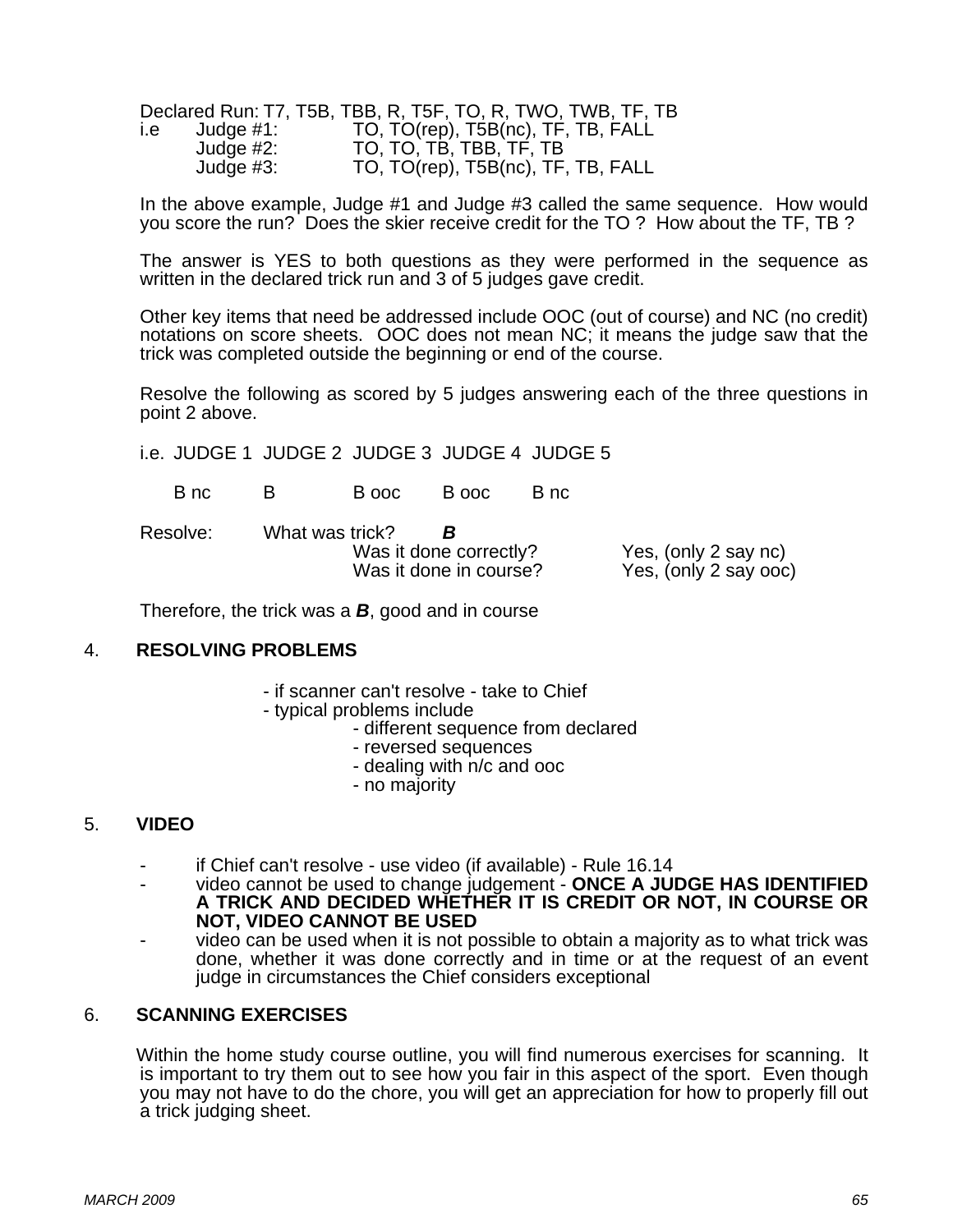# **DUTIES OF THE DOCK STARTER**

Although not officially an appointed judge, the dock starter is in a key spot and can play a major role in the tournament's function. Working closely with the Chief of Competition the dock starter is where the action starts, and a personable dock starter can play an important part in the attitude of the skier who needs every encouragement just before staging his/her all-out effort, but sometimes must be prodded a bit to keep the tournament on schedule.

It is here that a dock starter can make or break the efficiency of a tournament. Delays on the starting dock will set the tone for the entire meet and once a delay or series of delays occur, it is often impossible to play "catch up" and return to the schedule.

It is a good idea that the dock starter also be assistant safety director. In addition to checking each skier for proper flotation device, the dock starter may be responsible for having the proper towropes on hand and for determining that the skier's choice of ropes and handles comply to the official rules.

If assigned the duty by the Chief of Competition, a dock starter may require a stopwatch and know the rules governing the five-minute rest period after excessive reruns or possibly even the three-minute period allowing a skier to get back on his or her skis in certain circumstances and the one-minute provided in the case of emergencies developing or discovered just prior to the contestant's turn to ski.

The dock starter must be provided with an official starting list for each event and be in communication with the Chief of Competition.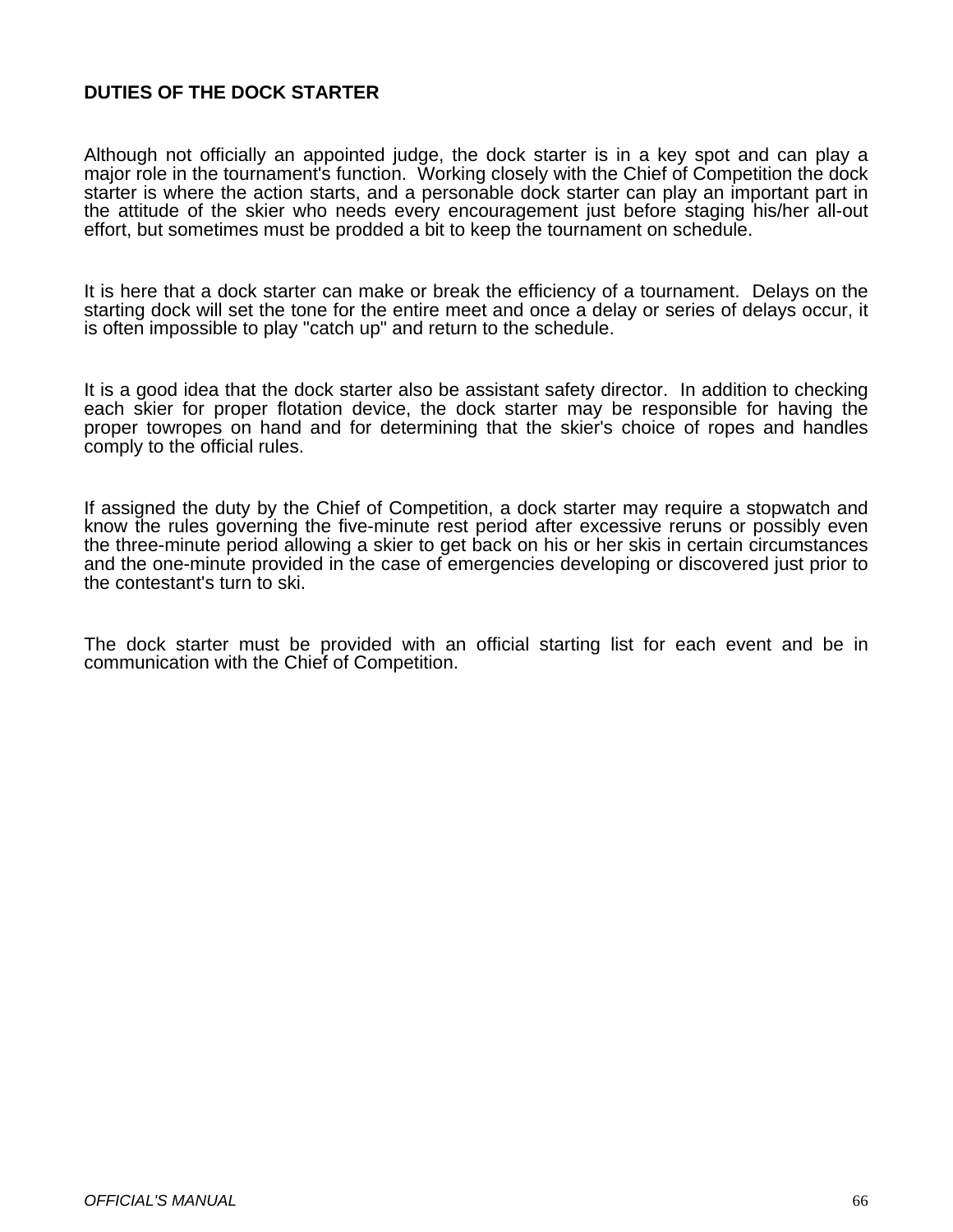# **PHILOSOPHY OF AN OFFICIAL**

# **PHILOSOPHICAL CHARACTERISTICS OF OFFICIATING**

An individual's philosophy can best be termed as an ambition to make the best possible approach in meeting situations and making the best of them.

This basic formula, while appearing simple, can best be served by an application of common beliefs and the exercise of sound judgement. The official who accepts his or her duties with a keen sense of responsibility will adjust his/her philosophy patterns into a mold of effective competency through a constant program of self-improvement and development.

Officiating must be accepted as a distinct responsibility. Officials must create and adopt standards which will ensure the respect of athletes and spectators alike.

The official's philosophy code is complemented with these attributes:

#### 1. **Attitudes**

Generate a purpose to your role. Be dedicated and become devoted to the task. Be respected...in turn be respectful. A sincere approach will in turn create the desired components of loyalty and dedication to the sport.

#### 2. **Conduct**

Develop self-confidence in your every action. Never seek to use the role in a domineering style. Be a student of the sport, aware of all rules and procedures. Conduct yourself on a high and impartial level. Learn to communicate with fellow officials, and retain a level of respectability in your rapport with sport personnel.

#### 3. **Manners**

Control temperament to that of event conditions, always be in charge. Manners must include patience, tolerance, firmness. Use these sub-attributes wisely. Develop an acceptable on-site code of manners.

#### **OTHER ATTRIBUTES**

#### 1. **Patience**

The role demands self-restraint. Learn to absorb verbal comments. Be patient while waiting for promotion to higher levels of your sport. Do not seek to advance too fast but rather absorb all experiences possible in creating a basic foundation of solid officiating.

#### 2. **Tolerance**

 Exercise wisely when working in different (higher or lower) categories of your sport. Avoid being overly-pompous and above all, never display or exercise a false show of superiority.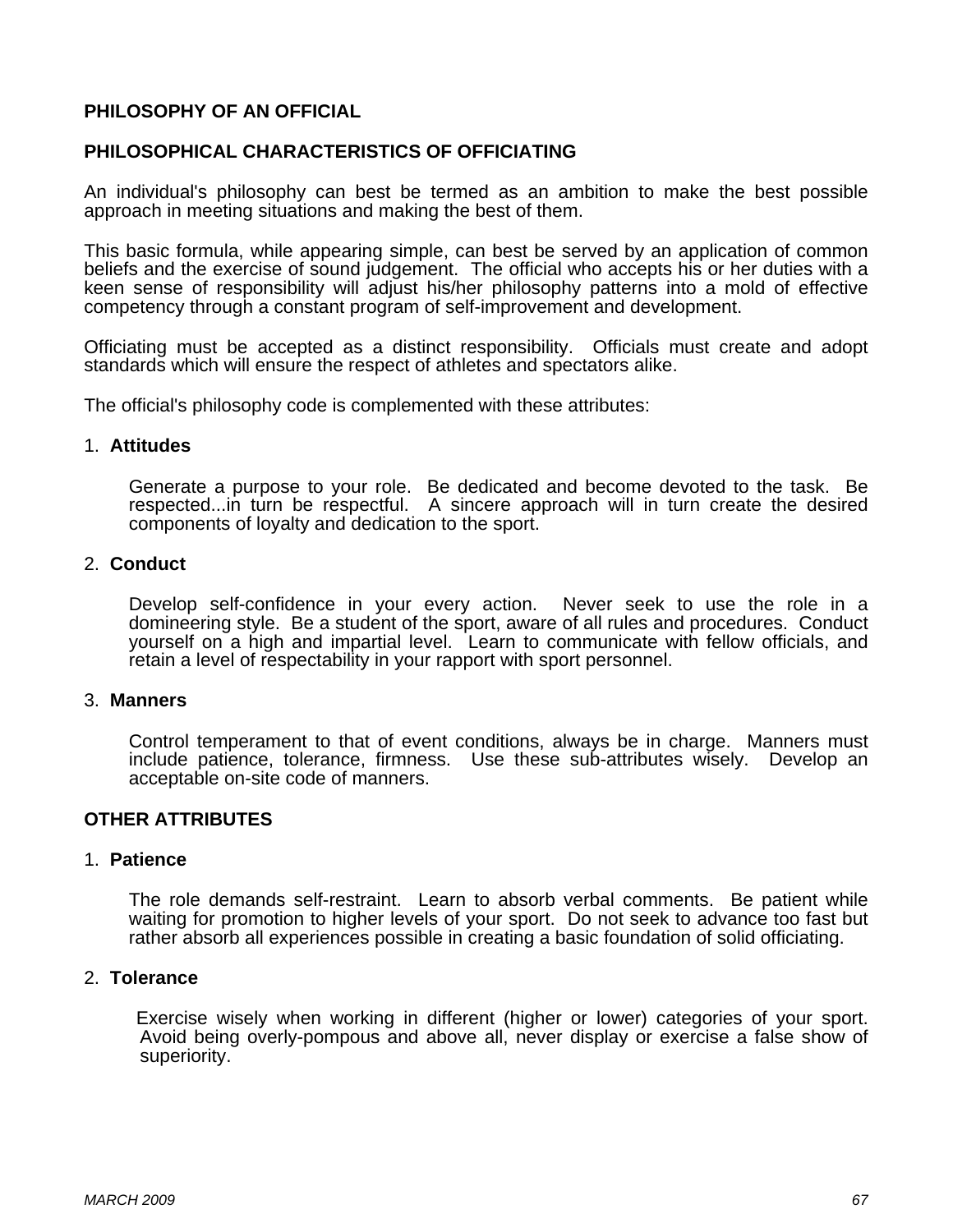# 3. **Control**

The most important talent you can master. Be everlastingly in charge. Sport decorum and orderliness is the official's responsibility. An official may possess all qualifying traits, and master the basic philosophies, but if the official is unable to control the event, his/her efforts become voided and critically meaningless.

#### 4. **Subjectivity**

There are those who may say that it is not important for officials who work on the minor levels to possess the knowledge and exercise their duties as competently as those who are assigned to the higher levels of the sport. This is far from the truth. All organized events, whatever category, deserve a high level of officiating. To do otherwise is tantamount to suggesting that primary schooling is unimportant.

#### **PHILOSOPHICAL REASONING OF RULE APPLICATION**

The official must approach the job with complete knowledge and understanding of the rules and procedures adopted by the sport which he/she is about to serve. Certainly no one is given a license to drive a car until tests are made and the individual proves himself capable of knowing what it's all about...by the same token, before anyone is hired for a specific task the employer must be convinced of that person's qualifications. An important basic philosophy to remember is that: "Every rules committee operates under a fundamental concept that its officials have a clear understanding of the intent and purpose of the regulations".

It is not enough that some officials master the rule book from memory and are able to recite the rules from cover to cover, or to quote passages at great length during the clinic lessons. The important and required philosophy is that the competent official will strive to analyze and detect the purpose and the meaning of the rule so that the application may be made in its proper perspective during competitive actions. Each and every rule as written has a purpose. Learn how and when to apply. Understand the circumstances that dictate the reasoning for actions...and finally, adopt a philosophical code of applying the rules in the interest of the sport and the athletes.

The application of rules must be tempered with sound judgement. There are very few rules written that are easily interpreted and literally applied! Understandably it is incumbent that the official has a thorough knowledge of the rules and their application. It also prescribes to the fact that he/she has been commissioned to officiate because they possess sports intelligence.

It is the responsibility of all officials to exercise mature judgement in evaluating situations in the light of basic philosophies. Regrettably too, there are many officials who do not agree with these basic requirements. They are the ones who lack in constructive philosophies and seek mechanical means for making decisions...these are the book-minded individuals...strict "zombie prototypes" ... literally orientated constructionists. They have no faith in their own judgement. They are unsure and insecure when given responsibility. These are the officials who want a rule to cover every little detail to replace judgement.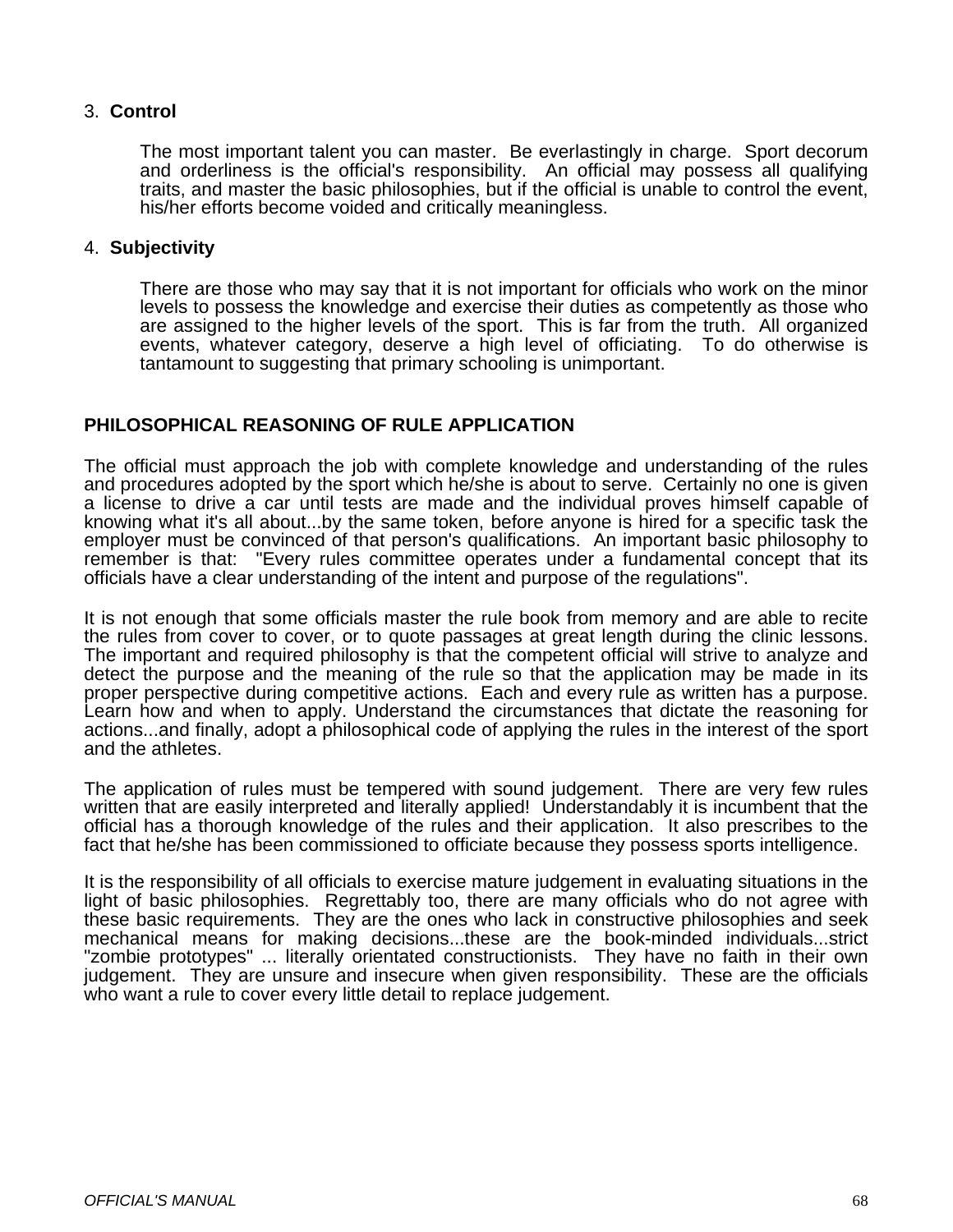# **ACTION**

- 1. Accept constructive criticism.
- 2. Learn to benefit from the experience of trial and error.
- 3. Study constantly...rule books, casebooks, officials' manuals, etc.
- 4. Attend clinic and instruction sessions at every opportunity.
- 5. Talk over areas of doubt and concern with fellow officials to reach common ground of understanding.
- 6. Establish an attitude of enjoying the role.
- 7. Foster a sense of pride in your ability to officiate.
- 8. Master the art of communication...learn to respect people.
- 9. Remember the basic responsibility..."Learn through learning".

Officials must be aware that advancing too quickly into high levels of competition may be as damaging a factor as the failure to cultivate a basic philosophy. Be prepared before accepting advanced assignments. Be qualified to graduate from the local to regional...thence on to higher (perhaps to national or international events) as one becomes effectively proficient in his chosen field.

# **\*\* GOOD LUCK AND HAPPY OFFICIATING \*\***